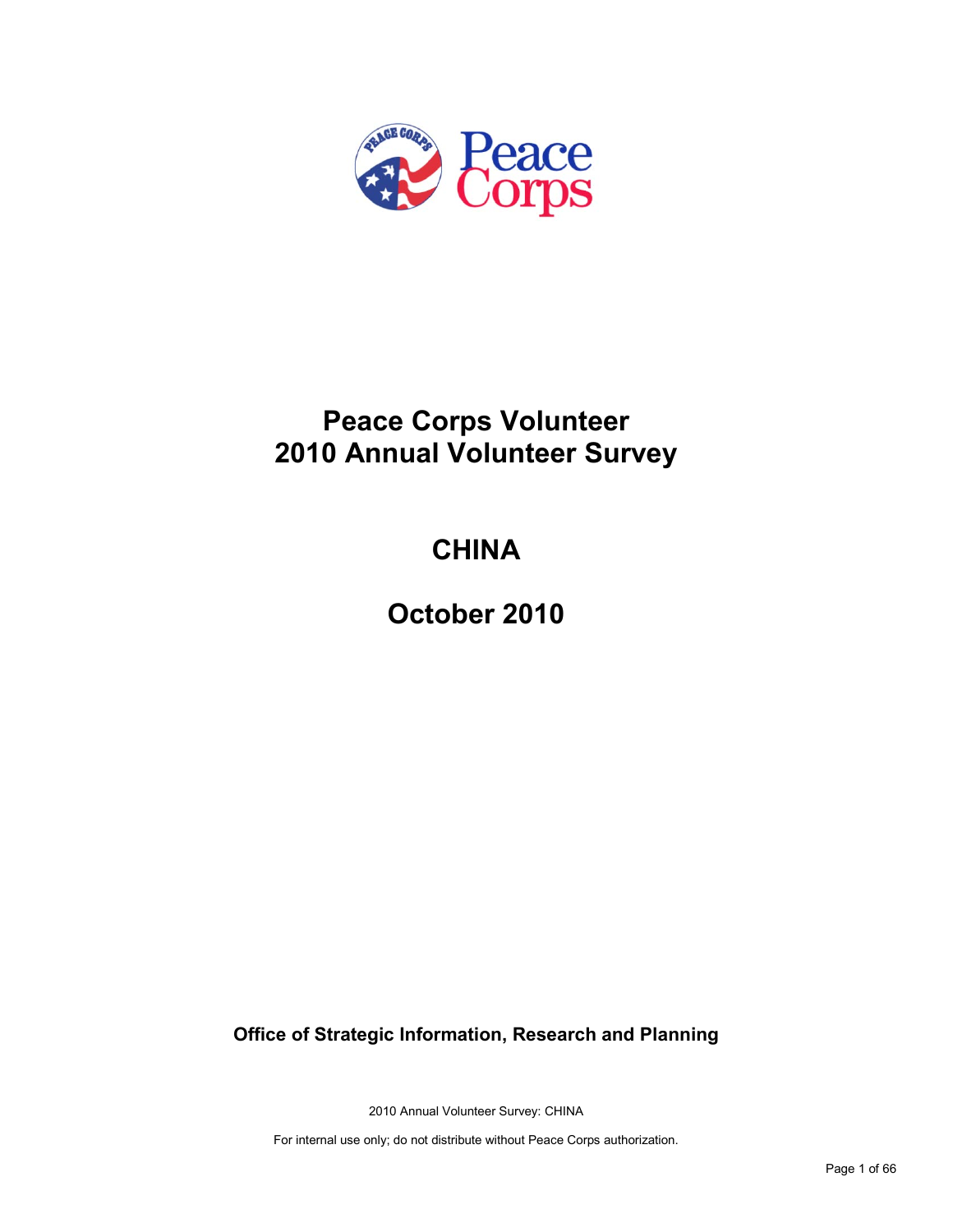## **Table of Contents**

| A.           |                                                |     |
|--------------|------------------------------------------------|-----|
| В.           |                                                |     |
| C.           |                                                |     |
| D.           |                                                |     |
| Е.           |                                                |     |
| F.           |                                                | .23 |
| G.           |                                                |     |
| Η.           |                                                |     |
| $\mathbf{L}$ |                                                |     |
| J.           | Overall Assessment of Your Peace Corps Service |     |
| Κ.           |                                                |     |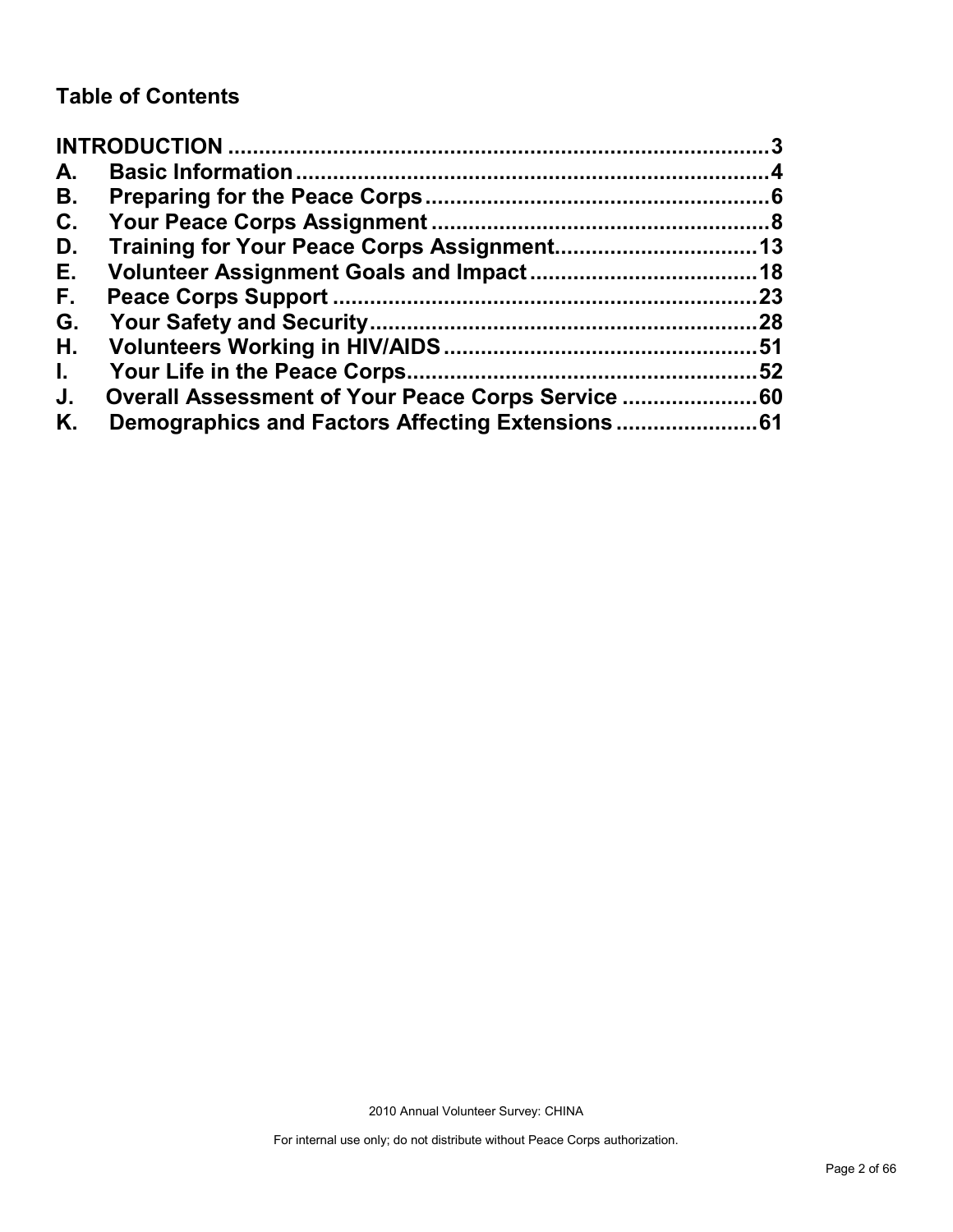## <span id="page-2-0"></span>**INTRODUCTION**

The Annual Volunteer Survey was conducted from June – August 2010 and 81 percent of the Volunteers (5, 239) responded, the highest number in the 35-year history of the survey. Most Volunteers (89 percent) completed the online version of the survey, and another 11 percent completed a paper version of the survey.

This report conveys the responses to the survey from Volunteers serving in one particular country. The report contains the tables and short narrative responses from the questions offering a finite set of possible responses. The results provide a picture of the activities, experiences and views of Peace Corps Volunteers in 2010, including areas where Volunteers confirm that their needs are being well met and where improvements may be needed.

A second report contains the Volunteers' extensive narrative responses to eight open-ended questions on the survey. The report, *2010 Annual Volunteer Survey Open Ended Responses,* is being distributed separately to the Regional and Country Directors.

## **ORGANIZATION OF THE REPORT**

The country report contains eleven sections, corresponding to the major sections of the survey questionnaire.

The tabular results are presented in the order in which the questions appeared in the 2010 AVS, which corresponds roughly to the phases of Volunteer service. Initial questions asked about preparing for Peace Corps. These were followed by questions about assignment activities and training. The final set of questions asked about extending service beyond two years.

The tables show the percent of post respondents that selected each choice and the total number of post respondents that answered the question. Most survey questions asked respondents to select one answer from a set of choices. The percentages for the "select one" responses add up to 100 percent. Questions that allowed Volunteers to "mark all that apply" result in percentages that total to more than 100 percent. This is because each percentage equals the number of respondents selecting that choice divided by the number of respondents who answered the question.

The 2010 AVS included most questions from earlier annual and biennial surveys. A dozen open-ended questions were excluded this year to reduce the reporting burden and internet connection costs to Volunteers.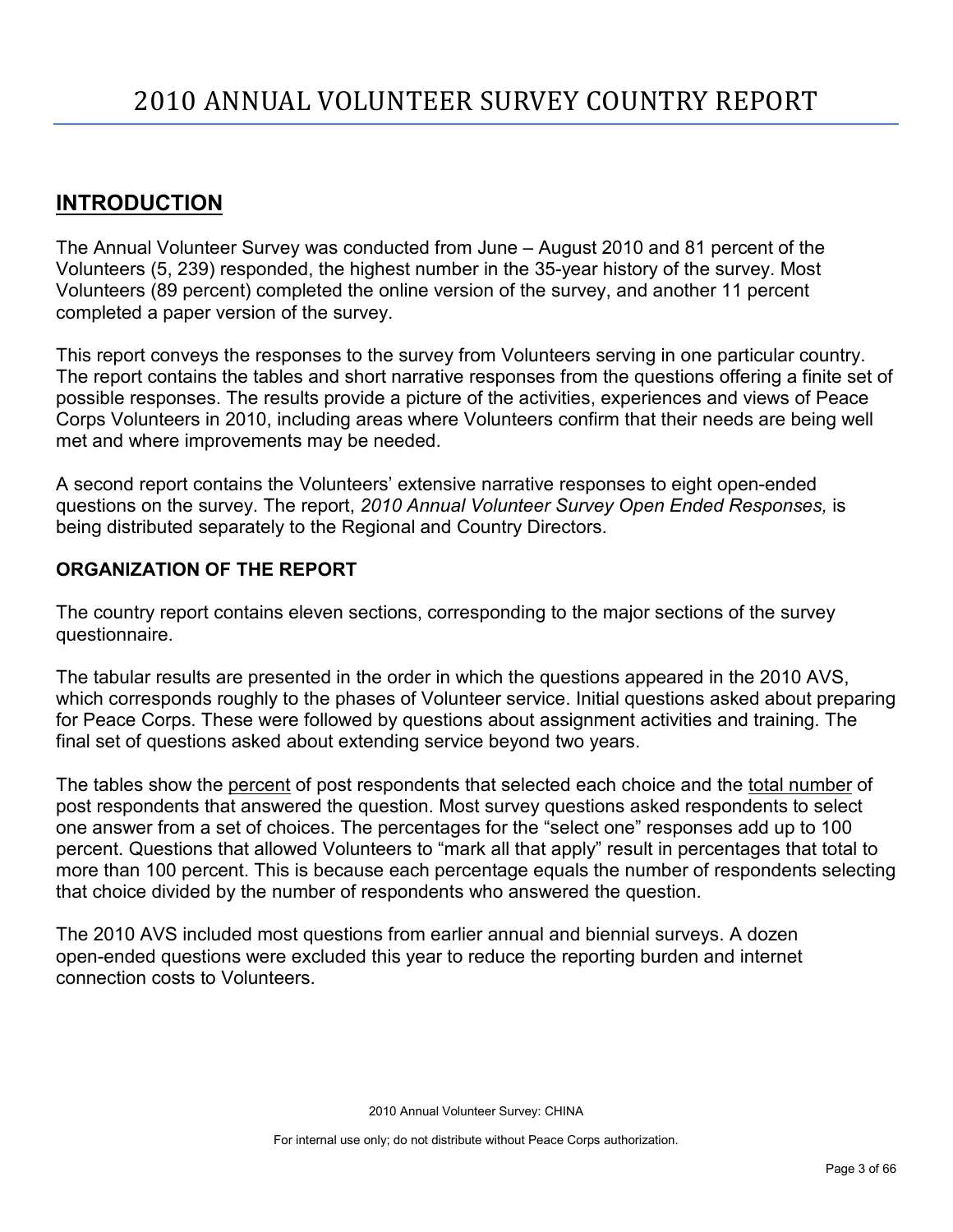Key questions were added to gather more information about:

- Experiences with insensitive comments and behavior based on race, ethnicity, age, gender, or sexual orientation
- Observations or comments about harassment/discrimination experiences (added to the online 2010 AVS after the survey began)
- Reasons that might influence whether or not to extend Volunteer service beyond two years

A crosswalk between the 2009 and 2010 questions is posted on the OSIRP intranet under 2010 AVS Reports "Reference Documents." Earlier surveys and global, regional and post reports are also on the OSIRP Intranet.

## **HOW TO USE THE INFORMATION**

Posts are encouraged to share the results with staff and Volunteers. These reports are an excellent way to initiate a dialogue with staff and Volunteers at post about what is working well and areas for improvement. In the past, posts have found it useful to share the results with their Volunteers, via the VAC, monthly newsletters, summary bulletins, and presentations at PST and IST.

Please consider comparing these 2010 results with your 2006, 2008 and 2009 survey results to identify trends and changes over time. You may also want to compare your country's results with the regional and global numbers.

## <span id="page-3-0"></span>**A. Basic Information**

This section reports on the overall response rate and percentages of online and paper surveys completed, as well as the Volunteers' descriptions of their project and site. Results are more representative of all Volunteers at post when the response rate is above 50 percent.

The 2010 Annual Volunteer Survey response rate for CHINA was 86%.

| <b>Completed Online and Paper Surveys</b> |  |  |  |
|-------------------------------------------|--|--|--|
|                                           |  |  |  |

|        | Percent | Number |
|--------|---------|--------|
| Online | 100%    | 88     |
| Paper  |         |        |
| Total  | 100%    | 88     |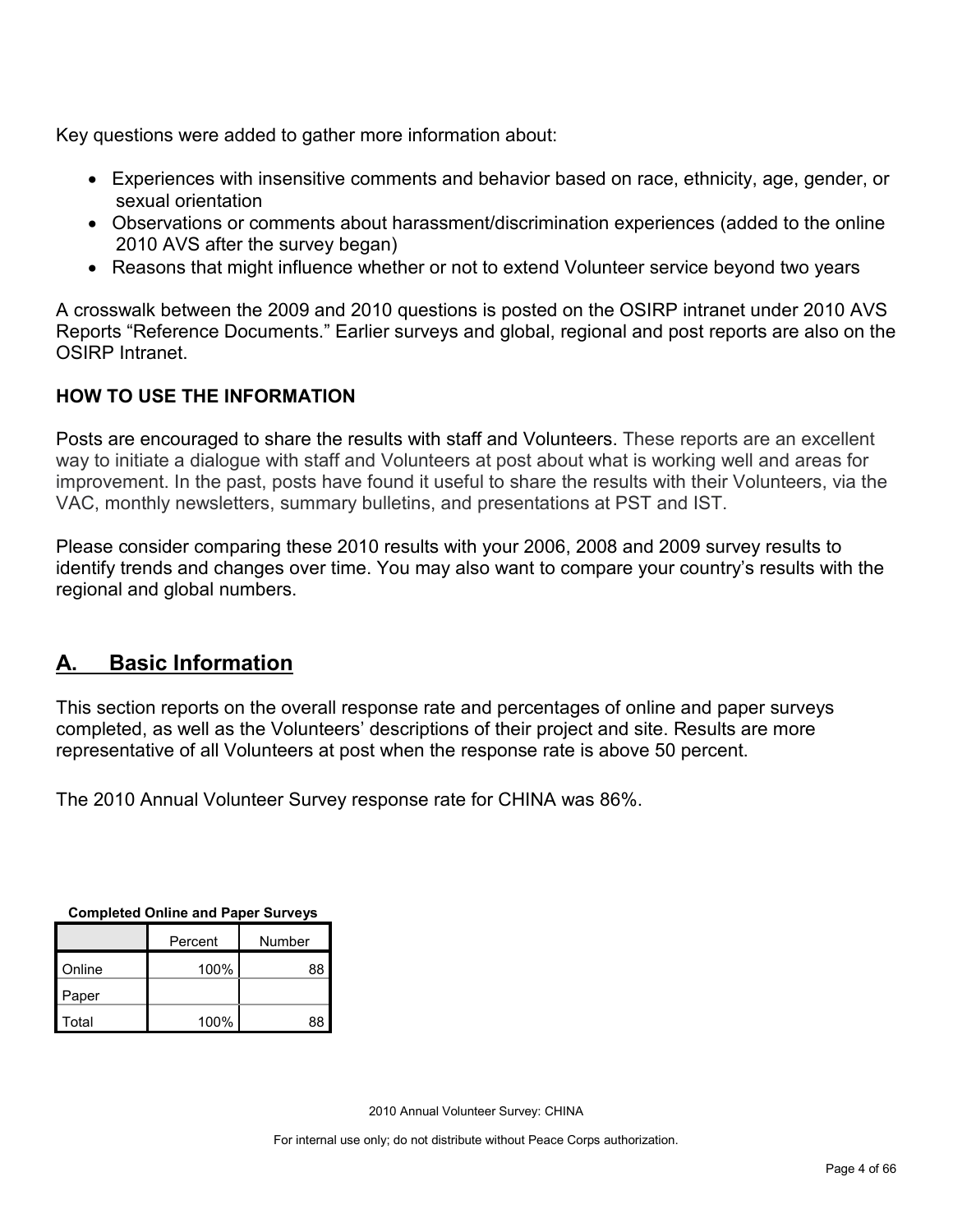| A2: How many months have you been in country? |  |  |  |
|-----------------------------------------------|--|--|--|
|-----------------------------------------------|--|--|--|

|                   | Percent | Number |
|-------------------|---------|--------|
| 6 months or less  | 2%      |        |
| 7 to 12 months    | 2%      |        |
| 13 to 20 months   | 67%     | 59     |
| 21 to 27 months   | 26%     | 23     |
| 28 months or more | 2%      |        |
| ัดtal             | 100%    | 38     |

#### **A3: Please select your project.**

|                                               | Percent | Number |
|-----------------------------------------------|---------|--------|
| Teaching English as a Foreign Language (TEFL) | 98%     | 85     |
| <b>Other. Please specify</b>                  | 2%      |        |
| <sup>-</sup> otal                             | 100%    |        |

**A3. Description of "other" project**



#### **A4: Please choose the best description of your assigned site.**

|                                           | Percent | Number |
|-------------------------------------------|---------|--------|
| City (pop. over 25,000) - not the capital | 95%     | 84     |
| Rural town (pop. 2,000 + 25,000)          | 5%      |        |
| Capital of the country                    |         |        |
| Village/rural area (pop. under 2,000)     |         |        |
| Outer island (regardless of size)         |         |        |
| Total                                     | 100%    | 88     |

2010 Annual Volunteer Survey: CHINA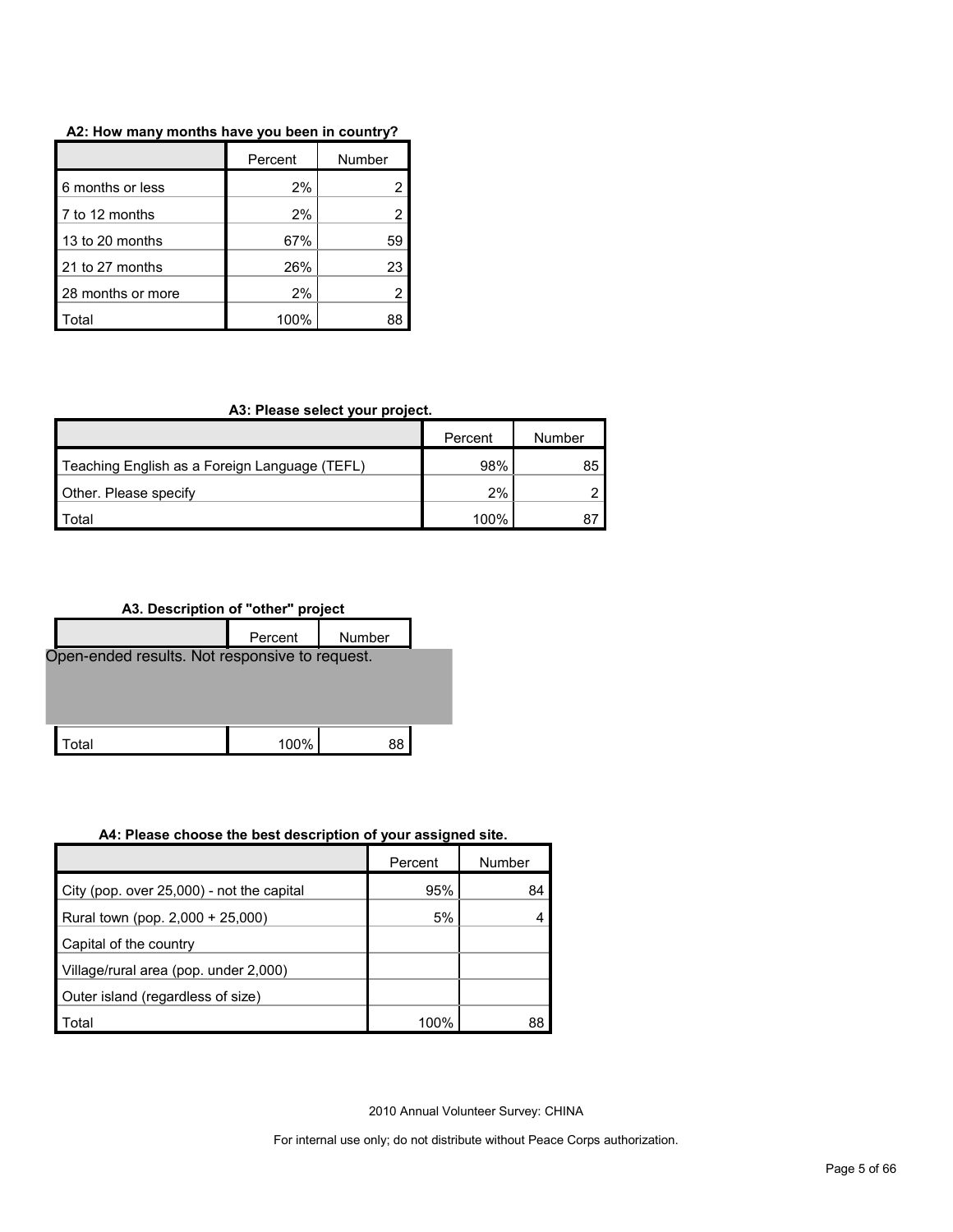## <span id="page-5-0"></span>**B. Preparing for the Peace Corps**

This section reports Volunteers' motivations in applying and accepting a Peace Corps assignment, as well as how prepared they are currently to meet the challenges of service.

|                                                     |               | % Selected This | <b>Total PCVs</b> |
|-----------------------------------------------------|---------------|-----------------|-------------------|
|                                                     | PCV Responses | Choice          | Responding        |
| Personal interest in the Peace Corps                | 60            | 70%             |                   |
| Peace Corps website                                 | 20            | 23%             |                   |
| Other: Please specify                               | 18            | 21%             |                   |
| Returned Peace Corps Volunteer whom you met or      | 17            | 20%             |                   |
| know personally                                     |               |                 |                   |
| Peace Corps campus or community information session | 16            | 19%             |                   |
| Peace Corps recruiter                               | 10            | 12%             |                   |
| Article or book about the Peace Corps               | 7             | 8%              |                   |
| Family member/s who served in the Peace Corps       | 6             | 7%              |                   |
| Radio, TV, or print advertisement                   | 5             | 6%              |                   |
| Americorps service                                  | 4             | 5%              |                   |
| Returned Peace Corps Volunteer who spoke to your    | 3             | 3%              |                   |
| school or group about the Peace Corps               |               |                 |                   |
| Peace Corps material in the mail                    | 1             | 1%              |                   |
| Social media (Facebook, Twitter, etc.               |               |                 |                   |
| Total                                               |               |                 | 86                |

### **B1: What prompted you to apply to the PC? Mark all that apply.**

Percents may total to more than 100% since Volunteers were asked to "Mark all that apply."

#### **B1.OTHER: Description of other reasons for applying to Peace Corps**

|                                                | PERCENT | <b>NUMBER</b> |  |
|------------------------------------------------|---------|---------------|--|
| Open-ended results. Not responsive to request. |         |               |  |
|                                                |         |               |  |
|                                                |         |               |  |
|                                                |         |               |  |
|                                                |         |               |  |
|                                                |         |               |  |
|                                                |         |               |  |
|                                                |         |               |  |

2010 Annual Volunteer Survey: CHINA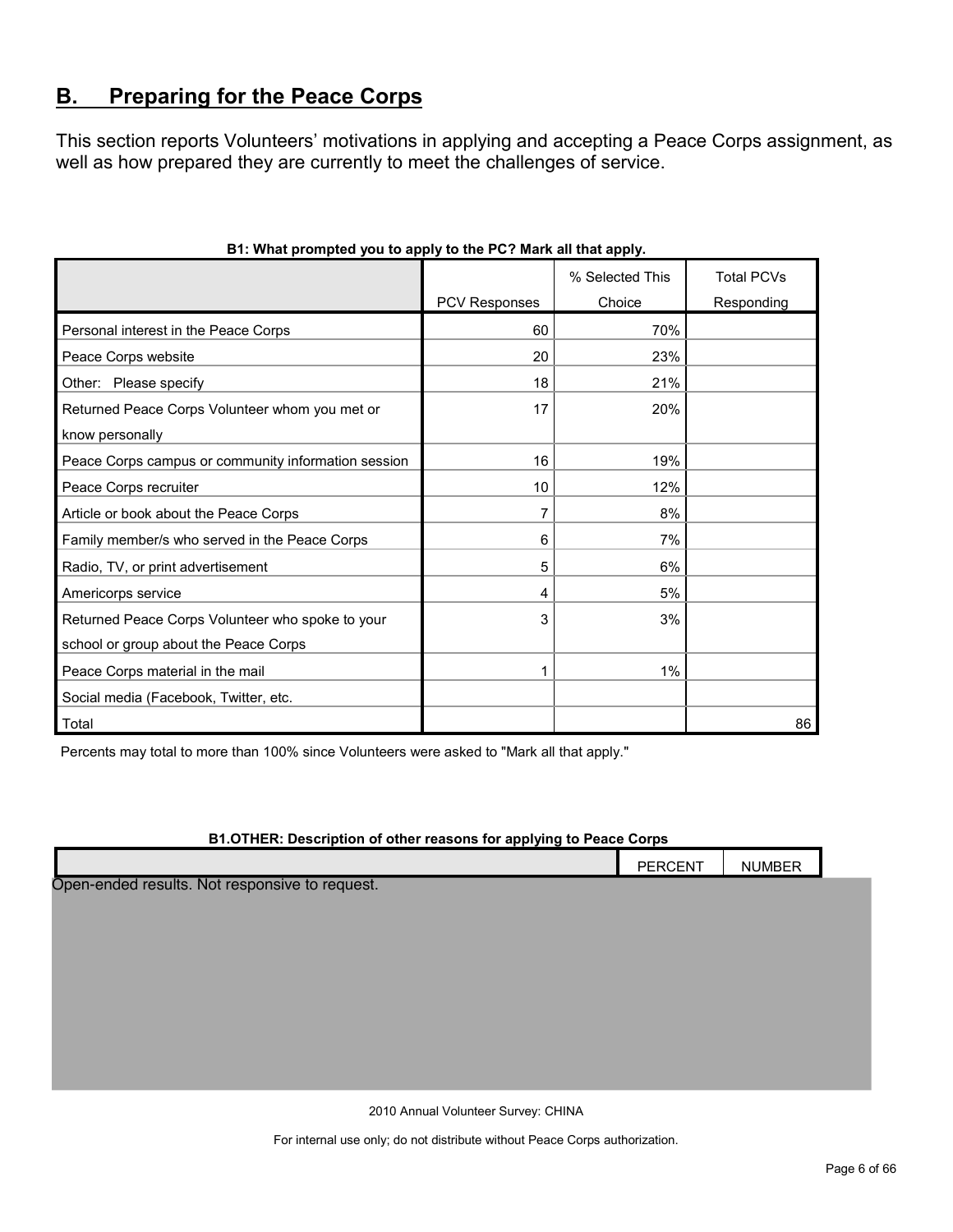| Open-ended results. Not responsive to request. |  |  |
|------------------------------------------------|--|--|
|------------------------------------------------|--|--|

| Total | ' በበ% | 88 |
|-------|-------|----|

### **B2: How important were the following factors in accepting a PC assignment?**

|                                |               | Somewhat  |           |       |
|--------------------------------|---------------|-----------|-----------|-------|
|                                | Not Important | important | Important | Total |
| Different culture              | 3%            | 6%        | 91%       | 87    |
| Work experience                | 14%           | 33%       | 53%       | 88    |
| Help others                    |               | 11%       | 89%       | 87    |
| International experience       | 3%            | 11%       | 85%       | 87    |
| Language                       | 10%           | 26%       | 64%       | 88    |
| Personal growth                | 1%            | 16%       | 83%       | 87    |
| U. S. job market               | 52%           | 35%       | 13%       | 84    |
| Serve my country               | 23%           | 33%       | 44%       | 87    |
| Travel/adventure               | 1%            | 18%       | 80%       | 87    |
| Please specify below<br>Other: |               |           | 100%      | 6     |

### **B2.OTHER: Description of other factor/s in accepting a PC assignment**

|                                                | <b>PERCENT</b> | <b>NUMBER</b> |  |
|------------------------------------------------|----------------|---------------|--|
| Open-ended results. Not responsive to request. |                |               |  |

2010 Annual Volunteer Survey: CHINA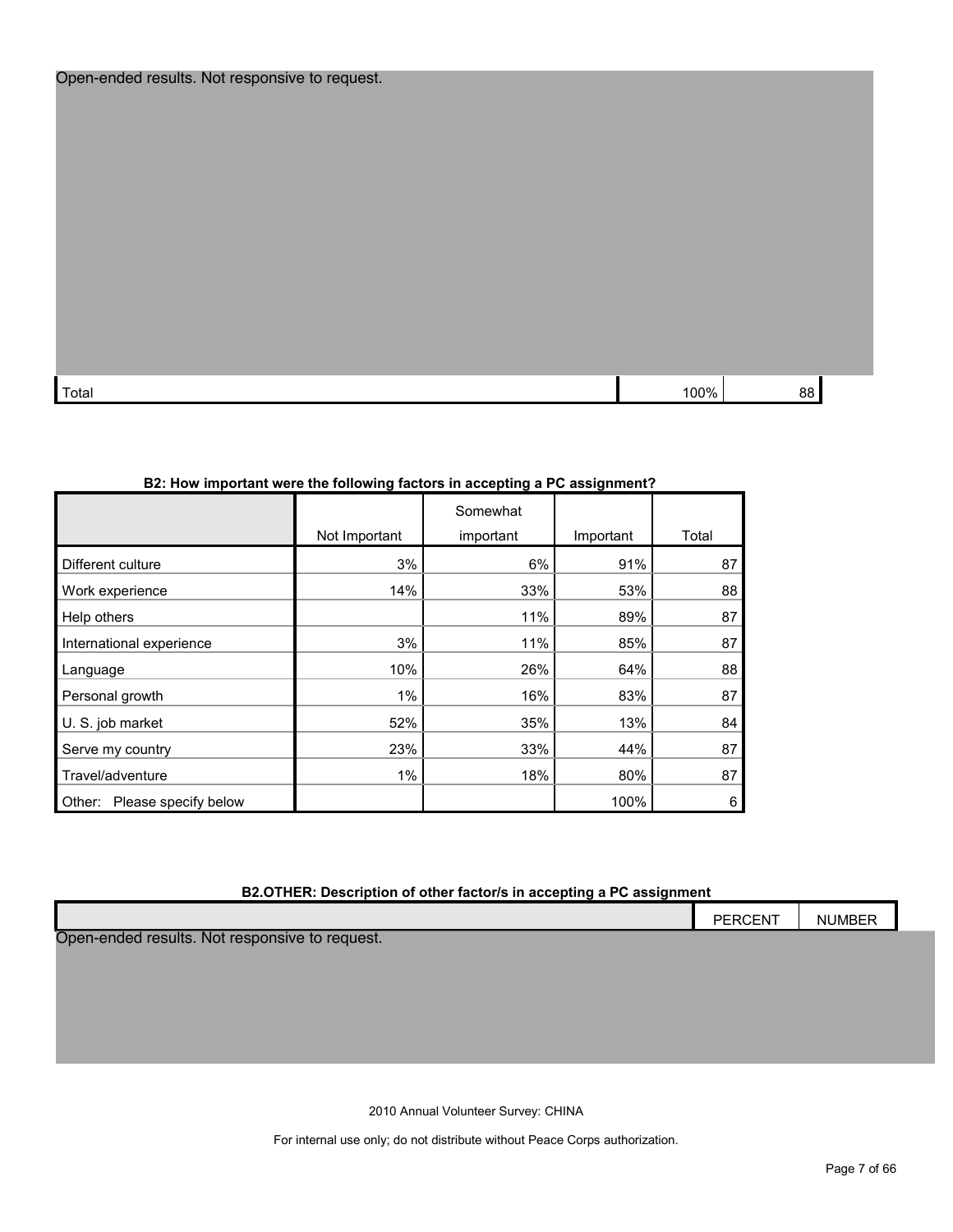| Total | 00% | ״ |
|-------|-----|---|

#### **B3: How prepared do you feel today to meet the challenges of PC service?**

|                | Not at all | Minimally | Adequatelv | considerably. | Exceptionally | Total |
|----------------|------------|-----------|------------|---------------|---------------|-------|
| B <sub>3</sub> |            | $1\%$     | 28%        | 55%           | 16%           | 88    |

## <span id="page-7-0"></span>**C. Your Peace Corps Assignment**

This section reports Volunteers' work on their primary assignment and their secondary activities. The term "primary assignment" refers to the Volunteers' assignment which is part of an overall project plan designed by the host country partners and in-country Peace Corps staff.

| o i. Willon best describes the locus of your primary assignment/work : |         |                |
|------------------------------------------------------------------------|---------|----------------|
|                                                                        | Percent | Number         |
| English teaching                                                       | 91%     | 78             |
| Teacher training                                                       | 6%      | 5              |
| Other education                                                        | 2%      | $\overline{2}$ |
| Other: Please specify                                                  | 1%      | 1              |
| Business education/advising                                            |         |                |
| Urban & regional planning/municipal development                        |         |                |
| Youth development                                                      |         |                |
| Water sanitation                                                       |         |                |
| <b>HIV/AIDS</b>                                                        |         |                |
| Health extension                                                       |         |                |
| Forestry/parks                                                         |         |                |
| Environmental education                                                |         |                |
| Math/science teaching                                                  |         |                |
| Agroforestry                                                           |         |                |
| Information & communications technology (ICT)                          |         |                |
| NGO development                                                        |         |                |
| Community development                                                  |         |                |
| Agriculture/fish/livestock                                             |         |                |

**C1: Which best describes the focus of your primary assignment/work?**

2010 Annual Volunteer Survey: CHINA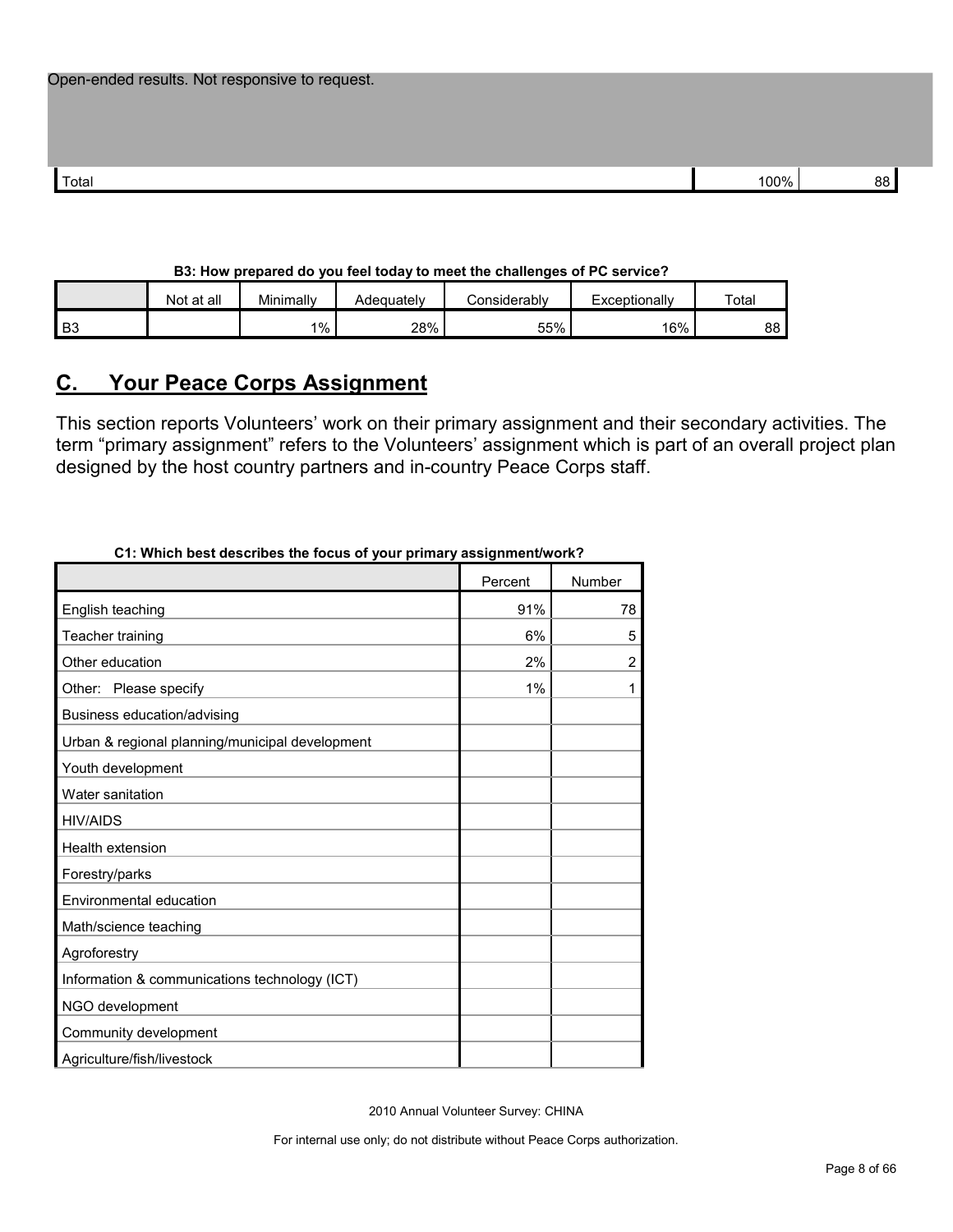|                                                 | Percent | Number         |
|-------------------------------------------------|---------|----------------|
| English teaching                                | 91%     | 78             |
| Teacher training                                | 6%      | 5              |
| Other education                                 | 2%      | $\overline{2}$ |
| Other: Please specify                           | 1%      | 1              |
| Business education/advising                     |         |                |
| Urban & regional planning/municipal development |         |                |
| Youth development                               |         |                |
| Water sanitation                                |         |                |
| <b>HIV/AIDS</b>                                 |         |                |
| <b>Health extension</b>                         |         |                |
| Forestry/parks                                  |         |                |
| Environmental education                         |         |                |
| Math/science teaching                           |         |                |
| Agroforestry                                    |         |                |
| Information & communications technology (ICT)   |         |                |
| NGO development                                 |         |                |
| Community development                           |         |                |
| Agriculture/fish/livestock                      |         |                |
| Total                                           | 100%    | 86             |

#### **C1: Which best describes the focus of your primary assignment/work?**

### **C1.OTHER: Description of "other" primary**

| assignment/work focus                          |                |               |  |  |  |
|------------------------------------------------|----------------|---------------|--|--|--|
|                                                | <b>PERCENT</b> | <b>NUMBER</b> |  |  |  |
| Open-ended results. Not responsive to request. |                |               |  |  |  |
|                                                |                |               |  |  |  |
|                                                |                |               |  |  |  |
| ั∩tal                                          | 100%           | 88            |  |  |  |

#### **C2: Are you a Masters International**

| student? |         |        |  |  |
|----------|---------|--------|--|--|
|          | Percent | Number |  |  |
| No       | 97%     | 83     |  |  |
| Yes      | 3%      |        |  |  |

2010 Annual Volunteer Survey: CHINA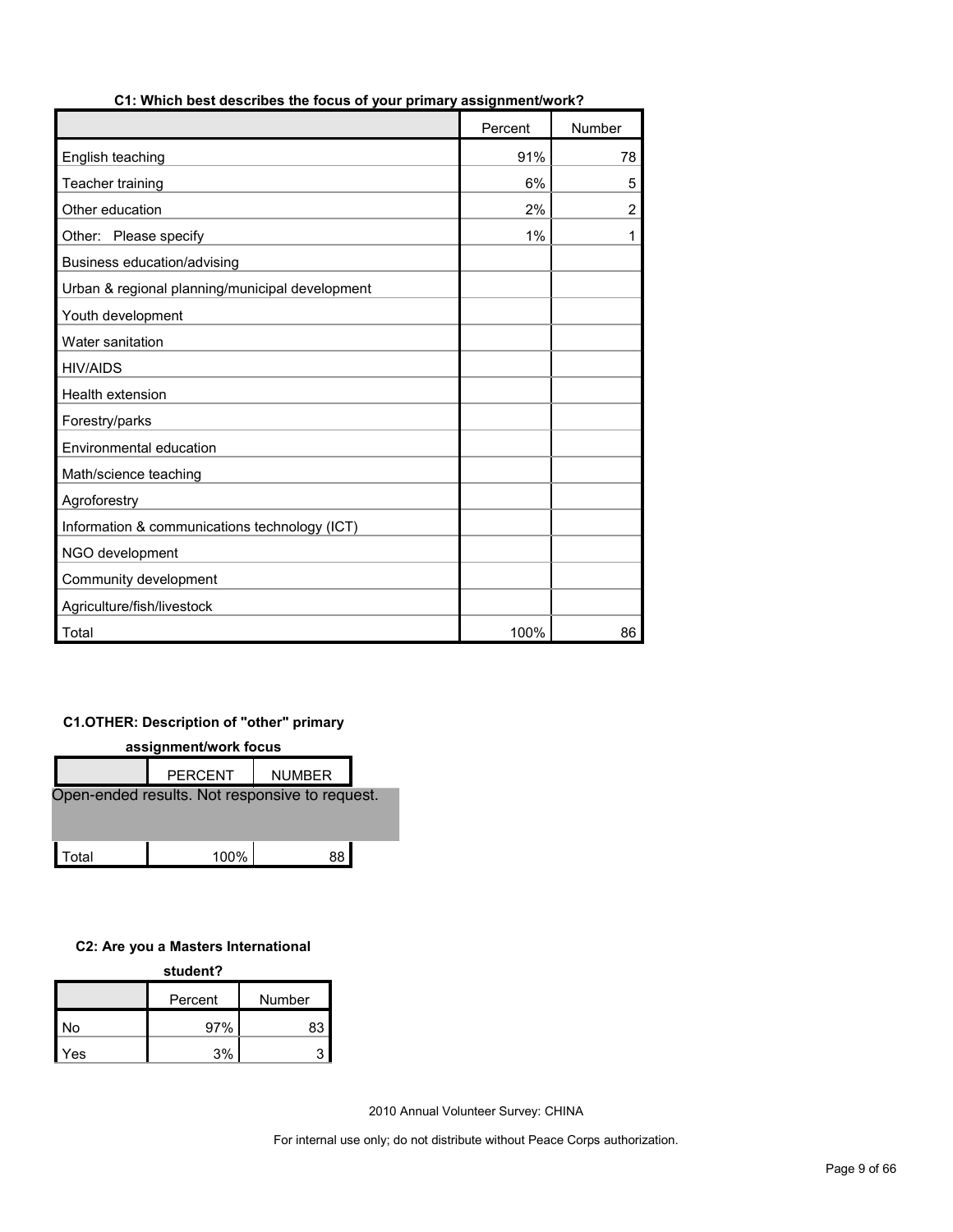#### **C2: Are you a Masters International**

**student?**

|       | Percent | Number |  |
|-------|---------|--------|--|
| No    | 97%     | 83     |  |
| Yes   | 3%      | 3      |  |
| Total | 100%    | 86     |  |

| עוווערווער טווע ועווויש<br><u>avuviuva</u>            | priniur y            | assignment work melade: |                   |
|-------------------------------------------------------|----------------------|-------------------------|-------------------|
|                                                       |                      | % Involved in           | <b>Total PCVs</b> |
|                                                       | <b>PCV Responses</b> | Activity                | Responding        |
| English teaching                                      | 88                   | 100%                    |                   |
| Working with youth                                    | 15                   | 17%                     |                   |
| WID/GAD                                               | 11                   | 13%                     |                   |
| Girls' education                                      | 10                   | 11%                     |                   |
| Literacy                                              | 9                    | 10%                     |                   |
| Library development                                   | 7                    | 8%                      |                   |
| World Wise Schools/ Correspondence Match              | 5                    | 6%                      |                   |
| Environment work                                      | 4                    | 5%                      |                   |
| <b>HIV/AIDS</b>                                       | 4                    | 5%                      |                   |
| Information and communications technology (ICT)       | 4                    | 5%                      |                   |
| Sports/fitness                                        | 4                    | 5%                      |                   |
| Arts                                                  | 3                    | 3%                      |                   |
| Mobilize host country nationals (HCNs) to volunteer   | 3                    | 3%                      |                   |
| <b>Business advertising</b>                           | 2                    | 2%                      |                   |
| Other: Please specify                                 | $\overline{2}$       | 2%                      |                   |
| Working with special groups (e.g., disabled, elderly, | 1                    | 1%                      |                   |
| ethnic minorities, orphans)                           |                      |                         |                   |
| Biodiversity conservation                             |                      |                         |                   |
| Child survival                                        |                      |                         |                   |
| Community food security (production/marketing)        |                      |                         |                   |
| Household food security                               |                      |                         |                   |
| Income generation                                     |                      |                         |                   |
| Microenterprise development                           |                      |                         |                   |
| Natural resources management                          |                      |                         |                   |
| Nutrition education                                   |                      |                         |                   |
| Rural development                                     |                      |                         |                   |

#### **C3: Which of the following activities does your primary assignment/work include?**

2010 Annual Volunteer Survey: CHINA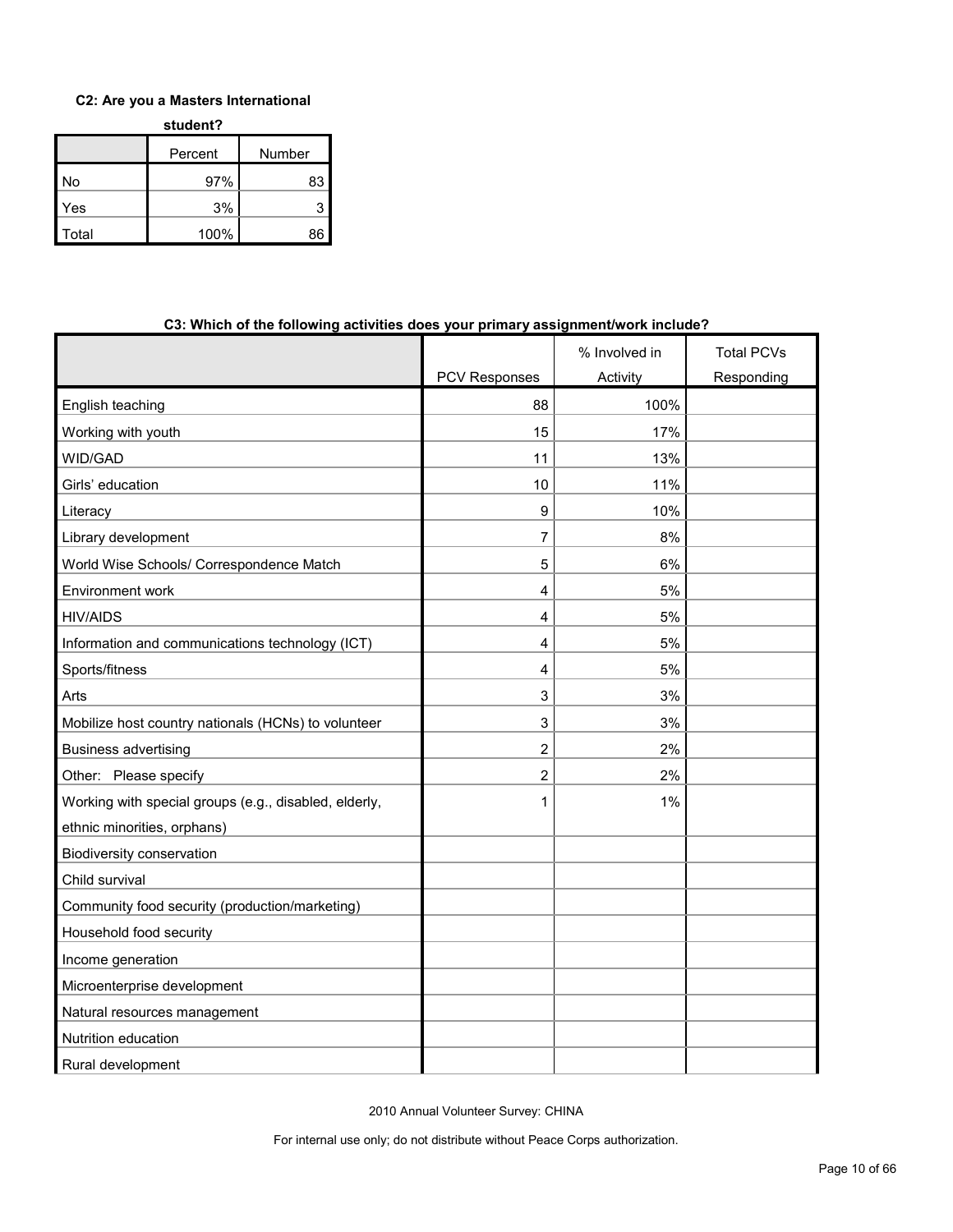| Urban development/municipal development |  |    |
|-----------------------------------------|--|----|
| Water and sanitation                    |  |    |
| Working with NGO(s)                     |  |    |
| Total                                   |  | 88 |

Percents may total to more than 100% since Volunteers were asked to "Mark all that apply."

#### **C3.OTHER: Description of other primary assignment/work activities**

|                                                | <b>PERCENT</b> | <b>NUMBER</b> |  |
|------------------------------------------------|----------------|---------------|--|
| Open-ended results. Not responsive to request. |                |               |  |
|                                                |                |               |  |
|                                                |                |               |  |
|                                                |                |               |  |
| <sup>-</sup> otal                              | 100%           | 88            |  |

#### **C4: Hours Spent on Primary Assignment During Average Work Week**

|           | None | $1-10$ hrs | 1-20 hrs<br>11 | 21-30 hrs | 31-40 hrs | More than 40 hrs | Total |
|-----------|------|------------|----------------|-----------|-----------|------------------|-------|
| C4Hrs6grp |      |            | 40%            | 38%       | $7\%$     | 6%               | 88    |

#### **C4: How many hours do you spend on your primary assignment during an average work week?**

| All Volunteers | Average | Lowest reported | Highest reported | Did not answer |
|----------------|---------|-----------------|------------------|----------------|
| 88             | 26.4    |                 | 60               |                |

#### **C5: Which of the following do your secondary activities (other than your primary assignment work) include?**

|                     |               | % Involved in | <b>Total PCVs</b> |
|---------------------|---------------|---------------|-------------------|
|                     | PCV Responses | Activity      | Responding        |
| English teaching    | 58            | 68%           |                   |
| Working with youth  | 35            | 41%           |                   |
| Sports/fitness      | 28            | 33%           |                   |
| Library development | 27            | 32%           |                   |
| WID/GAD             | 22            | 26%           |                   |
| Arts                | 20            | 24%           |                   |
| Girls' education    | 20            | 24%           |                   |

2010 Annual Volunteer Survey: CHINA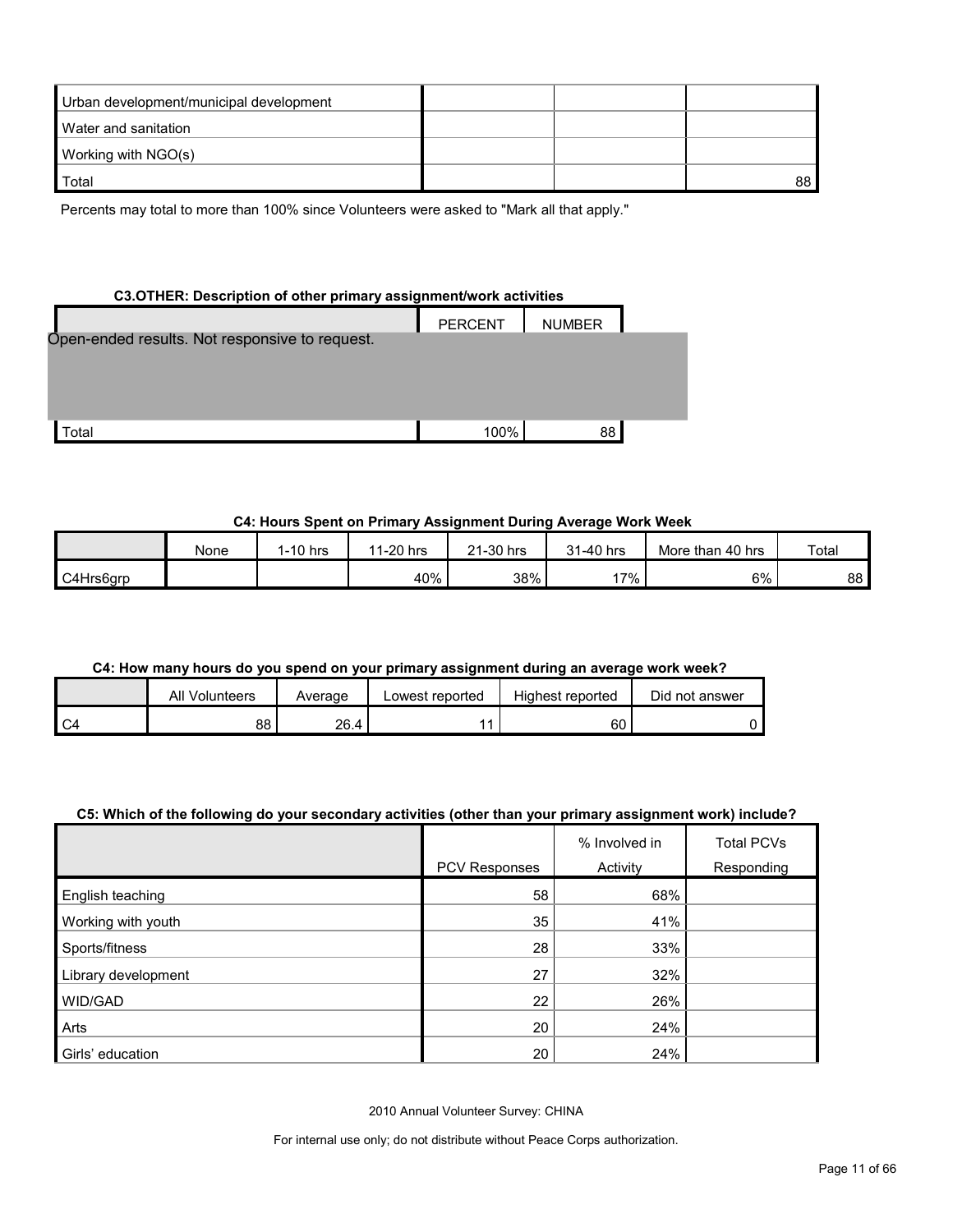| Environment work                                      | 12 | 14% |    |
|-------------------------------------------------------|----|-----|----|
| <b>HIV/AIDS</b>                                       | 12 | 14% |    |
| Literacy                                              | 12 | 14% |    |
| Other: Please specify                                 | 12 | 14% |    |
| Mobilize host country nationals (HCNs) to volunteer   | 11 | 13% |    |
| World Wise Schools/ Correspondence Match              | 10 | 12% |    |
| Working with special groups (e.g., disabled, elderly, | 7  | 8%  |    |
| ethnic minorities, orphans)                           |    |     |    |
| Nutrition education                                   | 3  | 4%  |    |
| Information and communications technology (ICT)       | 2  | 2%  |    |
| Rural development                                     | 2  | 2%  |    |
| Biodiversity conservation                             | 1  | 1%  |    |
| <b>Business advertising</b>                           |    |     |    |
| Child survival                                        |    |     |    |
| Community food security (production/marketing)        |    |     |    |
| Household food security                               |    |     |    |
| Income generation                                     |    |     |    |
| Microenterprise development                           |    |     |    |
| Natural resources management                          |    |     |    |
| Urban development/municipal development               |    |     |    |
| Water and sanitation                                  |    |     |    |
| Working with NGO(s)                                   |    |     |    |
| Total                                                 |    |     | 85 |

Percents may total to more than 100% since Volunteers were asked to "Mark all that apply."

#### **C5.OTHER: Description of other secondary activities**

Open-ended results. Not responsive to request.

2010 Annual Volunteer Survey: CHINA

For internal use only; do not distribute without Peace Corps authorization.

Column N % Count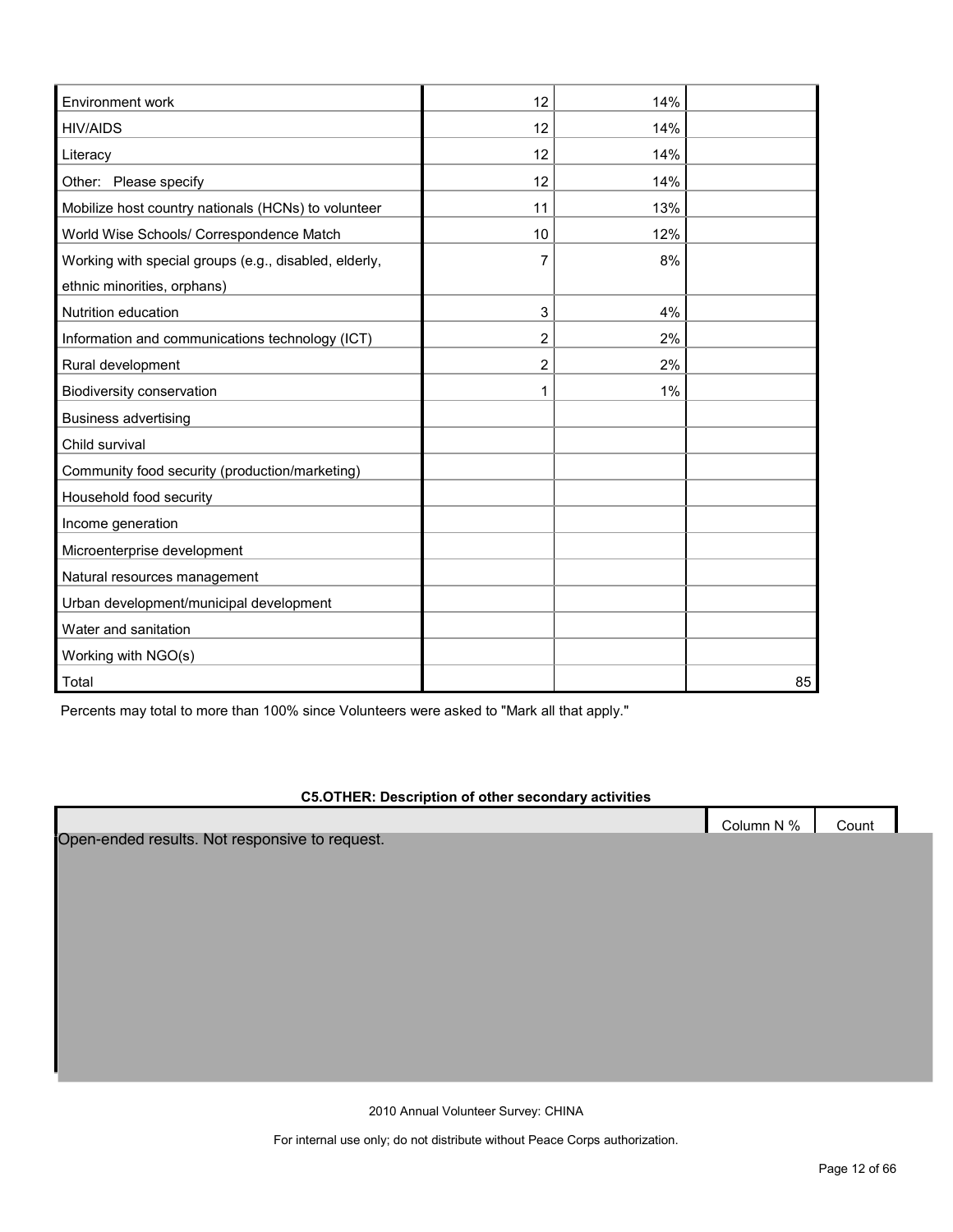| Total | 00% |  |
|-------|-----|--|

#### **C5: No Secondary Activities**

|                         | Percent | Number |
|-------------------------|---------|--------|
| <b>NA</b>               | 97%     | 85     |
| No secondary activities | 3%      |        |
| `otal                   | 100%    |        |

**C6: Hours Spent on Secondary Activities During Average Work Week**

|           | None | 1-10 hrs | 1-20 hrs<br>44 | 21-30 hrs | 31-40 hrs | More than 40 hrs | Total |
|-----------|------|----------|----------------|-----------|-----------|------------------|-------|
| C6Hrs6grp |      | 87%      | $10\%$         | $4\%$     |           |                  | 84    |

#### **C6. How many hours do you spend on secondary activities during an average work week?**

|         | All '<br>Volunteers | Average | Lowest reported | Highest reported | Did not answer |
|---------|---------------------|---------|-----------------|------------------|----------------|
| C<br>υu | 88                  | . .     |                 | ົ<br>აυ          |                |

#### **C7: How personally satisfying is your--?**

|                              | Not at all | Minimally | Adeauatelv | Considerably | Exceptionally | Total |
|------------------------------|------------|-----------|------------|--------------|---------------|-------|
| Primary assignment           |            | 6%        | 31%        | 47%          | $17\%$        | 88 I  |
| Secondary project activities | 2%         | 9%        | 28%        | 39%          | 22%           | 87    |

NOTE: See the Open-Ended Responses report for Volunteer comments (C8) about their satisfaction with the work they do

## <span id="page-12-0"></span>**D. Training for Your Peace Corps Assignment**

This section reports Volunteers' assessment of the effectiveness of Pre-Service Training (PST) and In-Service Training at post. In-Service Training (IST) includes: Reconnect, Technical IST, Mid-Service and Close of Service Conferences, project management/leadership conferences, and other

2010 Annual Volunteer Survey: CHINA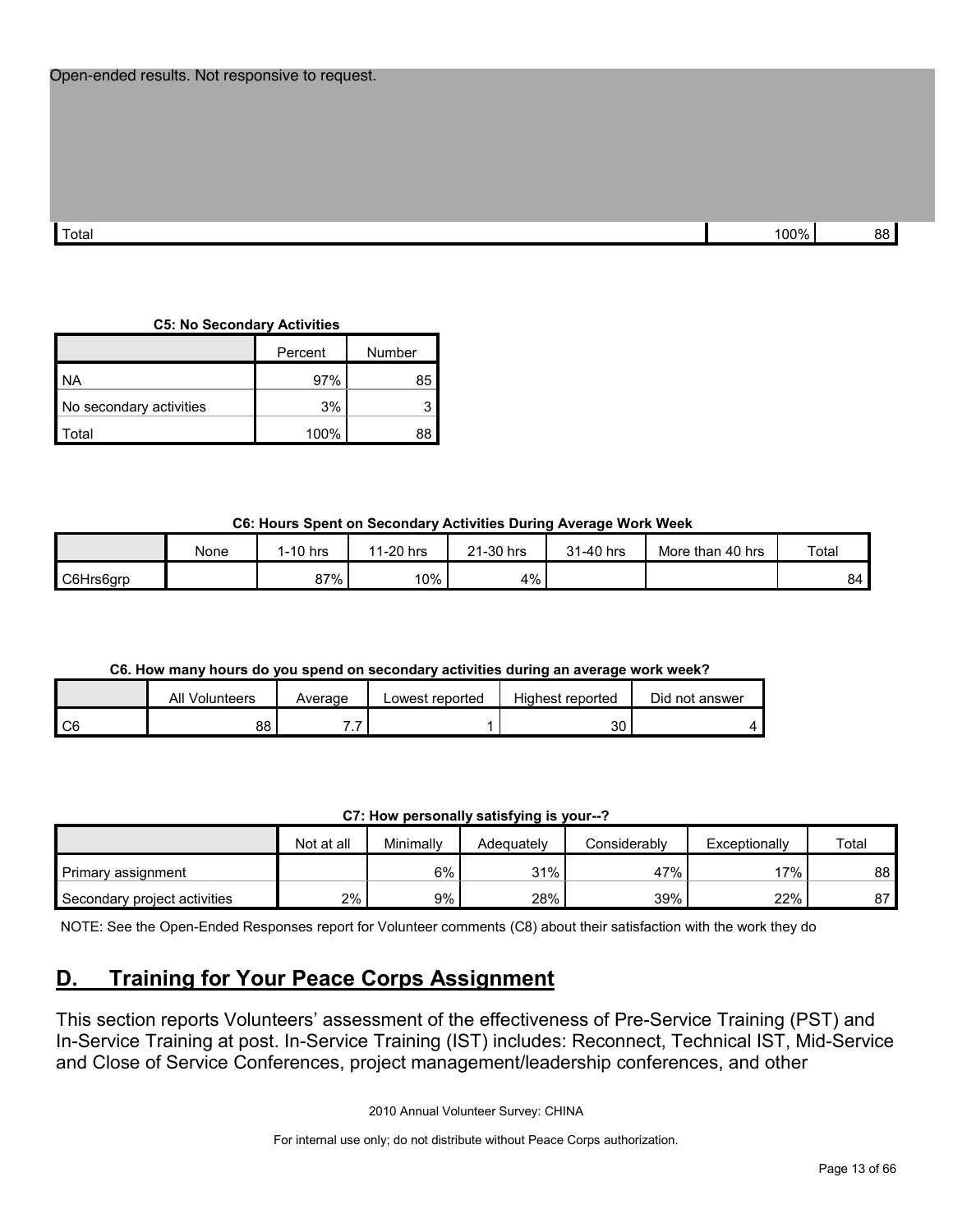## post-sponsored training sessions.

|                   | <b>1. HOW HIGHT WEEKS OF FST GIG YOU HAVE DEIDLE YOU WELE SWOLLEN!!!</b> |       |         |          |       |          |              |       |
|-------------------|--------------------------------------------------------------------------|-------|---------|----------|-------|----------|--------------|-------|
|                   | Less than 8                                                              |       |         |          |       |          | More than 12 |       |
|                   | weeks                                                                    | weeks | 9 weeks | 10 weeks | weeks | 12 weeks | weeks        | Total |
| D <sub>1GRP</sub> | 15%                                                                      | 42%   | $10\%$  | 30%      |       | 3%       |              | 73 I  |

### **D1: How many weeks of PST did you have before you were sworn in?**

| D2: How effective was your Pre-Service Training (PST) in preparing you to-- |               |      |          |           |                |
|-----------------------------------------------------------------------------|---------------|------|----------|-----------|----------------|
|                                                                             | Not effective | Poor | Adequate | Effective | Very effective |
| Manage cultural differences                                                 | $1\%$         | 8%   | 42%      | 33%       | 15%            |
| Deal with adjustment issues                                                 | 2%            | 3%   | 47%      | 33%       | 15%            |
| Work with counterparts/community partners                                   | 5%            | 17%  | 44%      | 26%       | 7%             |
| Use language needed in work and social interactions                         | $1\%$         | 11%  | 27%      | 35%       | 25%            |
| Perform technical aspects of your work                                      | 1%            | 20%  | 33%      | 34%       | 9%             |
| Work on your project goals and objectives                                   |               | 9%   | 39%      | 41%       | 8%             |
| Conduct a participatory community needs                                     | 9%            | 21%  | 33%      | 9%        | $2\%$          |
| assessment (e.g., PACA)                                                     |               |      |          |           |                |
| Monitor your project goals and outcomes                                     | 5%            | 10%  | 43%      | 32%       | 7%             |
| Maintain your physical health                                               |               | 3%   | 24%      | 39%       | 33%            |
| Maintain your mental/emotional health                                       | $1\%$         | 7%   | 33%      | 41%       | 17%            |
| Maintain your personal safety and security                                  |               |      | 14%      | 36%       | 48%            |

### **D2: How effective was your Pre-Service Training (PST) in preparing you to--**

### **D2: How effective was your Pre-Service Training (PST) in preparing you to--**

|                                                     | NA/No training | Total |
|-----------------------------------------------------|----------------|-------|
| Manage cultural differences                         | $1\%$          | 88    |
| Deal with adjustment issues                         |                | 88    |
| Work with counterparts/community partners           | 1%             | 88    |
| Use language needed in work and social interactions |                | 88    |
| Perform technical aspects of your work              | 2%             | 88    |
| Work on your project goals and objectives           | 2%             | 87    |
| Conduct a participatory community needs assessment  | 25%            | 87    |
| (e.g., PACA)                                        |                |       |
| Monitor your project goals and outcomes             | 3%             | 88    |
| Maintain your physical health                       | 1%             | 88    |
| Maintain your mental/emotional health               | 1%             | 88    |

2010 Annual Volunteer Survey: CHINA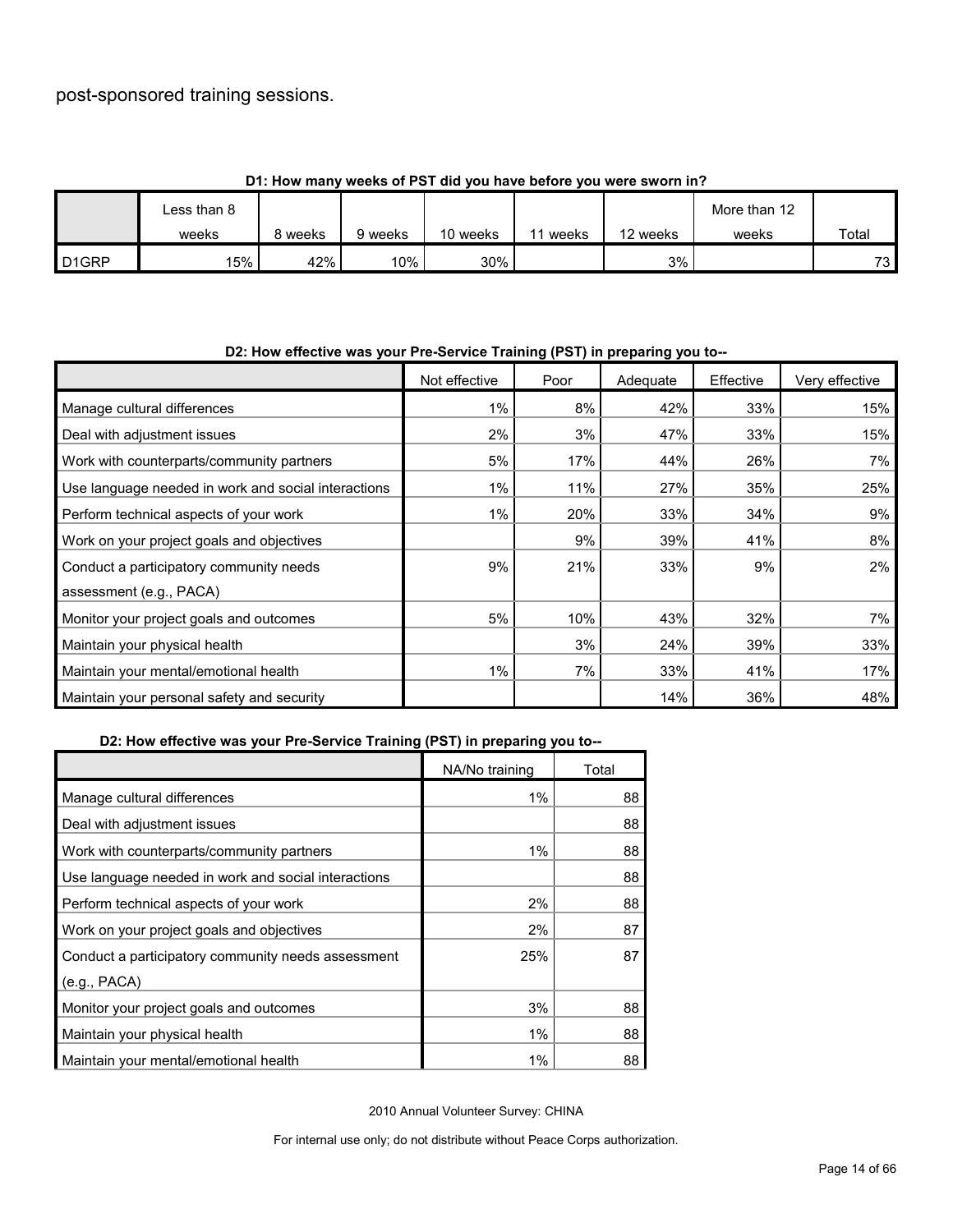|                                                     | NA/No training | Total |
|-----------------------------------------------------|----------------|-------|
| Manage cultural differences                         | 1%             | 88    |
| Deal with adjustment issues                         |                | 88    |
| Work with counterparts/community partners           | 1%             | 88    |
| Use language needed in work and social interactions |                | 88    |
| Perform technical aspects of your work              | 2%             | 88    |
| Work on your project goals and objectives           | 2%             | 87    |
| Conduct a participatory community needs assessment  | 25%            | 87    |
| (e.g., PACA)                                        |                |       |
| Monitor your project goals and outcomes             | 3%             | 88    |
| Maintain your physical health                       | 1%             | 88    |
| Maintain your mental/emotional health               | 1%             | 88    |
| Maintain your personal safety and security          | 2%             | 88    |

#### **D2: How effective was your Pre-Service Training (PST) in preparing you to--**

#### **D2: How effective was your Pre-Service Training (PST) in preparing you to-- (excluding "NA/No training" responses)**

|                                            | Not effective | Poor | Adequate | Effective | Very effective | Total |
|--------------------------------------------|---------------|------|----------|-----------|----------------|-------|
| Manage cultural differences                | $1\%$         | 8%   | 43%      | 33%       | 15%            | 87    |
| Deal with adjustment issues                | 2%            | 3%   | 47%      | 33%       | 15%            | 88    |
| Work with counterparts/community partners  | 5%            | 17%  | 45%      | 26%       | 7%             | 87    |
| Use language needed in work and social     | $1\%$         | 11%  | 27%      | 35%       | 25%            | 88    |
| interactions                               |               |      |          |           |                |       |
| Perform technical aspects of your work     | $1\%$         | 21%  | 34%      | 35%       | 9%             | 86    |
| Work on your project goals and objectives  |               | 9%   | 40%      | 42%       | 8%             | 85    |
| Conduct a participatory community needs    | 12%           | 28%  | 45%      | 12%       | 3%             | 65    |
| assessment (e.g., PACA)                    |               |      |          |           |                |       |
| Monitor your project goals and outcomes    | 5%            | 11%  | 45%      | 33%       | 7%             | 85    |
| Maintain your physical health              |               | 3%   | 24%      | 39%       | 33%            | 87    |
| Maintain your mental/emotional health      | 1%            | 7%   | 33%      | 41%       | 17%            | 87    |
| Maintain your personal safety and security |               |      | 14%      | 37%       | 49%            | 86    |

#### **D3: How many days of PC-sponsored training have you had since you were sworn in?**

|       | None  | -5 davs | $6-10$ davs | $1-15$ davs | 16-20 days | 21-39 days | $40+$ davs | Total  |
|-------|-------|---------|-------------|-------------|------------|------------|------------|--------|
| D3GRP | $1\%$ | 3%      | 36%         | 39%         | 16%        | 2%         | 2%         | $\sim$ |

2010 Annual Volunteer Survey: CHINA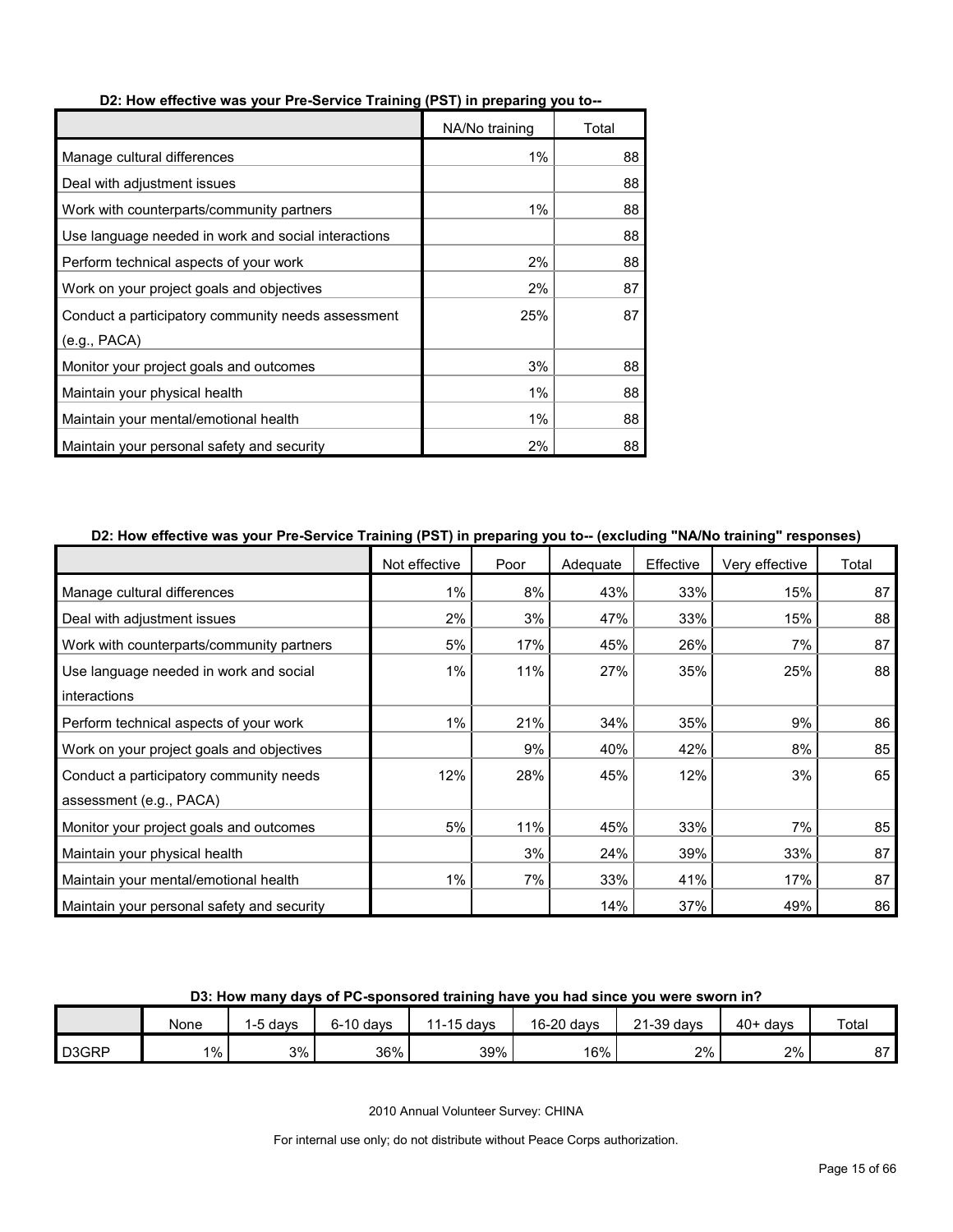|                                                     | Not effective | Poor | Adequate | Effective | Very effective |
|-----------------------------------------------------|---------------|------|----------|-----------|----------------|
| Manage cultural differences                         |               | 9%   | 48%      | 34%       | 7%             |
| Deal with adjustment issues                         | 1%            | 10%  | 45%      | 33%       | 7%             |
| Build and strengthen working relationships with     | 2%            | 23%  | 39%      | 26%       | 5%             |
| counterparts/community partners                     |               |      |          |           |                |
| Use language needed in work and social interactions | 2%            | 10%  | 33%      | 38%       | 14%            |
| Perform technical aspects of your work              |               | 10%  | 34%      | 43%       | 11%            |
| Work on your project goals and objectives           | 1%            | 7%   | 38%      | 39%       | 13%            |
| Conduct a participatory community needs             | 6%            | 18%  | 25%      | 17%       | $1\%$          |
| assessment (e.g., PACA)                             |               |      |          |           |                |
| Monitor project goals and outcomes                  | $1\%$         | 10%  | 38%      | 33%       | 10%            |
| Maintain your physical health                       |               | 2%   | 31%      | 42%       | 18%            |
| Maintain your mental/emotional health               | 1%            | 7%   | 34%      | 36%       | 16%            |
| Maintain your personal safety and security          |               | 1%   | 22%      | 40%       | 32%            |

**D4: How effective was your In-Service Training (IST) in preparing you to--**

**D4: How effective was your In-Service Training (IST) in preparing you to--**

|                                                     | NA/No training | Total |
|-----------------------------------------------------|----------------|-------|
| Manage cultural differences                         | 2%             | 88    |
| Deal with adjustment issues                         | 3%             | 88    |
| Build and strengthen working relationships with     | 6%             | 88    |
| counterparts/community partners                     |                |       |
| Use language needed in work and social interactions | 3%             | 88    |
| Perform technical aspects of your work              | 1%             | 88    |
| Work on your project goals and objectives           | 3%             | 88    |
| Conduct a participatory community needs assessment  | 33%            | 88    |
| (e.g., PACA)                                        |                |       |
| Monitor project goals and outcomes                  | 7%             | 86    |
| Maintain your physical health                       | 7%             | 88    |
| Maintain your mental/emotional health               | 6%             | 87    |
| Maintain your personal safety and security          | 5%             | 87    |

#### **D4: How effective was your In-Service Training (IST) in preparing you to-- (excluding "NA/No training" responses)**

| ∵effective<br><b>N</b> ot | $\overline{\phantom{a}}$<br>Poor | Adequate | $ -$<br>. .<br>ttective: | $\overline{\phantom{a}}$<br>ver<br>effective<br>. . | ∶otai |
|---------------------------|----------------------------------|----------|--------------------------|-----------------------------------------------------|-------|
|                           |                                  |          |                          |                                                     |       |

2010 Annual Volunteer Survey: CHINA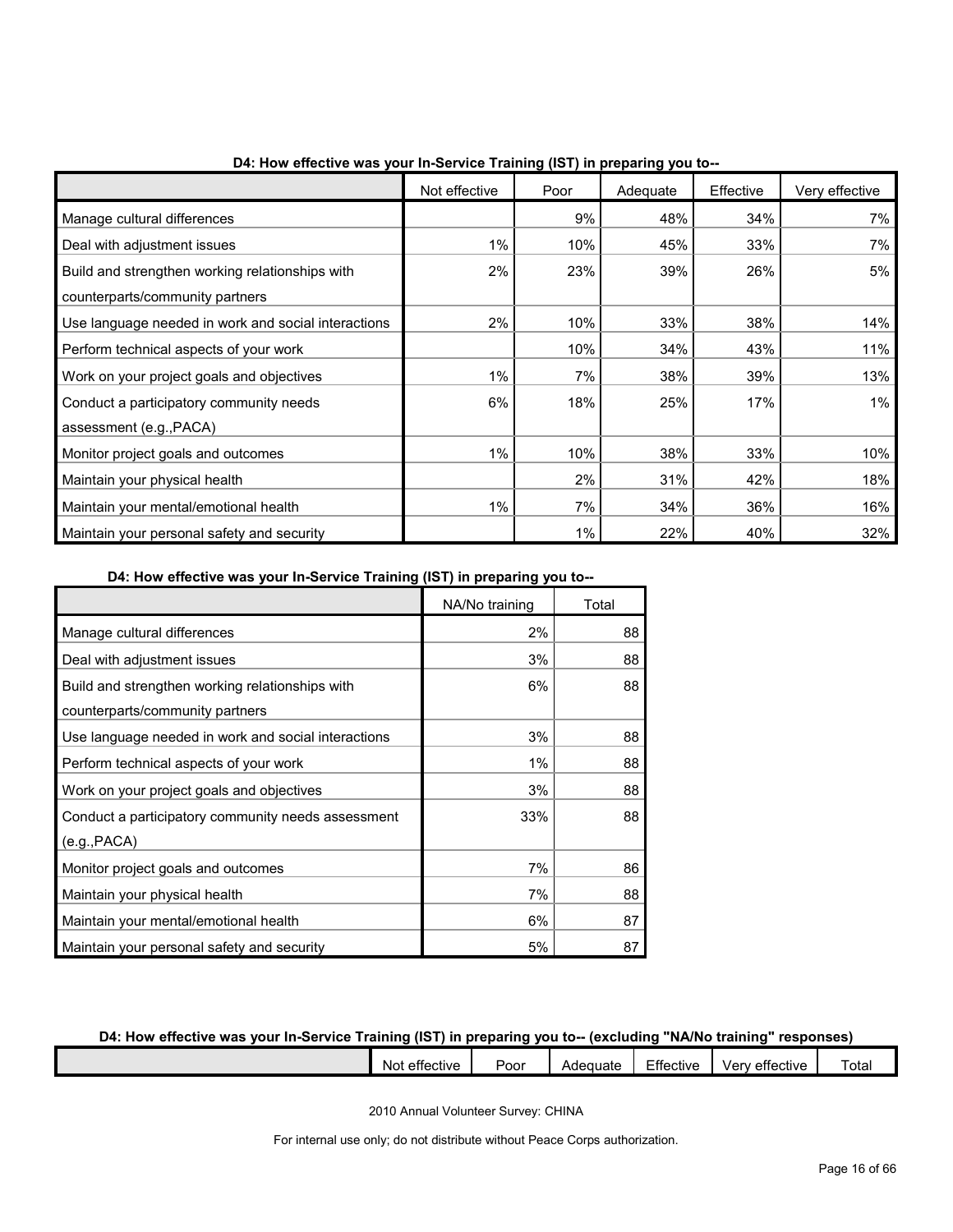| Manage cultural differences                     |       | 9%  | 49% | 35% | 7%  | 86 |
|-------------------------------------------------|-------|-----|-----|-----|-----|----|
| Deal with adjustment issues                     | 1%    | 11% | 47% | 34% | 7%  | 85 |
| Build and strengthen working relationships with | $2\%$ | 24% | 41% | 28% | 5%  | 83 |
| counterparts/community partners                 |       |     |     |     |     |    |
| Use language needed in work and social          | 2%    | 11% | 34% | 39% | 14% | 85 |
| interactions                                    |       |     |     |     |     |    |
| Perform technical aspects of your work          |       | 10% | 34% | 44% | 11% | 87 |
| Work on your project goals and objectives       | 1%    | 7%  | 39% | 40% | 13% | 85 |
| Conduct a participatory community needs         | 8%    | 27% | 37% | 25% | 2%  | 59 |
| assessment (e.g., PACA)                         |       |     |     |     |     |    |
| Monitor project goals and outcomes              | $1\%$ | 11% | 41% | 35% | 11% | 80 |
| Maintain your physical health                   |       | 2%  | 33% | 45% | 20% | 82 |
| Maintain your mental/emotional health           | $1\%$ | 7%  | 37% | 38% | 17% | 82 |
| Maintain your personal safety and security      |       | 1%  | 23% | 42% | 34% | 83 |

### **D5: Please list other types of training you have had that were sponsored by someone other than PC**

|  |     |    |  |  |  |  |  |  |  |  |  | -<br>-<br>.<br>$\cdot$ ) $\cdot$ | cent | .<br>NU<br>nne |  |
|--|-----|----|--|--|--|--|--|--|--|--|--|----------------------------------|------|----------------|--|
|  | --- | -- |  |  |  |  |  |  |  |  |  |                                  |      |                |  |

Open-ended results. Not responsive to request.

2010 Annual Volunteer Survey: CHINA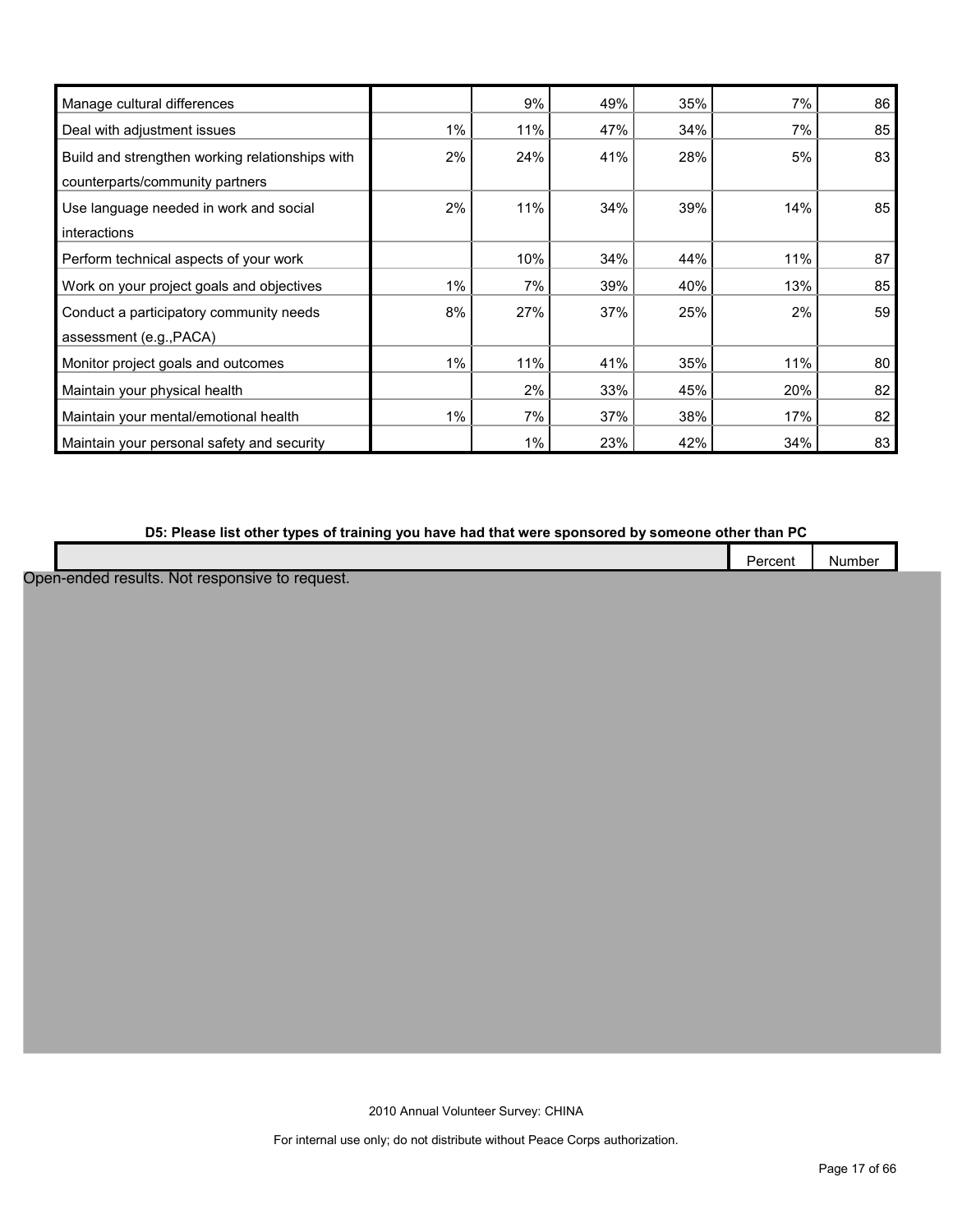Total 100% 88

#### **D6: How well can you communicate in the language used by most local people in your**

**community?**

|      | Not at all | Poorly | Adequatelv | Well | Verv well | $\tau$ otal |
|------|------------|--------|------------|------|-----------|-------------|
| l D6 |            | 33%    | 43%        | 16%  | 8%        | 88 I        |

#### **Local language proficiency (D6) by Time in Country (A2)**

|                   | Not at all | Poorly | Adequately | Well | Very well | Total |
|-------------------|------------|--------|------------|------|-----------|-------|
| 6 months or less  |            | 50%    |            | 50%  |           |       |
| 7 to 12 months    |            | 50%    | 50%        |      |           |       |
| 13 to 20 months   |            | 36%    | 42%        | 14%  | 8%        | 59    |
| 21 to 27 months   |            | 26%    | 48%        | 17%  | 9%        | 23    |
| 28 months or more |            |        | 50%        | 50%  |           |       |
| Total             |            | 33%    | 43%        | 16%  | 8%        | 88    |

## <span id="page-17-0"></span>**E. Volunteer Assignment Goals and Impact**

This section reports Volunteers' self-assessments of their impact on the individuals and organizations in the communities in which they serve. The results address the extent to which Volunteers' work and other community interaction have achieved the following three goals:

Goal 1: To help the people of interested countries in meeting their need for trained men and women by transferring skills to, and building capacity of, host country partners

Goal 2: To help promote a better understanding of Americans on the part of the peoples served

Goal 3: To help Americans understand the people and cultures of other countries

#### **E1: To what extent does your Volunteer work assignment address the following?**

2010 Annual Volunteer Survey: CHINA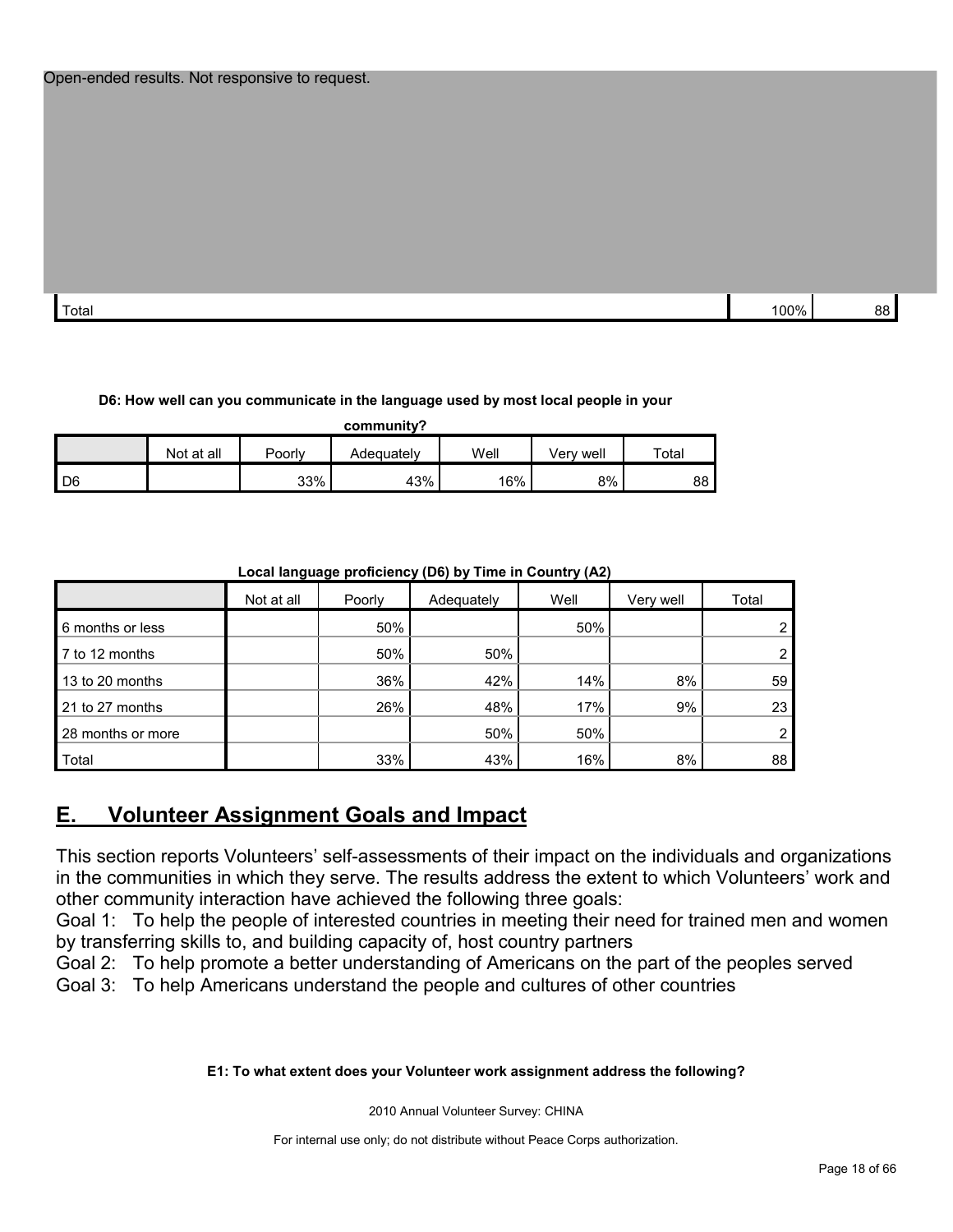|                                                    | Not at all | Minimally | Adequately | Considerably | Exceptionally |
|----------------------------------------------------|------------|-----------|------------|--------------|---------------|
| Meets the objectives of the project plan           |            |           | 24%        | 48%          | 26%           |
| Builds local capacity for sustainability (goal 1)  | 6%         | 20%       | 34%        | 26%          | 10%           |
| Involves local people in planning and implementing | 9%         | 25%       | 33%        | 25%          | 3%            |
| activities                                         |            |           |            |              |               |
| Complements other local development activities     | 16%        | 27%       | 22%        | 19%          | 3%            |
| Transfers skills to host country individuals and   | 5%         | 19%       | 25%        | 30%          | 20%           |
| organizations (goal 1)                             |            |           |            |              |               |
| Mobilizes host country individuals to volunteer    | 11%        | 32%       | 25%        | 20%          | 5%            |
| Helps promote a better understanding of Americans  |            | 2%        | 8%         | 49%          | 41%           |
| on the part of the peoples served (goal 2)         |            |           |            |              |               |
| Helps promote a better understanding of other      | 1%         | 6%        | 10%        | 53%          | 30%           |
| peoples on the part of Americans (goal 3)          |            |           |            |              |               |

## **E1: To what extent does your Volunteer work assignment address the following?**

|                                                       | NA  | Total |
|-------------------------------------------------------|-----|-------|
| Meets the objectives of the project plan              | 2%  | 88    |
| Builds local capacity for sustainability (goal 1)     | 3%  | 88    |
| Involves local people in planning and implementing    | 5%  | 88    |
| activities                                            |     |       |
| Complements other local development activities        | 13% | 88    |
| Transfers skills to host country individuals and      | 1%  | 88    |
| organizations (goal 1)                                |     |       |
| Mobilizes host country individuals to volunteer       | 7%  | 88    |
| Helps promote a better understanding of Americans on  |     | 88    |
| the part of the peoples served (goal 2)               |     |       |
| Helps promote a better understanding of other peoples |     | 87    |
| on the part of Americans (goal 3)                     |     |       |

#### **E1: To what extent does your Volunteer work assignment address the following? (excluding "NA" responses)**

|                                                    | Not at all | Minimally | Adequately | Considerably |
|----------------------------------------------------|------------|-----------|------------|--------------|
| Meets the objectives of the project plan           |            |           | 24%        | 49%          |
| Builds local capacity for sustainability (goal 1)  | 6%         | 21%       | 35%        | 27%          |
| Involves local people in planning and implementing | 10%        | 26%       | 35%        | 26%          |
| activities                                         |            |           |            |              |
| Complements other local development activities     | 18%        | 31%       | 25%        | 22%          |

2010 Annual Volunteer Survey: CHINA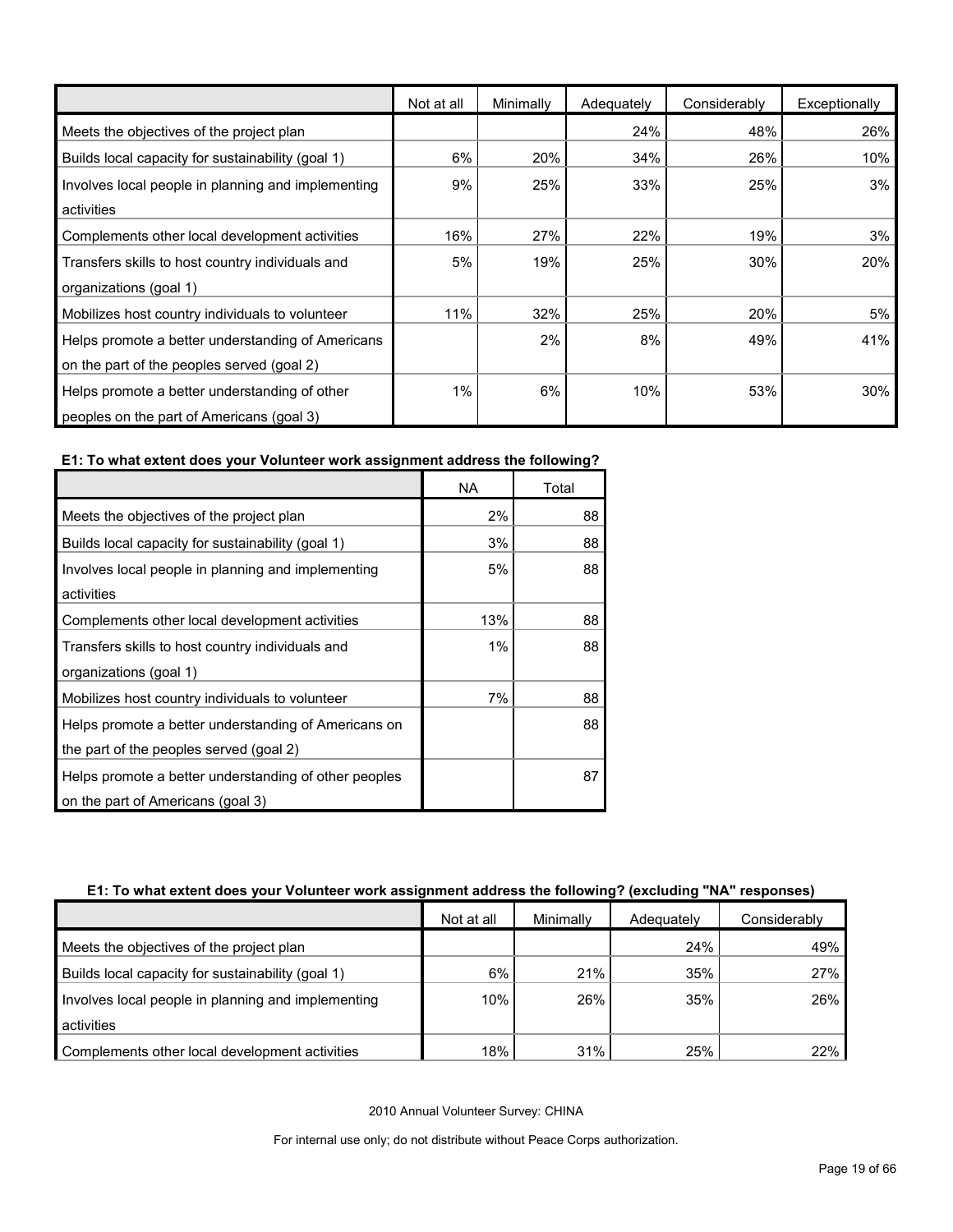| Transfers skills to host country individuals and      | 5%  | <b>20%</b> | 25% | 30% |
|-------------------------------------------------------|-----|------------|-----|-----|
| organizations (goal 1)                                |     |            |     |     |
| Mobilizes host country individuals to volunteer       | 12% | 34%        | 27% | 22% |
| Helps promote a better understanding of Americans on  |     | 2%         | 8%  | 49% |
| the part of the peoples served (goal 2)               |     |            |     |     |
| Helps promote a better understanding of other peoples | 1%  | 6%         | 10% | 53% |
| on the part of Americans (goal 3)                     |     |            |     |     |

#### **E1: To what extent does your Volunteer work assignment address the following?**

| (excluding "NA" responses)                            |               |       |  |  |  |  |  |
|-------------------------------------------------------|---------------|-------|--|--|--|--|--|
|                                                       | Exceptionally | Total |  |  |  |  |  |
| Meets the objectives of the project plan              | 27%           | 86    |  |  |  |  |  |
| Builds local capacity for sustainability (goal 1)     | 11%           | 85    |  |  |  |  |  |
| Involves local people in planning and implementing    | $4\%$         | 84    |  |  |  |  |  |
| activities                                            |               |       |  |  |  |  |  |
| Complements other local development activities        | 4%            | 77    |  |  |  |  |  |
| Transfers skills to host country individuals and      | 21%           | 87    |  |  |  |  |  |
| organizations (goal 1)                                |               |       |  |  |  |  |  |
| Mobilizes host country individuals to volunteer       | 5%            | 82    |  |  |  |  |  |
| Helps promote a better understanding of Americans on  | 41%           | 88    |  |  |  |  |  |
| the part of the peoples served (goal 2)               |               |       |  |  |  |  |  |
| Helps promote a better understanding of other peoples | 30%           | 87    |  |  |  |  |  |
| on the part of Americans (goal 3)                     |               |       |  |  |  |  |  |

#### **E2: How effective have you been in transferring knowledge and skills to help the following persons or groups build their**

| capacities?                                      |            |           |            |              |               |  |  |  |  |
|--------------------------------------------------|------------|-----------|------------|--------------|---------------|--|--|--|--|
|                                                  | Not at all | Minimally | Adequately | Considerably | Exceptionally |  |  |  |  |
| Your counterpart/community partner               | 10%        | 25%       | 34%        | 19%          | 7% l          |  |  |  |  |
| An organization other than your host institution | 19%        | 32%       | 17%        | 16%          | 5%            |  |  |  |  |
| Members of your host community                   | 11%        | 23%       | 25%        | 24%          | 11%           |  |  |  |  |
| Other Peace Corps Volunteers                     | 7%         | 13%       | 33%        | 31%          | $11\%$        |  |  |  |  |

#### **E2: How effective have you been in transferring knowledge and skills to help the**

#### **following persons or groups build their capacities?**

|                                                  | NA  | Total |
|--------------------------------------------------|-----|-------|
| Your counterpart/community partner               | 5%  |       |
| An organization other than your host institution | 11% | 88    |

2010 Annual Volunteer Survey: CHINA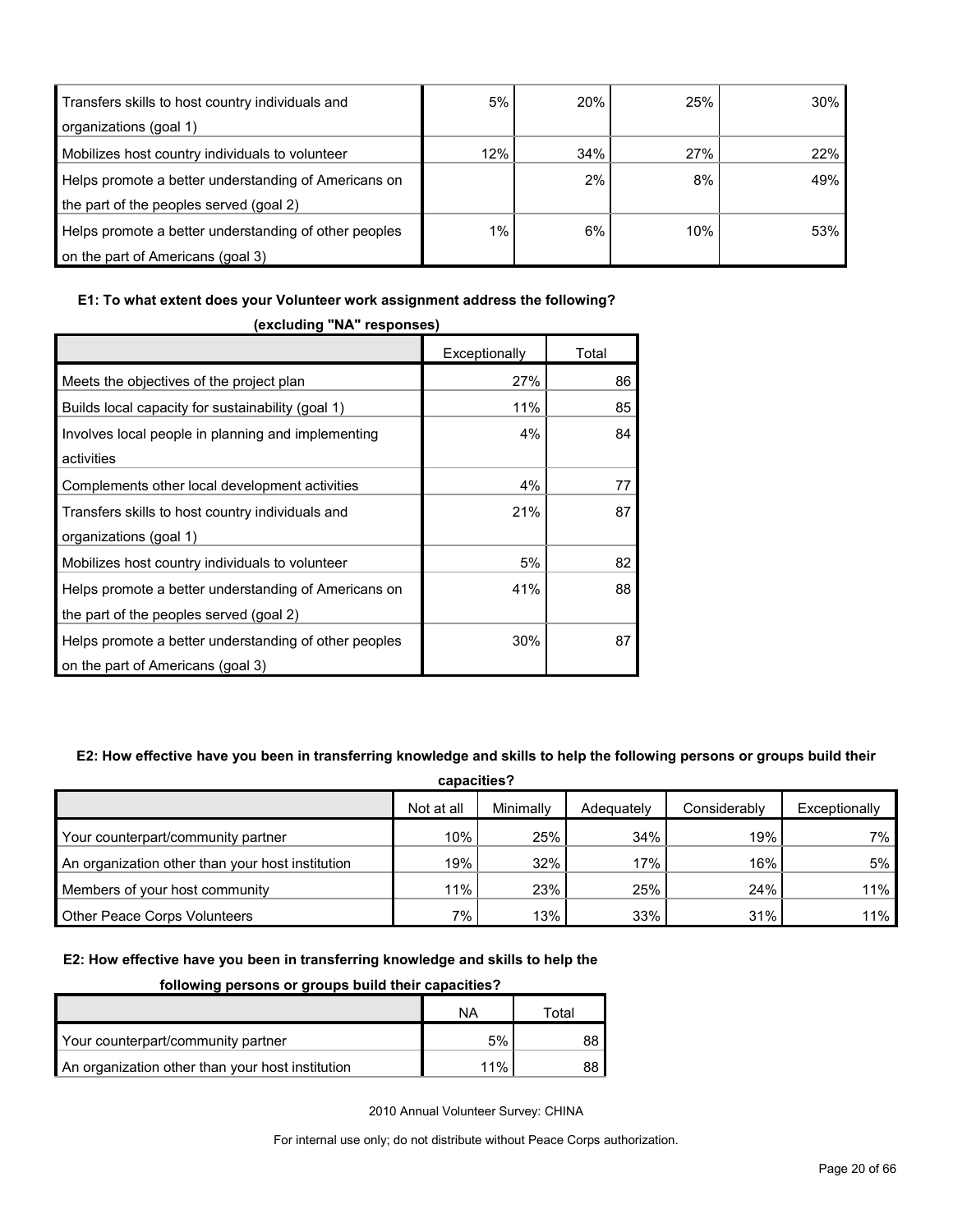| Members of your host community | 5% |  |
|--------------------------------|----|--|
| Other Peace Corps Volunteers   | 6% |  |

## **E2: How effective have you been in transferring knowledge and skills to help the following persons or groups build**

| their capacities? (excluding "NA" responses) |  |
|----------------------------------------------|--|
|----------------------------------------------|--|

|                                                  | Not at all | Minimally | Adequately | Considerably |
|--------------------------------------------------|------------|-----------|------------|--------------|
| Your counterpart/community partner               | 11%        | 26%       | 36%        | 20%          |
| An organization other than your host institution | 22%        | 36%       | 19%        | 18%          |
| Members of your host community                   | 12%        | 24%       | 27%        | 25%          |
| <b>Other Peace Corps Volunteers</b>              | $7\%$      | 13%       | 35%        | 33%          |

#### **E2: How effective have you been in transferring knowledge and skills to help the**

#### **following persons or groups build their capacities? (excluding "NA" responses)**

|                                                  | Exceptionally | Total |
|--------------------------------------------------|---------------|-------|
| Your counterpart/community partner               | 7%            | 84    |
| An organization other than your host institution | 5%            |       |
| Members of your host community                   | 12%           | 83    |
| <b>Other Peace Corps Volunteers</b>              | 12%           |       |

#### **E2.TEXT: Description of others to whom you are transferring skills to help build their capacities**

|                                                | Column N % | Count |  |
|------------------------------------------------|------------|-------|--|
| Open-ended results. Not responsive to request. |            |       |  |
|                                                |            |       |  |
|                                                |            |       |  |
|                                                |            |       |  |
|                                                |            |       |  |
|                                                |            |       |  |
|                                                |            |       |  |
| Total                                          | 100%       | 88    |  |

#### **E3: Based on your contact with host country nationals, to what extent have they gained a better understanding of**

|               |                            |            | Americans            |                                   |                      |       |
|---------------|----------------------------|------------|----------------------|-----------------------------------|----------------------|-------|
| Not<br>at all | . .<br>$   -$<br>Minimallv | Adequately | <i>C</i> onsiderabl∨ | -xceptionally<br>⊥∧ບ <sub>ໍ</sub> | to tell<br>Too early | Total |

2010 Annual Volunteer Survey: CHINA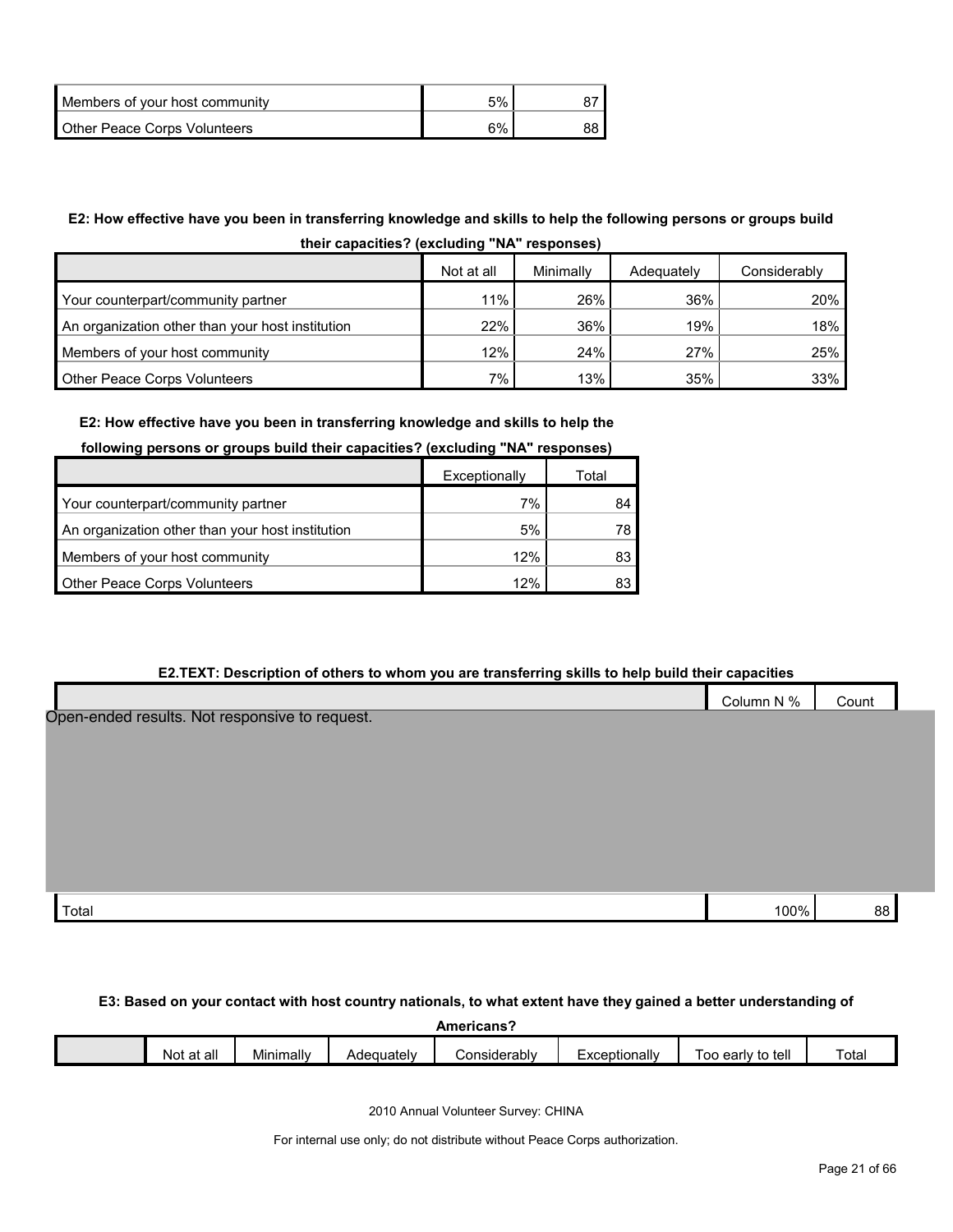#### **E3: Based on your contact with host country nationals, to what extent have they gained a better understanding of**

|                | t at all<br>Not | Minimally | Adequatelv | onsiderabl∨ٽ | Exceptionally | Too early to tell | Total  |
|----------------|-----------------|-----------|------------|--------------|---------------|-------------------|--------|
| E <sub>3</sub> |                 | 2%        | 23%        | $1\%$<br>4   | 32%           | $1\%$ .           | $\sim$ |

#### **E3: Based on your contact with host country nationals, to what extent have they gained a better**

#### **understanding of Americans? (excluding "Too early to tell" responses)**

|                | Not at all | Minimally | Adequately | onsiderablvٽ | Exceptionally | Total |
|----------------|------------|-----------|------------|--------------|---------------|-------|
| E <sub>3</sub> |            | 2%        | 23%        | 42%          | 33%           | 86    |

#### **E4: In which of the following third goal activities have you participated during your PC service? Mark all that**

|                                                       | apply.               |              |                   |
|-------------------------------------------------------|----------------------|--------------|-------------------|
|                                                       |                      |              | <b>Total PCVs</b> |
|                                                       | <b>PCV Responses</b> | % Doing This | Responding        |
| Electronic updates                                    | 75                   | 88%          |                   |
| <b>Hosting American visitors</b>                      | 42                   | 49%          |                   |
| Personal website or blog                              | 36                   | 42%          |                   |
| Enrollment in the CWWS/CMS program                    | 26                   | 31%          |                   |
| Hard copy/paper update                                | 19                   | 22%          |                   |
| Podcasted/created a slide show or video posted online | 12                   | 14%          |                   |
| While on home leave, spoke at a school or community   | 10                   | 12%          |                   |
| group                                                 |                      |              |                   |
| Pen pal program/letter exchange                       | 9                    | 11%          |                   |
| Peace Corps Week activities                           | 3                    | 4%           |                   |
| Other please specify                                  | 3                    | 4%           |                   |
| Posted to PC Digital Library                          | 1                    | $1\%$        |                   |
| Total                                                 |                      |              | 85                |

Percents may total to more than 100% since Volunteers were asked to "Mark all that apply."

#### **E4.TEXT: Description of "others" third goal activities**

Open-ended results. Not responsive to request.

Column N % Count

2010 Annual Volunteer Survey: CHINA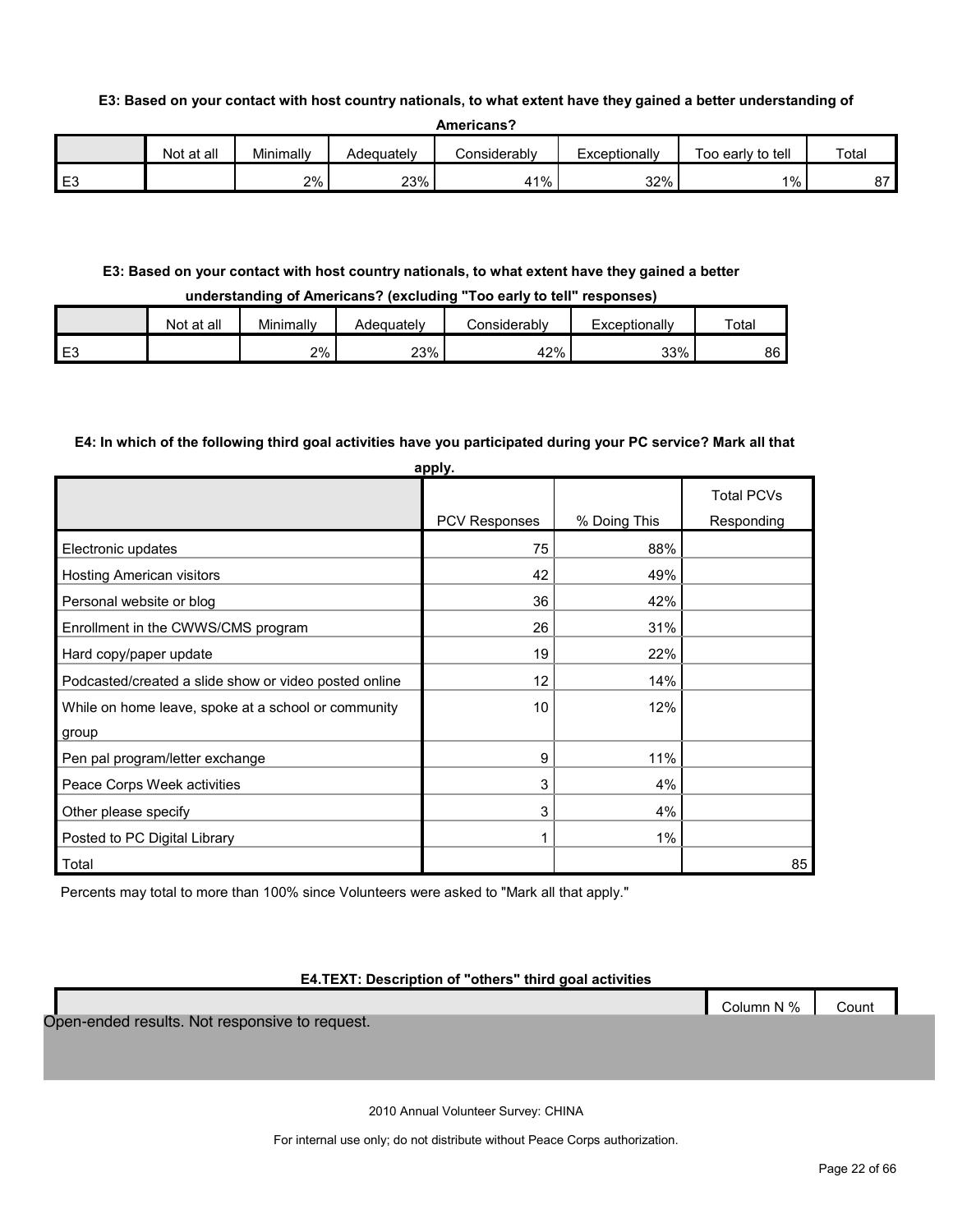| Total | 100% | n. |
|-------|------|----|

#### **E4: When asked about third goal activities, Volunteer answered "No**

**involvement in third goal activities."** 

|                      |     | No third goal |       |
|----------------------|-----|---------------|-------|
|                      | NA  | activities    | Total |
| No Goal 3 activities | 98% | 2%            | 88    |

**E5: Based on your contact with Americans, to what extent have they gained a better understanding of host country** 

| nationals?     |            |           |            |              |               |                   |       |  |  |  |
|----------------|------------|-----------|------------|--------------|---------------|-------------------|-------|--|--|--|
|                | Not at all | Minimally | Adequately | Considerablv | Exceptionally | Too early to tell | Total |  |  |  |
| E <sub>5</sub> | $1\%$      | 8%        | 27%        | 45%          | 15%           | 3%                | 88    |  |  |  |

**E5: Based on your contact with Americans, to what extent have they gained a better understanding of host country nationals? (excluding "Too early to tell" responses)**

|                | Not at all | Minimally | Adequatelv | Considerabl∨     | Exceptionally | Total |
|----------------|------------|-----------|------------|------------------|---------------|-------|
| E <sub>5</sub> | $1\%$      | 8%        | 28%        | 17%<br><u>т,</u> | 5%            | 85    |

## <span id="page-22-0"></span>**F. Peace Corps Support**

This section reports Volunteers' satisfaction with in-country Peace Corps staff support and how the Volunteers communicate with the post.

| F1: How prepared for your arrival were the host people with whom you would be working? |  |
|----------------------------------------------------------------------------------------|--|
|----------------------------------------------------------------------------------------|--|

|      | Not at all | Minimally | Adequatelv | Considerably  | Exceptionally | Total |
|------|------------|-----------|------------|---------------|---------------|-------|
| l F1 |            | 4%ا       | 42%        | 27%<br>$\sim$ | 7%            | 88    |

2010 Annual Volunteer Survey: CHINA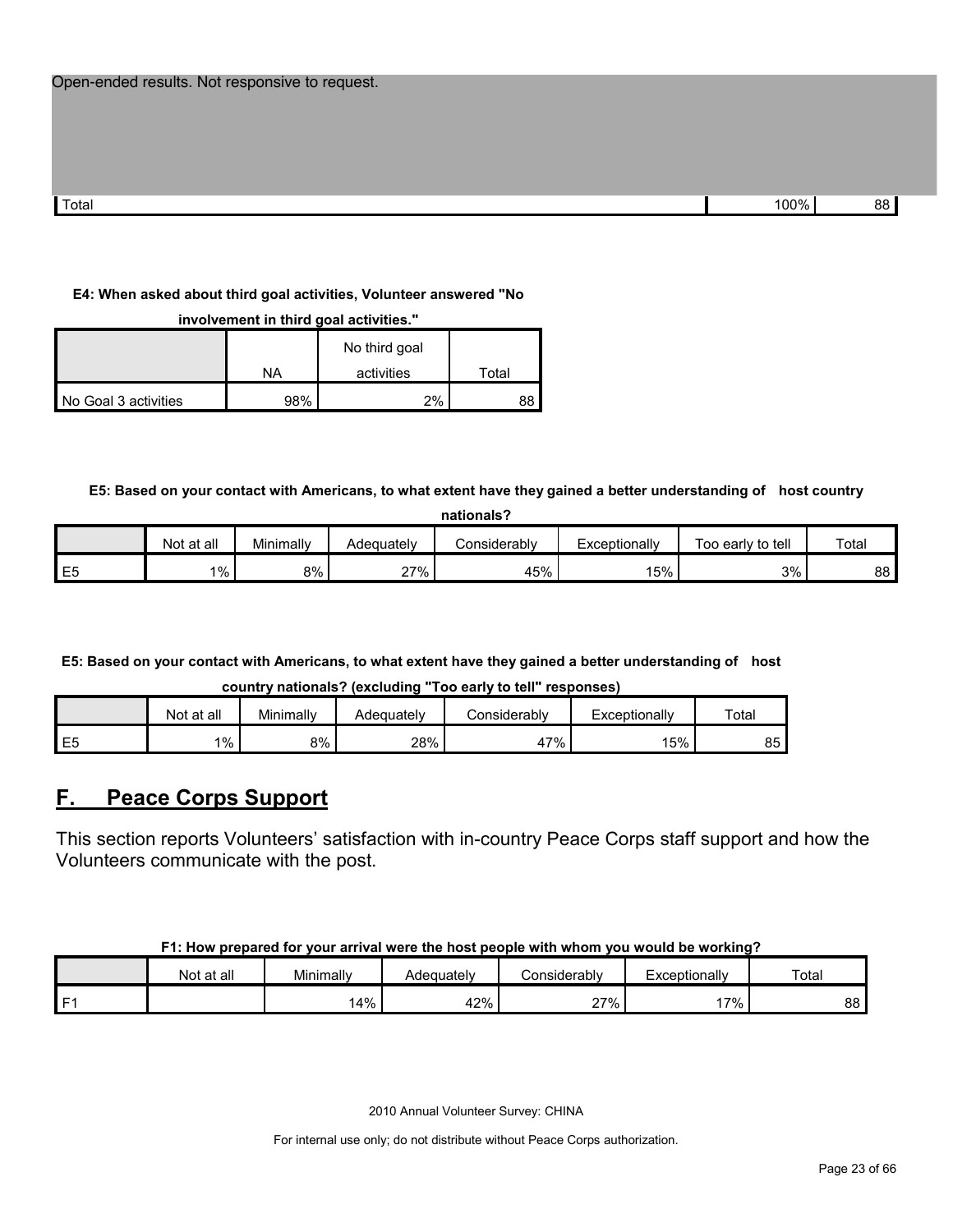**F2: To what extent is your CD aware of Volunteer issues and concerns through interactions with PCVs?**

|                | Not at all | Minimally | Adequatelv | onsiderablvٽ | Exceptionally | Total |
|----------------|------------|-----------|------------|--------------|---------------|-------|
| F <sub>2</sub> | 6%         | 19%       | 26%        | 34%          | 5%            | 88    |

#### **F3: How satisfied are you with the health care you received from your PCMO(s)?**

|            | at all<br>Not | Minimally | Adequately | Considerablv | Exceptionally<br>二人じビ | Used<br>Not | Total |
|------------|---------------|-----------|------------|--------------|-----------------------|-------------|-------|
| FЗ<br>- 11 |               | 6%        | 20%        | 25%          | 45%                   | 3%          | 88    |

#### **F3: How satisfied are you with the health care you received from your PCMO(s)?(excluding "Not used"**

|                |            |           | responses) |              |               |             |
|----------------|------------|-----------|------------|--------------|---------------|-------------|
|                | Not at all | Minimally | Adequately | Considerablv | Exceptionally | $\tau$ otal |
| F <sub>3</sub> |            | 6%        | 21%        | 26%          | 47%           | 85          |

#### **F4: How satisfied are you with the following support provided by in-country PC staff?**

|                             | Not at all | Minimally | Adequately | Considerably | Exceptionally | <b>NA</b> | Total |
|-----------------------------|------------|-----------|------------|--------------|---------------|-----------|-------|
| Administrative/logistical   | $1\%$      | 6%        | 35%        | 31%          | 27%           |           | 88    |
| Cross-cultural              |            | 11%       | 36%        | 36%          | 15%           | 2%        | 87    |
| Emotional                   | 1%         | 23%       | 32%        | 25%          | 15%           | 5%        | 88    |
| Feedback on my work reports | 3%         | 14%       | 40%        | 24%          | 15%           | 5%        | 88    |
| Job assignment              | 5%         | 8%        | 36%        | 32%          | 18%           | 1%        | 88    |
| Language learning           | 3%         | 7%        | 38%        | 31%          | 20%           | 1%        | 88    |
| Medical                     |            | 5%        | 19%        | 30%          | 47%           |           | 88    |
| Safety and security         |            |           | 11%        | 32%          | 56%           | $1\%$     | 88    |
| Site selection/preparation  | 5%         | 5%        | 24%        | 38%          | 30%           |           | 88    |
| <b>Technical skills</b>     | 6%         | 14%       | 42%        | 24%          | 13%           | 2%        | 88    |

#### **F4: How satisfied are you with the following support provided by in-country PC staff? (excluding "NA" responses)**

|                           | Not at all | Minimally | Adequately | Considerably | Exceptionally | Total |
|---------------------------|------------|-----------|------------|--------------|---------------|-------|
| Administrative/logistical | 1%         | 6%        | 35%        | 31%          | 27%           | 88    |
| Cross-cultural            |            | 12%       | 36%        | 36%          | 15%           | 85    |
| Emotional                 | 1%         | 24%       | 33%        | 26%          | 15%           | 84    |

2010 Annual Volunteer Survey: CHINA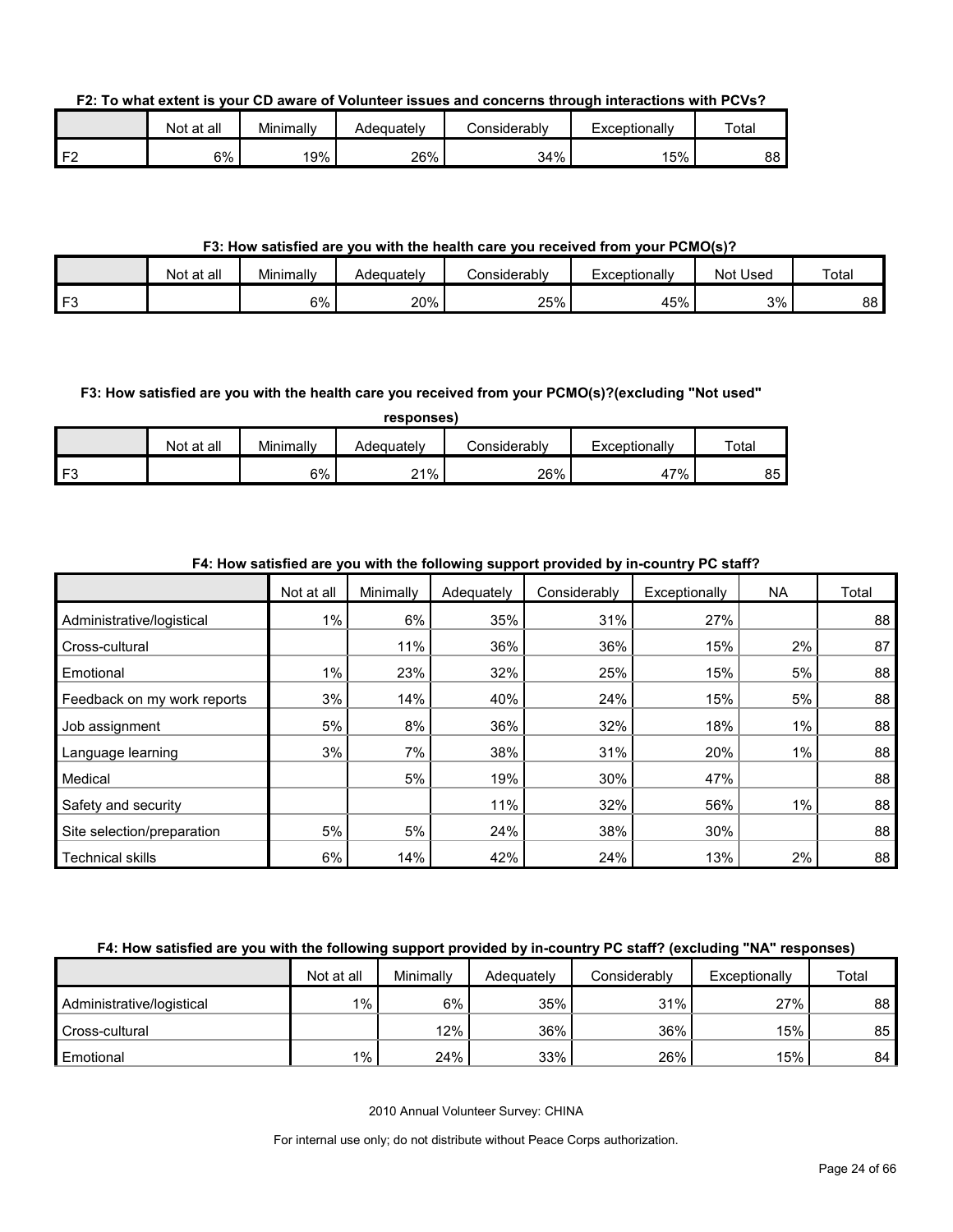| Feedback on my work reports | 4% | 14% | 42% | 25% | 15% | 84 |
|-----------------------------|----|-----|-----|-----|-----|----|
| Job assignment              | 5% | 8%  | 37% | 32% | 18% | 87 |
| Language learning           | 3% | 7%  | 38% | 31% | 21% | 87 |
| Medical                     |    | 5%  | 19% | 30% | 47% | 88 |
| Safety and security         |    |     | 11% | 32% | 56% | 87 |
| Site selection/preparation  | 5% | 5%  | 24% | 38% | 30% | 88 |
| <b>Technical skills</b>     | 6% | 14% | 43% | 24% | 13% | 86 |

**F5: What level of PC support have you received to help cope with stress from issues such as HIV/AIDS, food insecurity,** 

| etc. in your community? (Including PCVs w/no need for support) |  |
|----------------------------------------------------------------|--|
|----------------------------------------------------------------|--|

|    |            |                 | Adequate | Considerable | Exceptional | NA/<br>' I have no |       |
|----|------------|-----------------|----------|--------------|-------------|--------------------|-------|
|    | No support | Minimal support | support  | support      | support     | need for support   | Total |
| F5 |            | 7%              | 25%      | 14%          | 8%          | 47%                | 88 I  |

**F5: What level of PC support have you received to help cope with stress from issues such as HIV/AIDS, food insecurity,** 

|            |                 |                  | Considerable | Exceptional |       |
|------------|-----------------|------------------|--------------|-------------|-------|
| No support | Minimal support | Adequate support | support      | support     | Total |
|            | 13%             | 47%              | 26%          | 15%         |       |

#### **etc. in your community? (excluding "NA/No need for support" responses)**

#### **F6a: How would you rate your interaction with the Country Director (CD)**

| in terms of the following? |            |          |       |  |
|----------------------------|------------|----------|-------|--|
|                            | Inadequate | Adequate | Total |  |
| <b>CD Responsiveness</b>   | 15%        | 85%      | 86    |  |
| CD Informative content     | 13%        | 87%      | 86    |  |
| <b>CD Comfort level</b>    | 30%        | 70%      | 87    |  |
| CD Site visits             | 28%        | 72%      | 85    |  |

#### **F6b: How would you rate your interaction with the PTO in terms of --?**

|                                | Inadeguate | Adequate | ⊤ota⊩ |
|--------------------------------|------------|----------|-------|
| <b>PTO Responsiveness</b>      | 15%        | 85%      | 86    |
| <b>PTO</b> Informative content | 14%        | 86%      | 85    |

2010 Annual Volunteer Survey: CHINA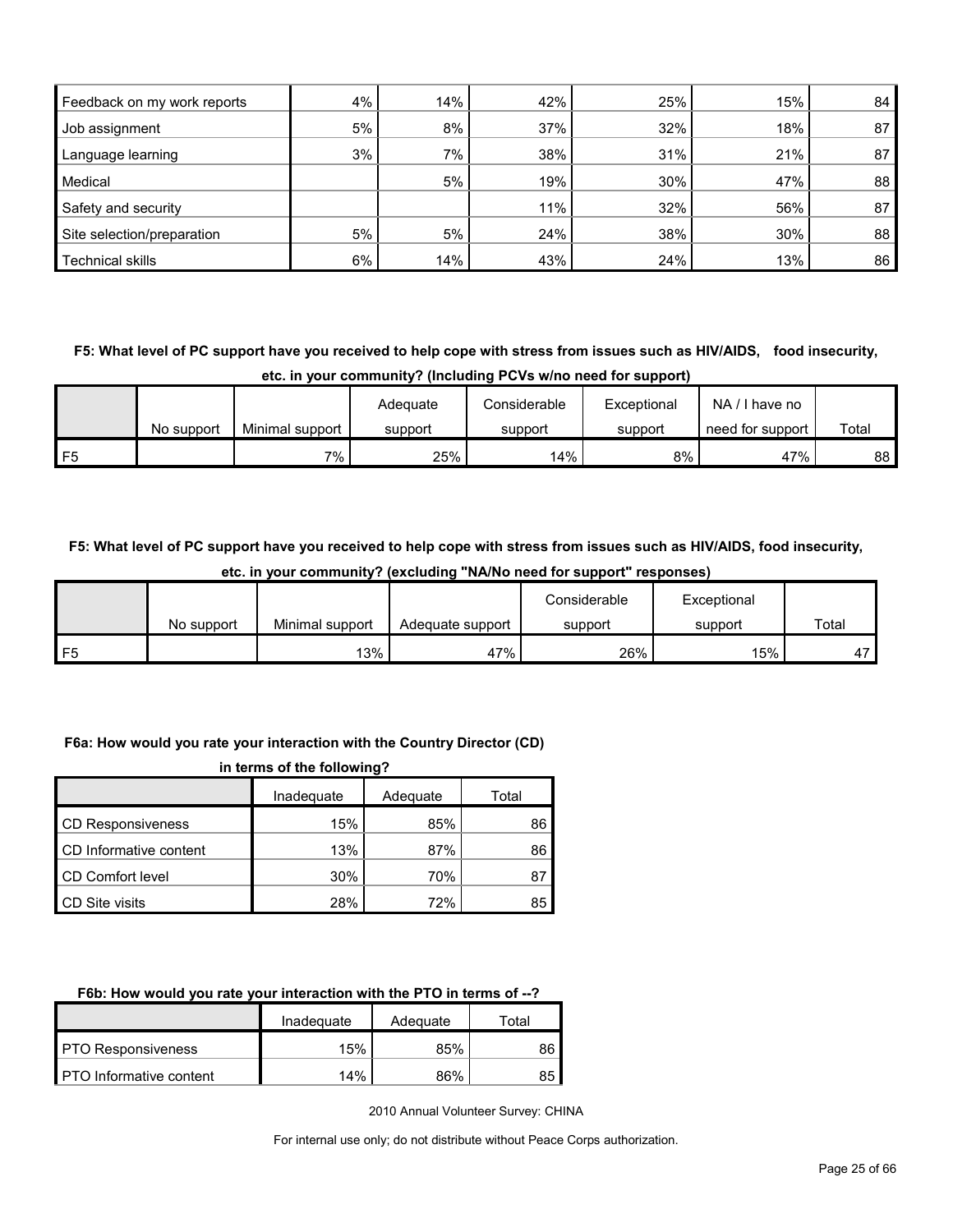| <b>PTO Comfort level</b> | 25% | 75% |    |
|--------------------------|-----|-----|----|
| <b>PTO Site visits</b>   | 31% | 69% | oс |

#### **F6c: How would you rate your interaction with the APCD/Program Manager in**

| terms of $-2$                 |            |          |       |  |  |
|-------------------------------|------------|----------|-------|--|--|
|                               | Inadequate | Adequate | Total |  |  |
| <b>APCD/PM Responsiveness</b> | 6%         | 94%      | 85    |  |  |
| APCD/PM Informative content   | 11%        | 89%      | 85    |  |  |
| APCD/PM Comfort level         | 7%         | 93%      | 87    |  |  |
| APCD/PM Site visits           | 8%         | 92%      | 86    |  |  |

### **F6d: How would you rate your interaction with the PCMO in terms of --?**

|                                 | Inadequate | Adequate | Total |
|---------------------------------|------------|----------|-------|
| <b>PCMO Responsiveness</b>      | 6%         | 94%      | 86    |
| <b>PCMO</b> Informative content | 5%         | 95%      | 86    |
| <b>PCMO Comfort level</b>       | 6%         | 94%      | 85    |
| <b>PCMO Site visits</b>         | 8%         | 92%      | 86    |

#### **F6e: How would you rate your interaction with the Safety and Security Coordinator (SSC) in terms of --?**

|                           | Inadequate | Adequate | Total |  |  |
|---------------------------|------------|----------|-------|--|--|
| <b>SSC Responsiveness</b> | 0%         | 100%     | 86    |  |  |
| SSC Informative content   | 1%         | 99%      | 86    |  |  |
| <b>SSC Comfort level</b>  | 3%         | 97%      | 81    |  |  |
| <b>SSC Site visits</b>    | 16%        | 84%      | 86    |  |  |

#### **F6f: How would you rate your interaction with the Training Manager in terms**

|                              | of $-2$    |          |       |
|------------------------------|------------|----------|-------|
|                              | Inadequate | Adequate | Total |
| <b>TrMngr Responsiveness</b> | 12%        | 88%      | 86    |
| TrMngr Informative content   | 11%        | 89%      | 85    |
| <b>TrMngr Comfort level</b>  | 10%        | 90%      | 86    |

2010 Annual Volunteer Survey: CHINA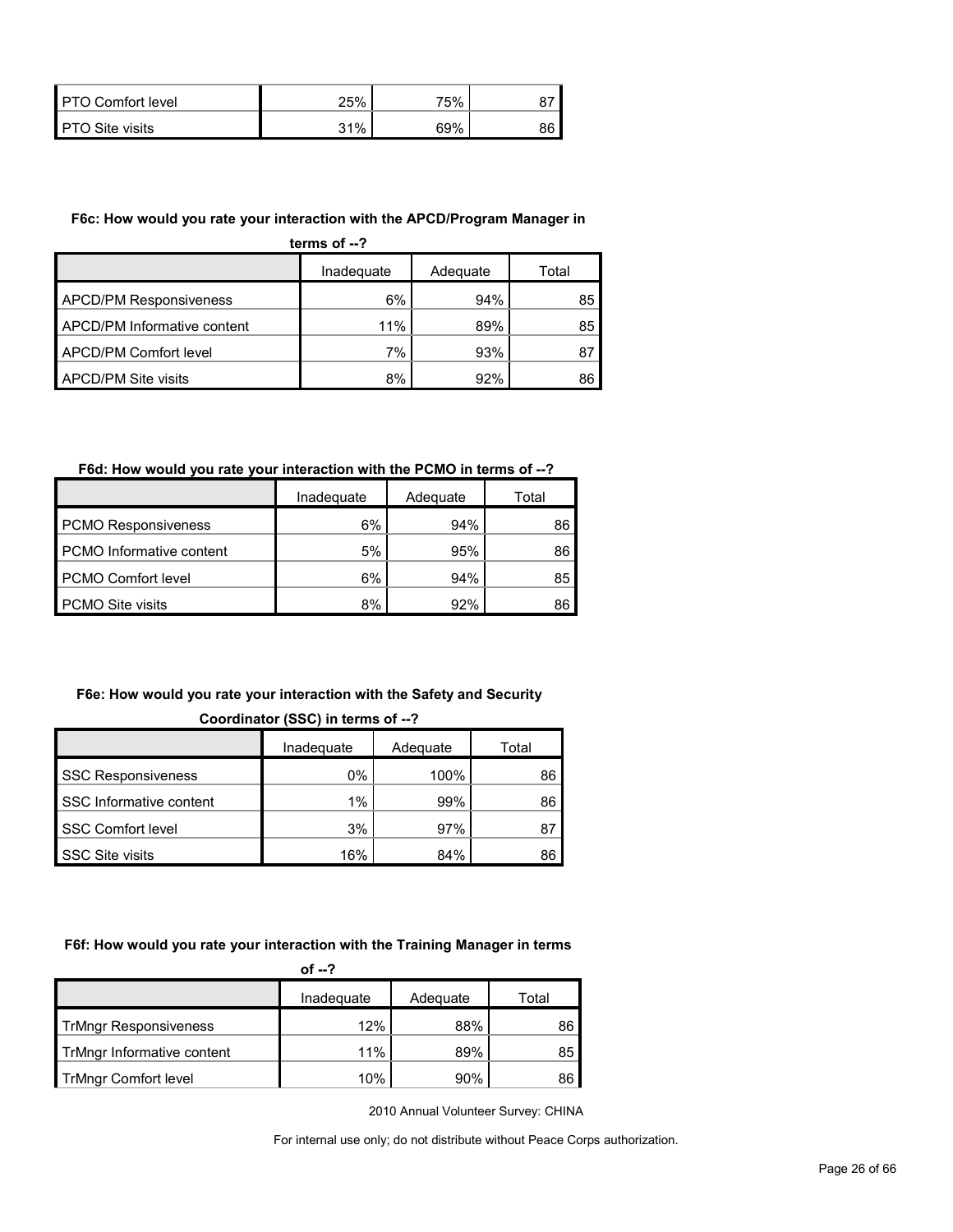#### **F6f: How would you rate your interaction with the Training Manager in terms**

| of $-2$                      |            |          |       |  |  |  |  |
|------------------------------|------------|----------|-------|--|--|--|--|
|                              | Inadequate | Adequate | Total |  |  |  |  |
| <b>TrMngr Responsiveness</b> | 12%        | 88%      | 86    |  |  |  |  |
| TrMngr Informative content   | 11%        | 89%      | 85    |  |  |  |  |
| <b>TrMngr Comfort level</b>  | 10%        | 90%      | 86    |  |  |  |  |
| TrMngr Site visits           | 24%        | 76%      | 85    |  |  |  |  |

#### **F6g: How would you rate your interaction with administrative staff in terms**

| of --?                      |            |          |       |  |  |  |  |
|-----------------------------|------------|----------|-------|--|--|--|--|
|                             | Inadequate | Adequate | Total |  |  |  |  |
| <b>Admin Responsiveness</b> | 3%         | 97%      | 86    |  |  |  |  |
| Admin Informative content   | 3%         | 97%      | 86    |  |  |  |  |
| Admin Comfort level         | 6%         | 94%      | 87    |  |  |  |  |
| Admin Site visits           | 20%        | 80%      | 85    |  |  |  |  |

#### **F7: What is the best method for you to communicate with your Peace**

| <b>Corps office?</b>               |         |        |  |  |  |  |  |
|------------------------------------|---------|--------|--|--|--|--|--|
|                                    | Percent | Number |  |  |  |  |  |
| Email                              | 80%     | 70     |  |  |  |  |  |
| Cell phone                         | 17%     | 15     |  |  |  |  |  |
| In-person visits                   | 3%      | 3      |  |  |  |  |  |
| Other: Please specify below        |         |        |  |  |  |  |  |
| Text messaging (SMS)               |         |        |  |  |  |  |  |
| Telephone not at residence or work |         |        |  |  |  |  |  |
| Telephone at residence or work     |         |        |  |  |  |  |  |
| Letters/postal service             |         |        |  |  |  |  |  |
| Fax                                |         |        |  |  |  |  |  |
| Total                              | 100%    | 88     |  |  |  |  |  |

#### **F7.OTHER: Description of "other" best**

**method to communicate with post**

|  | <b>PFRCFNT</b> | <b>NUMBER</b> |  |
|--|----------------|---------------|--|
|  |                |               |  |

2010 Annual Volunteer Survey: CHINA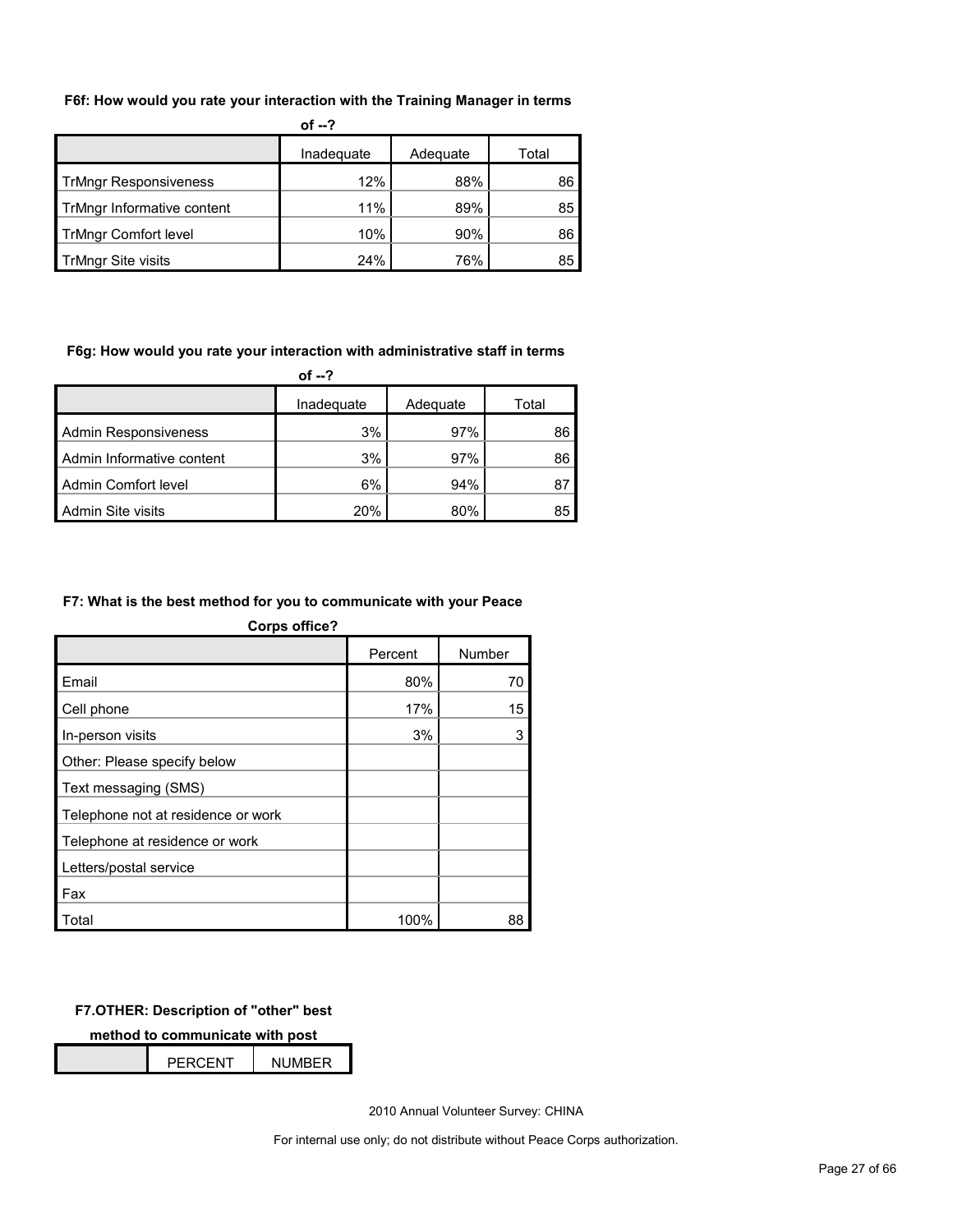|              | 100% |          |
|--------------|------|----------|
| <b>Total</b> | 100% | $\Omega$ |

**F8: In general, how do you rate the effectiveness of your communication resources for contacting your** 

**PC staff in-country?**

|      | effective<br>Not | Poor | Adequate | Effective | Verv effective | $\tau$ otai |
|------|------------------|------|----------|-----------|----------------|-------------|
| l F8 |                  | 2%   | 25%      | 40%       | 33%            | 88          |

## <span id="page-27-0"></span>**G. Your Safety and Security**

This section reports on how safe Volunteers feel. Volunteers' experiences with various types of insensitive remarks or behaviors, harassment or discrimination, and crime are summarized, as well as whether harassment and crime events were reported to Peace Corps.

#### **G1: How safe do you feel...?**

|                                    | Not at All Safe | Often Unsafe | Adequately Safe | Usually Safe | Verv Safe | Total           |
|------------------------------------|-----------------|--------------|-----------------|--------------|-----------|-----------------|
| Where you live                     |                 |              | 3%              | 19%          | 77%       | 88              |
| Where you work                     |                 |              | $1\%$           | 15%          | 84%       | 88              |
| When you travel in-country         |                 |              | 13%             | 40%          | 48%       | 88              |
| City where main Peace Corps office |                 |              | 3%              | 31%          | 66%       | 88 <sup>°</sup> |
| is located                         |                 |              |                 |              |           |                 |

**G2: Have you encountered insensitive comments or behavior toward you based on your race, ethnicity, age, gender, or sexual orientation from any of the following sources?**

|                         | Yes | No  | <b>NA</b> | Total |
|-------------------------|-----|-----|-----------|-------|
| Host/home stay family   | 5%  | 92% | 3%        | 88    |
| Community members       | 45% | 53% | 1%        | 88    |
| <b>Other Volunteers</b> | 2%  | 95% | 2%        | 87    |
| PC in-country staff     | 6%  | 92% | 2%        | 87    |
| Other                   | 9%  | 31% | 60%       | 45    |

2010 Annual Volunteer Survey: CHINA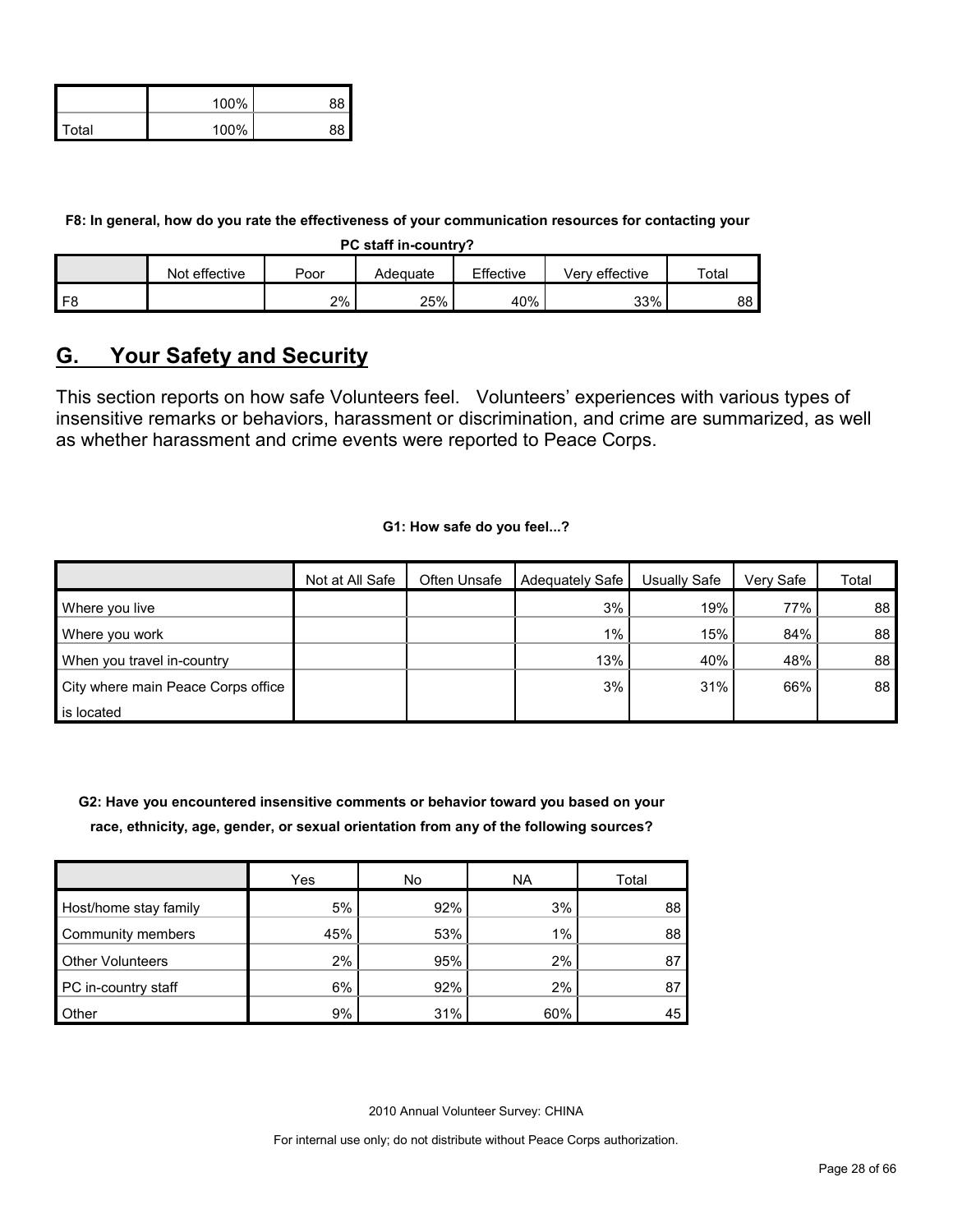**G2: Have you encountered insensitive comments or behavior toward you** 

**based on your race, ethnicity, age, gender, or sexual orientation from any of** 

|                         | Yes | No  | Total |
|-------------------------|-----|-----|-------|
| Host/home stay family   | 5%  | 95% | 85    |
| Community members       | 46% | 54% | 87    |
| <b>Other Volunteers</b> | 2%  | 98% | 85    |
| PC in-country staff     | 6%  | 94% | 85    |
| Other                   | 22% | 78% | 18    |

#### **the following sources? (excluding "NA" responses)**

#### **G2.OTHER: Description of "other" sources of insensitive comments/behavior**

|                                                | PERCENT | <b>NUMBER</b> |  |
|------------------------------------------------|---------|---------------|--|
| Open-ended results. Not responsive to request. |         |               |  |
|                                                |         |               |  |
|                                                |         |               |  |
|                                                |         |               |  |
|                                                |         |               |  |
|                                                |         |               |  |
| Total                                          | 100%    | 88            |  |

NOTE: See Open-Ended Responses Report for comments Volunteers wrote in response to Question G3 to explain their harassment/discrimination answers.

#### **G3: Please indicate the number of times you experienced the following types of discrimination/harassment: PERCENTAGES**

|                              | None | Once | 2-5 times | 6-10 times | 11-25 times | 26+ times | Total |
|------------------------------|------|------|-----------|------------|-------------|-----------|-------|
| Age H/D                      | 90%  | 3%   | 4%        | 3%         |             |           | 67    |
| Anti-American H/D            | 75%  | 3%   | 14%       | 5%         | 2%          | 2%        | 64    |
| Disability H/D               | 100% |      |           |            |             |           | 64    |
| Gender H/D                   | 80%  | 2%   | 12%       | 2%         |             | 5%        | 65    |
| Racial/color H/D             | 73%  | 3%   | 10%       | 6%         | 3%          | 5%        | 63    |
| Religious H/D                | 91%  | 3%   | 5%        |            | 2%          |           | 65    |
| Sexual orientation H/D       | 95%  | 3%   | 2%        |            |             |           | 64    |
| Sexual harassment (physical) | 95%  | 3%   | 2%        |            |             |           | 65    |
| Sexual harassment (verbal)   | 92%  |      | 6%        | 2%         |             |           | 63    |

2010 Annual Volunteer Survey: CHINA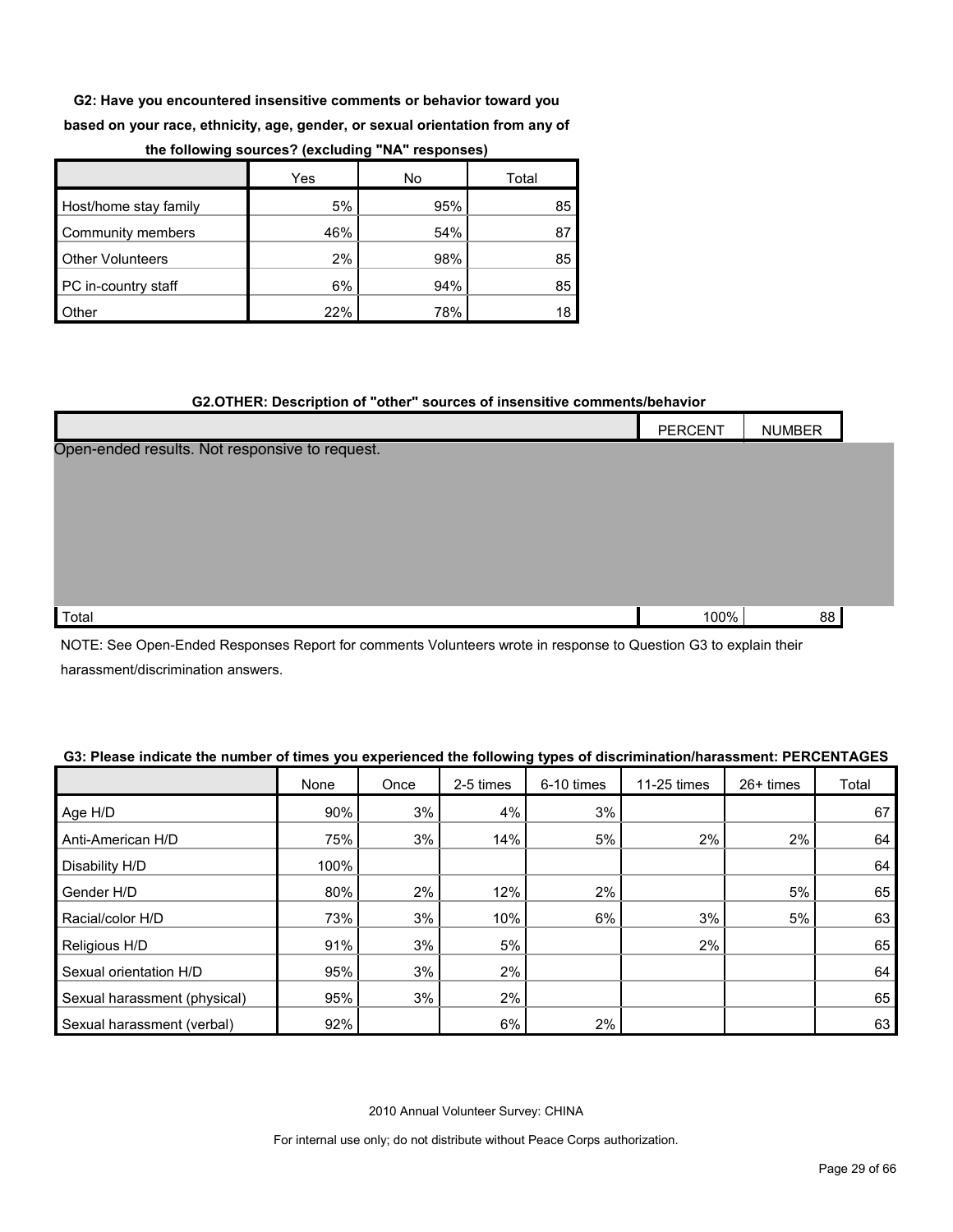|                              | None | Once | 2-5 times | חלי שי<br>6-10 times | 11-25 times | 26+ times | Total |
|------------------------------|------|------|-----------|----------------------|-------------|-----------|-------|
| Age H/D                      | 60   |      |           |                      |             |           | 67    |
| Anti-American H/D            | 48   |      | 9         |                      |             |           | 64    |
| Disability H/D               | 64   |      |           |                      |             |           | 64    |
| Gender H/D                   | 52   |      | 8         |                      |             | 3         | 65    |
| Racial/color H/D             | 46   |      | 6         |                      | ◠           | 3         | 63    |
| Religious H/D                | 59   |      |           |                      |             |           | 65    |
| Sexual orientation H/D       | 61   | າ    |           |                      |             |           | 64    |
| Sexual harassment (physical) | 62   |      |           |                      |             |           | 65    |
| Sexual harassment (verbal)   | 58   |      |           |                      |             |           | 63    |

**G3: Please indicate the number of times you experienced the following types of discrimination/harassment: NUMBERS**

**G3: Volunteers experiencing AGE discrimination/harassment: Events by Number of Reports to PC**

|         |             |       | Reported Age H/D |           |            |             |           |                |  |
|---------|-------------|-------|------------------|-----------|------------|-------------|-----------|----------------|--|
|         |             | Never | Once             | 2-5 times | 6-10 times | 11-25 times | 26+ times | Total          |  |
| Age H/D | Once        |       |                  |           |            |             |           |                |  |
|         | 2-5 times   |       |                  |           |            |             |           | $\overline{2}$ |  |
|         | 6-10 times  |       |                  |           |            |             |           | $\overline{2}$ |  |
|         | 11-25 times |       |                  |           |            |             |           |                |  |
|         | 26+ times   |       |                  |           |            |             |           |                |  |
|         | Total       |       |                  |           |            |             |           | 5              |  |

NOTE: Some PCVs provided the number of events without answering how many times they reported the event/s.

|         |             |             |                     | OU. TURNICEIS CAPCHENDING AUL GISU INIMIGUUM REIGUI. LYCHIS DY'T CISUN NESPUNSIDIC |                          |                   |
|---------|-------------|-------------|---------------------|------------------------------------------------------------------------------------|--------------------------|-------------------|
|         |             | Stranger    | Someone you<br>know | Counterpart,<br>supervisor,<br>co-worker                                           | Peace Corps<br>Volunteer | Peace Corps staff |
|         |             | Responsible | Responsible         | Responsible                                                                        | Responsible              | Responsible       |
| Age H/D | Once        |             |                     |                                                                                    |                          |                   |
|         | 2-5 times   |             |                     |                                                                                    |                          |                   |
|         | 6-10 times  |             |                     |                                                                                    |                          |                   |
|         | 11-25 times |             |                     |                                                                                    |                          |                   |
|         | 26+ times   |             |                     |                                                                                    |                          |                   |

## **G3: Volunteers experiencing AGE discrimination/harassment: Events by Person Responsible**

2010 Annual Volunteer Survey: CHINA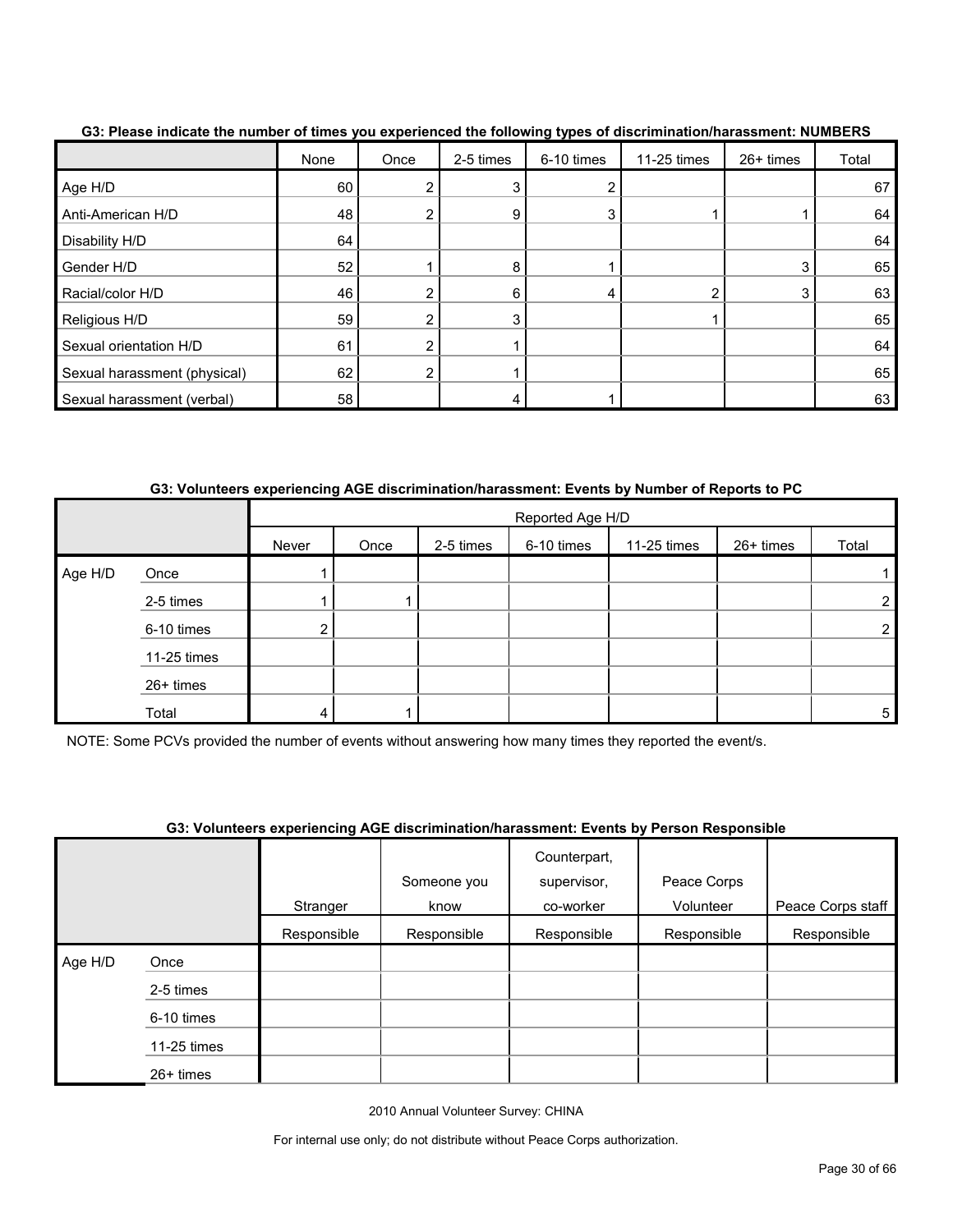| $\sim$ $\sim$<br><b>Total PC</b><br>. 17 |  |  |  |
|------------------------------------------|--|--|--|
|                                          |  |  |  |

#### **G3: Volunteers experiencing AGE discrimination/harassment:**

#### **Events by Person Responsible**

|         |                   | Host country family<br>member | Other       |
|---------|-------------------|-------------------------------|-------------|
|         |                   | Responsible                   | Responsible |
| Age H/D | Once              |                               |             |
|         | 2-5 times         |                               |             |
|         | 6-10 times        |                               |             |
|         | 11-25 times       |                               |             |
|         | $26+$ times       |                               |             |
|         | <b>Total PCVs</b> |                               |             |

NOTE: Some PCVs provided the number of events without answering who was responsible.

#### **G3: Volunteers experiencing ANTI-AMERICAN discrimination/harassment: Events by Number of Reports to PC**

|                   |             |       | Reported Anti-American H/D |           |            |             |           |                |
|-------------------|-------------|-------|----------------------------|-----------|------------|-------------|-----------|----------------|
|                   |             | Never | Once                       | 2-5 times | 6-10 times | 11-25 times | 26+ times | Total          |
| Anti-American H/D | Once        |       |                            |           |            |             |           | $\overline{2}$ |
|                   | 2-5 times   |       |                            |           |            |             |           | 7              |
|                   | 6-10 times  | 3     |                            |           |            |             |           | 3              |
|                   | 11-25 times |       |                            |           |            |             |           |                |
|                   | 26+ times   |       |                            |           |            |             |           |                |
|                   | Total       | 13    |                            |           |            |             |           | 14             |

NOTE: Some PCVs provided the number of events without answering how many times they reported the event/s.

#### **G3: Volunteers experiencing ANTI-AMERICAN discrimination/harassment: Events by Person Responsible**

|                   |      |             |             | Counterpart, |             |             |
|-------------------|------|-------------|-------------|--------------|-------------|-------------|
|                   |      |             | Someone you | supervisor,  | Peace Corps | Peace Corps |
|                   |      | Stranger    | know        | co-worker    | Volunteer   | staff       |
|                   |      | Responsible | Responsible | Responsible  | Responsible | Responsible |
| Anti-American H/D | Once |             |             |              |             |             |

2010 Annual Volunteer Survey: CHINA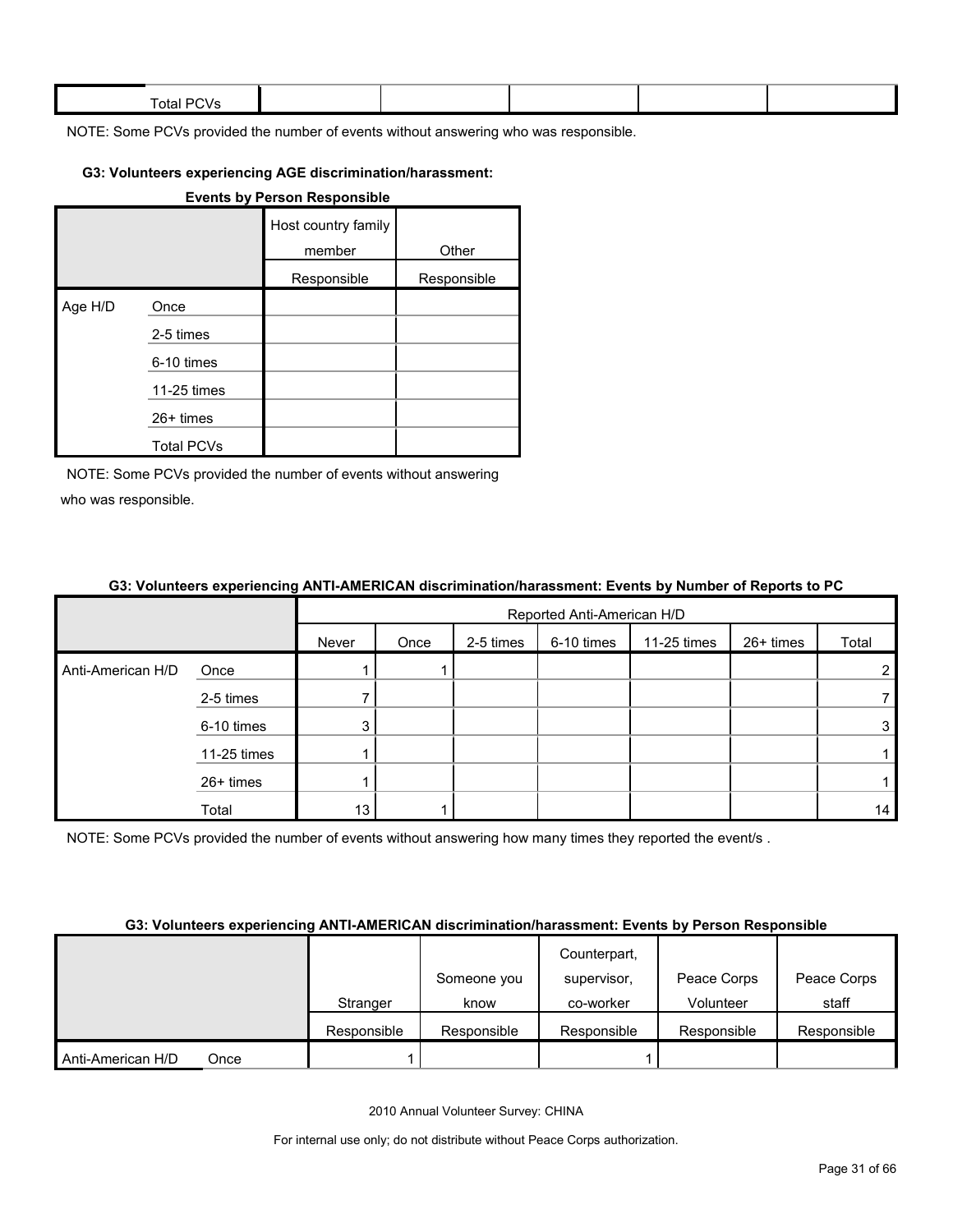| 2-5 times         |  |  |  |
|-------------------|--|--|--|
| 6-10 times        |  |  |  |
| 11-25 times       |  |  |  |
| 26+ times         |  |  |  |
| <b>Total PCVs</b> |  |  |  |

#### **G3: Volunteers experiencing ANTI-AMERICAN discrimination/harassment:**

#### **Events by Person Responsible**

|                   |                   | Host country family<br>member | Other       |
|-------------------|-------------------|-------------------------------|-------------|
|                   |                   | Responsible                   | Responsible |
| Anti-American H/D | Once              |                               |             |
|                   | 2-5 times         |                               |             |
|                   | 6-10 times        |                               |             |
|                   | 11-25 times       |                               |             |
|                   | $26+$ times       |                               |             |
|                   | <b>Total PCVs</b> |                               |             |

NOTE: Some PCVs provided the number of events without answering who was responsible.

## Reported Disability H/D Never | Once | 2-5 times | 6-10 times | 11-25 times | 26+ times | Total Disability H/D Once 2-5 times 6-10 times 11-25 times 26+ times Total

#### **G3: Volunteers experiencing DISABILITY discrimination/harassment: Events by Number of Reports to PC**

NOTE: Some PCVs provided the number of events without answering how many times they reported the event/s.

#### **G3: Volunteers experiencing DISABILITY discrimination/harassment: Events by Person Responsible**

2010 Annual Volunteer Survey: CHINA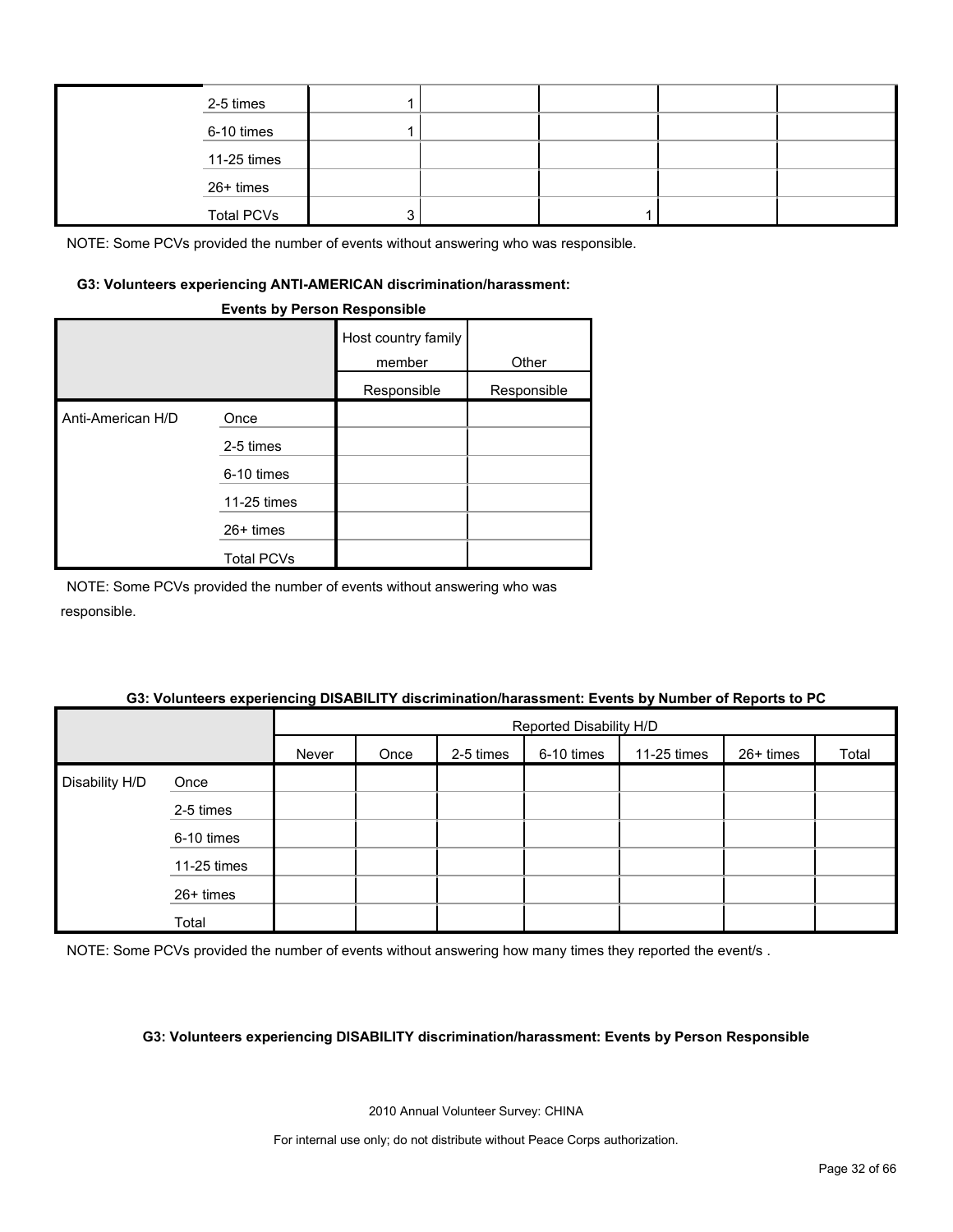|                |                   | Stranger    | Someone you<br>know | Counterpart,<br>supervisor,<br>co-worker | Peace Corps<br>Volunteer | Peace Corps staff |
|----------------|-------------------|-------------|---------------------|------------------------------------------|--------------------------|-------------------|
|                |                   | Responsible | Responsible         | Responsible                              | Responsible              | Responsible       |
| Disability H/D | Once              |             |                     |                                          |                          |                   |
|                | 2-5 times         |             |                     |                                          |                          |                   |
|                | 6-10 times        |             |                     |                                          |                          |                   |
|                | 11-25 times       |             |                     |                                          |                          |                   |
|                | 26+ times         |             |                     |                                          |                          |                   |
|                | <b>Total PCVs</b> |             |                     |                                          |                          |                   |

#### **G3: Volunteers experiencing DISABILITY discrimination/harassment:**

|                |                   | Host country family<br>member | Other       |
|----------------|-------------------|-------------------------------|-------------|
|                |                   | Responsible                   | Responsible |
| Disability H/D | Once              |                               |             |
|                | 2-5 times         |                               |             |
|                | 6-10 times        |                               |             |
|                | 11-25 times       |                               |             |
|                | 26+ times         |                               |             |
|                | <b>Total PCVs</b> |                               |             |

#### **Events by Person Responsible**

NOTE: Some PCVs provided the number of events without answering who

was responsible.

|            | . .         | $\ddot{\phantom{0}}$ |                     |           |            |             | . .       |                 |
|------------|-------------|----------------------|---------------------|-----------|------------|-------------|-----------|-----------------|
|            |             |                      | Reported Gender H/D |           |            |             |           |                 |
|            |             | Never                | Once                | 2-5 times | 6-10 times | 11-25 times | 26+ times | Total           |
| Gender H/D | Once        |                      |                     |           |            |             |           |                 |
|            | 2-5 times   |                      |                     |           |            |             |           |                 |
|            | 6-10 times  |                      |                     |           |            |             |           |                 |
|            | 11-25 times |                      |                     |           |            |             |           |                 |
|            | 26+ times   | 3                    |                     |           |            |             |           | 3               |
|            | Total       | 12                   |                     |           |            |             |           | 12 <sub>2</sub> |

#### **G3: Volunteers experiencing GENDER discrimination/harassment: Events by Number of Reports to PC**

2010 Annual Volunteer Survey: CHINA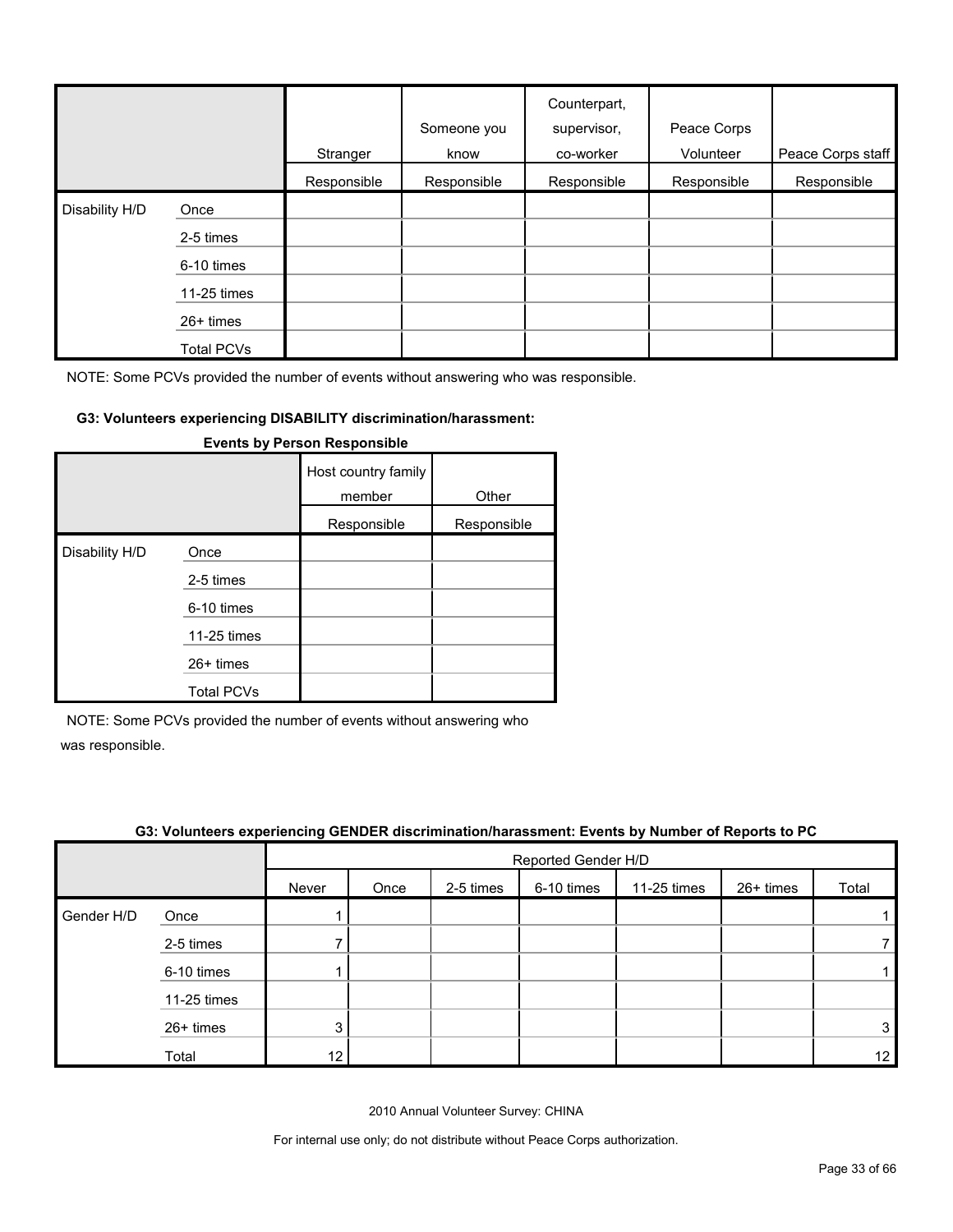|            |             |       | Reported Gender H/D |           |            |             |           |                 |  |
|------------|-------------|-------|---------------------|-----------|------------|-------------|-----------|-----------------|--|
|            |             | Never | Once                | 2-5 times | 6-10 times | 11-25 times | 26+ times | Total           |  |
| Gender H/D | Once        |       |                     |           |            |             |           |                 |  |
|            | 2-5 times   |       |                     |           |            |             |           |                 |  |
|            | 6-10 times  |       |                     |           |            |             |           |                 |  |
|            | 11-25 times |       |                     |           |            |             |           |                 |  |
|            | 26+ times   | 3     |                     |           |            |             |           | 3               |  |
|            | Total       | 12    |                     |           |            |             |           | 12 <sub>1</sub> |  |

#### **G3: Volunteers experiencing GENDER discrimination/harassment: Events by Number of Reports to PC**

NOTE: Some PCVs provided the number of events without answering how many times they reported the event/s.

#### **G3: Volunteers experiencing GENDER discrimination/harassment: Events by Person Responsible**

|            |             |             | Someone you | Counterpart,<br>supervisor, | Peace Corps |                   |
|------------|-------------|-------------|-------------|-----------------------------|-------------|-------------------|
|            |             | Stranger    | know        | co-worker                   | Volunteer   | Peace Corps staff |
|            |             | Responsible | Responsible | Responsible                 | Responsible | Responsible       |
| Gender H/D | Once        |             |             |                             |             |                   |
|            | 2-5 times   |             | 2           | ◠                           |             |                   |
|            | 6-10 times  |             |             |                             |             |                   |
|            | 11-25 times |             |             |                             |             |                   |
|            | $26+$ times |             |             |                             |             |                   |
|            | Total PCVs  |             | ◠           | ⌒                           |             |                   |

NOTE: Some PCVs provided the number of events without answering who was responsible.

#### **G3: Volunteers experiencing GENDER discrimination/harassment:**

#### **Events by Person Responsible**

|            |                   | Host country family<br>member | Other       |
|------------|-------------------|-------------------------------|-------------|
|            |                   | Responsible                   | Responsible |
| Gender H/D | Once              |                               |             |
|            | 2-5 times         |                               |             |
|            | 6-10 times        |                               |             |
|            | 11-25 times       |                               |             |
|            | $26+$ times       |                               |             |
|            | <b>Total PCVs</b> |                               |             |

2010 Annual Volunteer Survey: CHINA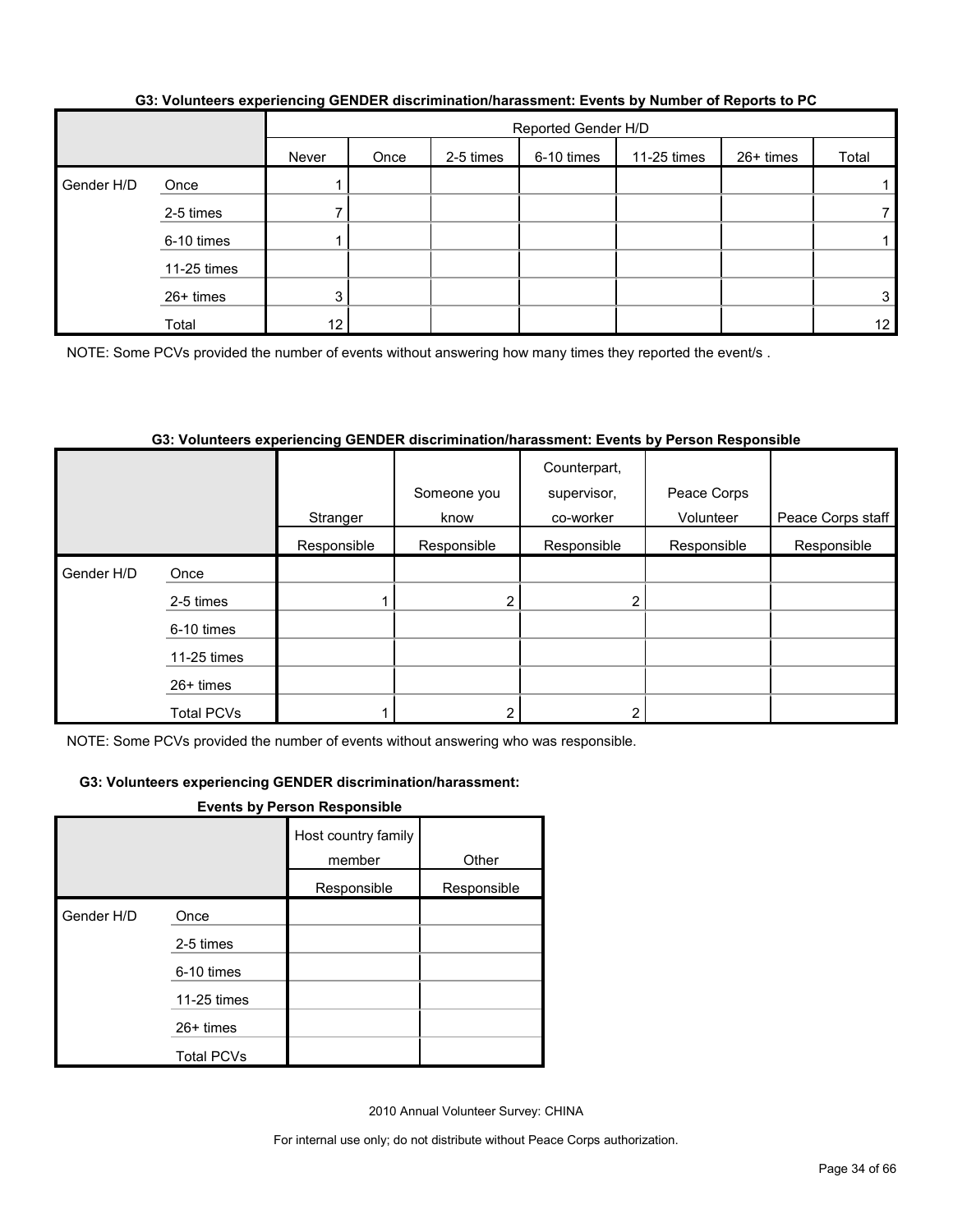#### **G3: Volunteers experiencing GENDER discrimination/harassment:**

|            |                   | Host country family<br>member | Other       |
|------------|-------------------|-------------------------------|-------------|
|            |                   | Responsible                   | Responsible |
| Gender H/D | Once              |                               |             |
|            | 2-5 times         |                               |             |
|            | 6-10 times        |                               |             |
|            | 11-25 times       |                               |             |
|            | 26+ times         |                               |             |
|            | <b>Total PCVs</b> |                               |             |

#### **Events by Person Responsible**

NOTE: Some PCVs provided the number of events without answering who was responsible.

#### **G3: Volunteers experiencing RACIAL/COLOR discrimination/harassment: Events by Number of Reports to PC**

|                  |             |       | Reported Racial/color H/D |           |            |             |           |       |  |  |
|------------------|-------------|-------|---------------------------|-----------|------------|-------------|-----------|-------|--|--|
|                  |             | Never | Once                      | 2-5 times | 6-10 times | 11-25 times | 26+ times | Total |  |  |
| Racial/color H/D | Once        |       |                           |           |            |             |           |       |  |  |
|                  | 2-5 times   | 4     |                           |           |            |             |           |       |  |  |
|                  | 6-10 times  | 4     |                           |           |            |             |           | 4     |  |  |
|                  | 11-25 times |       |                           |           |            |             |           |       |  |  |
|                  | 26+ times   | 3     |                           |           |            |             |           | 3     |  |  |
|                  | Total       | 15    |                           |           |            |             |           | 15    |  |  |

NOTE: Some PCVs provided the number of events without answering how many times they reported the event/s .

#### **G3: Volunteers experiencing RACIAL/COLOR discrimination/harassment: Events by Person Responsible**

|                  |             |             | Someone you | Counterpart,<br>supervisor, | Peace Corps | Peace Corps |
|------------------|-------------|-------------|-------------|-----------------------------|-------------|-------------|
|                  |             | Stranger    | know        | co-worker                   | Volunteer   | staff       |
|                  |             | Responsible | Responsible | Responsible                 | Responsible | Responsible |
| Racial/color H/D | Once        |             |             |                             |             |             |
|                  | 2-5 times   |             |             |                             |             |             |
|                  | 6-10 times  |             |             |                             |             |             |
|                  | 11-25 times |             |             |                             |             |             |

2010 Annual Volunteer Survey: CHINA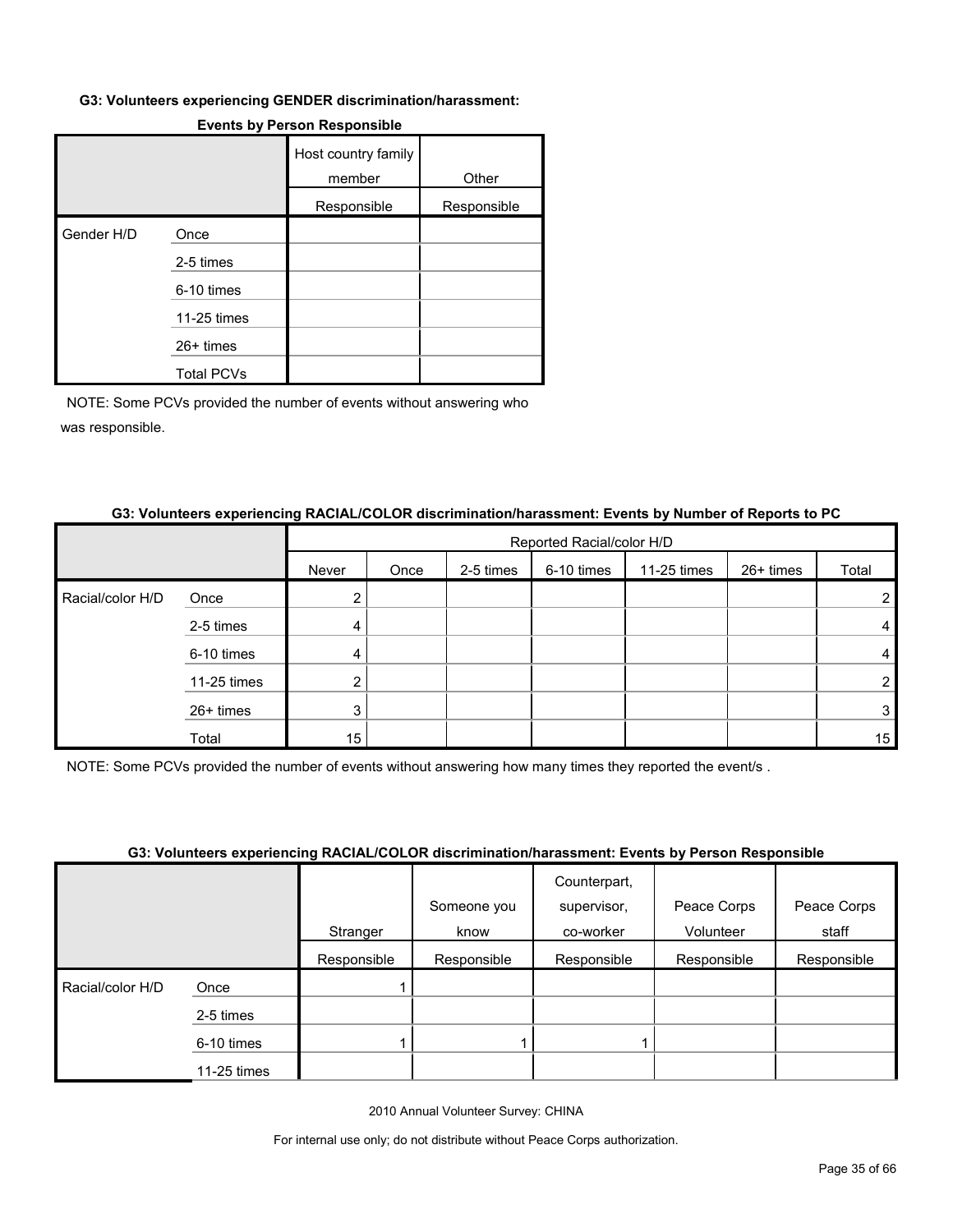| 26+ times         |  |  |  |
|-------------------|--|--|--|
| <b>Total PCVs</b> |  |  |  |

#### **G3: Volunteers experiencing RACIAL/COLOR discrimination/harassment:**

#### **Events by Person Responsible**

|                  |                   | Host country family<br>member | Other       |
|------------------|-------------------|-------------------------------|-------------|
|                  |                   | Responsible                   | Responsible |
| Racial/color H/D | Once              |                               |             |
|                  | 2-5 times         |                               |             |
|                  | 6-10 times        |                               |             |
|                  | 11-25 times       |                               |             |
|                  | $26+$ times       |                               |             |
|                  | <b>Total PCVs</b> |                               |             |

NOTE: Some PCVs provided the number of events without answering who was responsible.

|               |             |       | Reported Religious H/D |           |            |             |           |                |  |  |
|---------------|-------------|-------|------------------------|-----------|------------|-------------|-----------|----------------|--|--|
|               |             | Never | Once                   | 2-5 times | 6-10 times | 11-25 times | 26+ times | Total          |  |  |
| Religious H/D | Once        |       |                        |           |            |             |           | $\overline{2}$ |  |  |
|               | 2-5 times   |       |                        |           |            |             |           | $\overline{2}$ |  |  |
|               | 6-10 times  |       |                        |           |            |             |           |                |  |  |
|               | 11-25 times |       |                        |           |            |             |           |                |  |  |
|               | 26+ times   |       |                        |           |            |             |           |                |  |  |
|               | Total       | 3     |                        |           |            |             |           | 5              |  |  |

#### **G3: Volunteers experiencing RELIGIOUS discrimination/harassment: Events by Number of Reports to PC**

NOTE: Some PCVs provided the number of events without answering how many times they reported the event/s.

#### **G3: Volunteers experiencing RELIGIOUS discrimination/harassment: Events by Person Responsible**

|             |             | Counterpart, |             |                   |
|-------------|-------------|--------------|-------------|-------------------|
|             | Someone you | supervisor,  | Peace Corps |                   |
| Stranger    | know        | co-worker    | Volunteer   | Peace Corps staff |
| Responsible | Responsible | Responsible  | Responsible | Responsible       |

2010 Annual Volunteer Survey: CHINA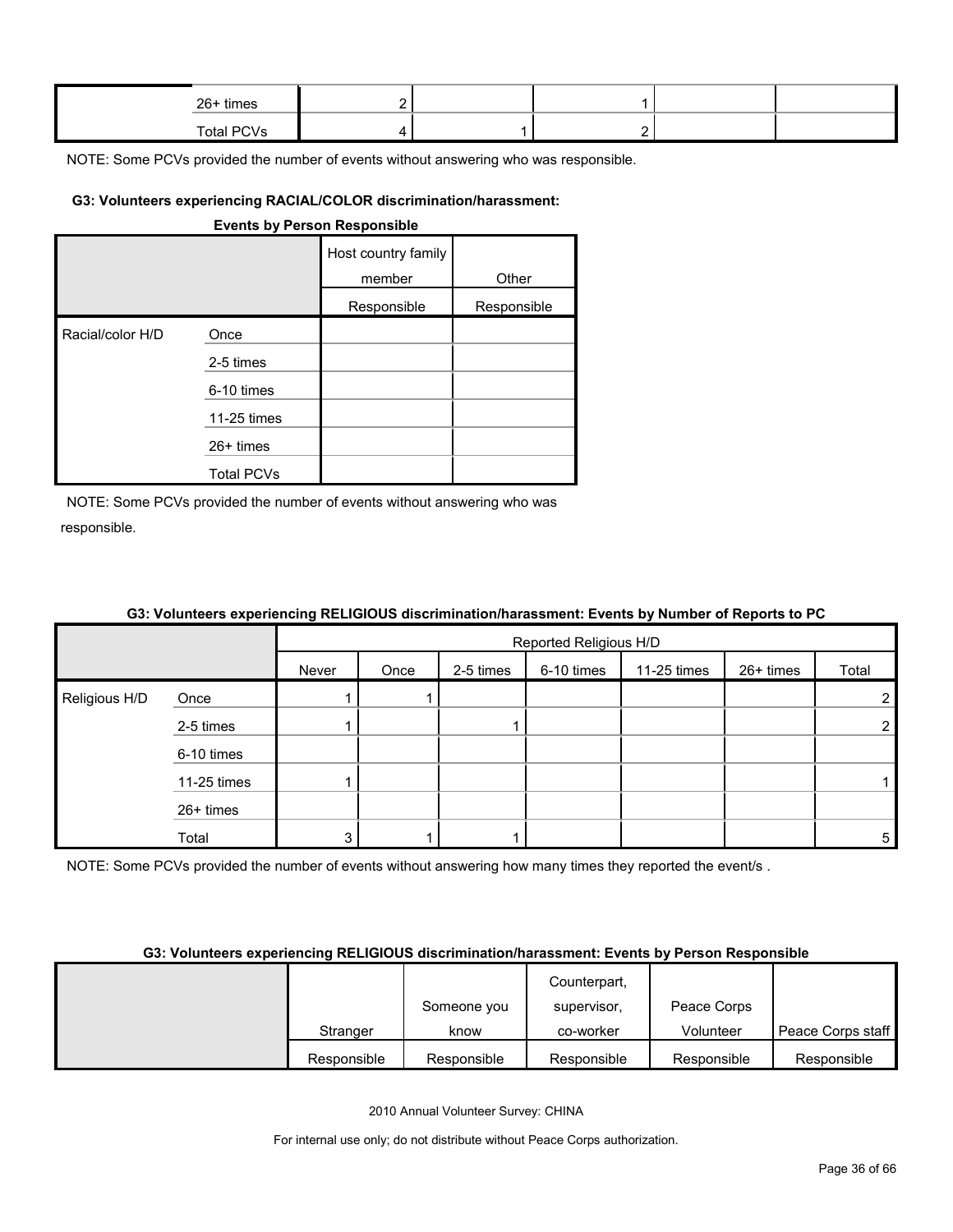| Religious H/D | Once              |   |  |  |
|---------------|-------------------|---|--|--|
|               | 2-5 times         |   |  |  |
|               | 6-10 times        |   |  |  |
|               | 11-25 times       |   |  |  |
|               | 26+ times         |   |  |  |
|               | <b>Total PCVs</b> | 2 |  |  |

#### **G3: Volunteers experiencing RELIGIOUS discrimination/harassment:**

#### **Events by Person Responsible**

|               |                   | Host country family<br>member | Other       |
|---------------|-------------------|-------------------------------|-------------|
|               |                   | Responsible                   | Responsible |
| Religious H/D | Once              |                               |             |
|               | 2-5 times         |                               |             |
|               | 6-10 times        |                               |             |
|               | 11-25 times       |                               |             |
|               | $26+$ times       |                               |             |
|               | <b>Total PCVs</b> |                               |             |

NOTE: Some PCVs provided the number of events without answering who

was responsible.

#### **G3: Volunteers experiencing SEXUAL ORIENTATION discrimination/harassment: Events by Number of Reports to PC**

|                        |             | Reported Sexual orientation H/D |      |           |            |             |  |  |
|------------------------|-------------|---------------------------------|------|-----------|------------|-------------|--|--|
|                        |             | Never                           | Once | 2-5 times | 6-10 times | 11-25 times |  |  |
| Sexual orientation H/D | Once        | $\overline{2}$                  |      |           |            |             |  |  |
|                        | 2-5 times   |                                 |      |           |            |             |  |  |
|                        | 6-10 times  |                                 |      |           |            |             |  |  |
|                        | 11-25 times |                                 |      |           |            |             |  |  |
|                        | 26+ times   |                                 |      |           |            |             |  |  |
|                        | Total       | 3                               |      |           |            |             |  |  |

NOTE: Some PCVs provided the number of events without answering how many times they reported the event/s.

#### **G3: Volunteers experiencing SEXUAL ORIENTATION discrimination/harassment:**

#### **Events by Number of Reports to PC**

Reported Sexual orientation H/D

2010 Annual Volunteer Survey: CHINA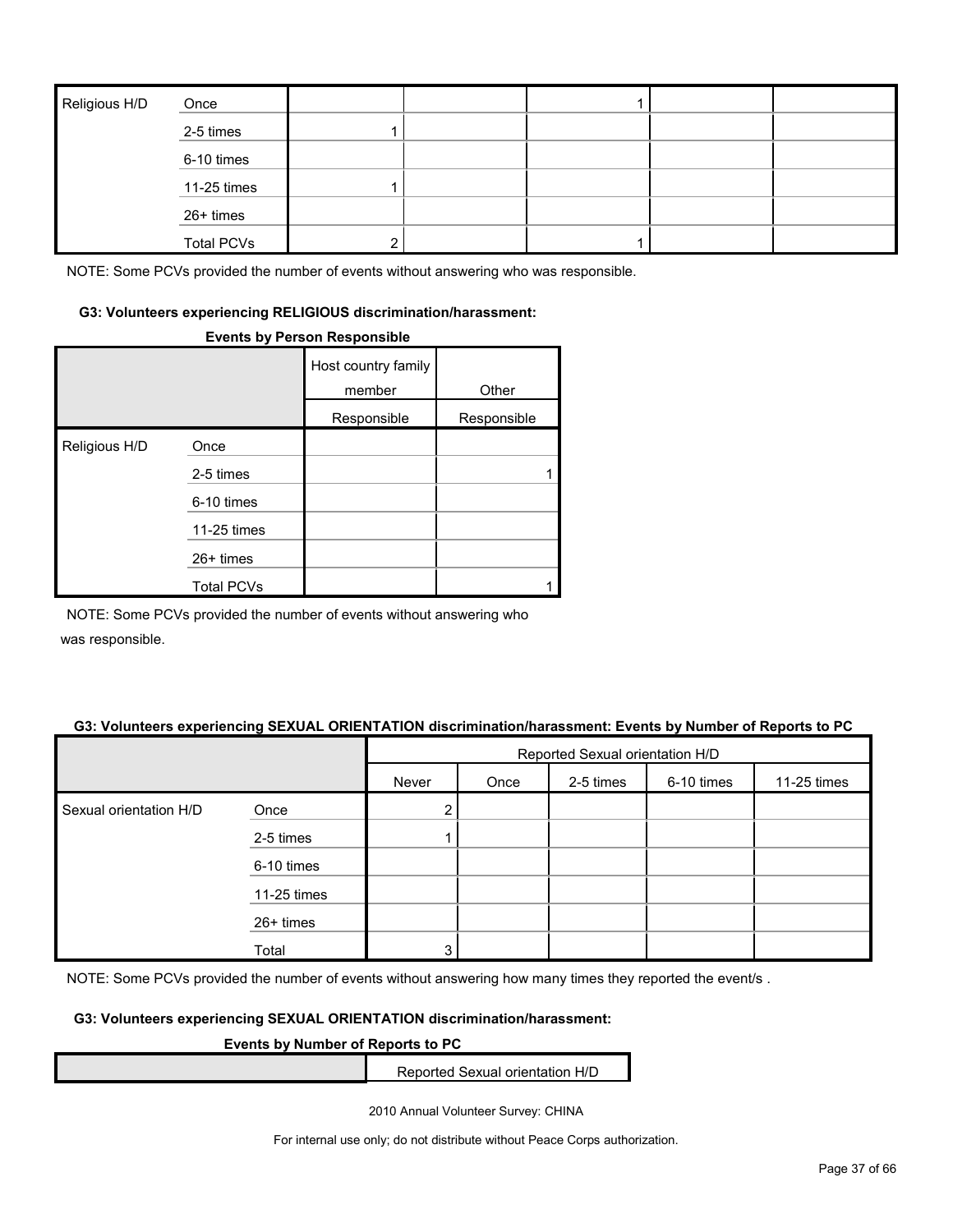|                        |             | $26+$ times | Total |
|------------------------|-------------|-------------|-------|
| Sexual orientation H/D | Once        |             | ◠     |
|                        | 2-5 times   |             |       |
|                        | 6-10 times  |             |       |
|                        | 11-25 times |             |       |
|                        | 26+ times   |             |       |
|                        | Total       |             |       |

NOTE: Some PCVs provided the number of events without answering how many times they reported the event/s .

#### **G3: Volunteers experiencing SEXUAL ORIENTATION discrimination/harassment: Events by Person Responsible**

|                        |                   |             |             | Counterpart, |             |             |
|------------------------|-------------------|-------------|-------------|--------------|-------------|-------------|
|                        |                   |             | Someone you | supervisor,  | Peace Corps | Peace Corps |
|                        |                   | Stranger    | know        | co-worker    | Volunteer   | staff       |
|                        |                   | Responsible | Responsible | Responsible  | Responsible | Responsible |
| Sexual orientation H/D | Once              |             |             |              |             |             |
|                        | 2-5 times         |             |             |              |             |             |
|                        | 6-10 times        |             |             |              |             |             |
|                        | 11-25 times       |             |             |              |             |             |
|                        | 26+ times         |             |             |              |             |             |
|                        | <b>Total PCVs</b> |             |             |              |             |             |

NOTE: Some PCVs provided the number of events without answering who was responsible.

#### **G3: Volunteers experiencing SEXUAL ORIENTATION discrimination/harassment:**

#### **Events by Person Responsible**

|                        |                   | Host country family<br>member | Other       |
|------------------------|-------------------|-------------------------------|-------------|
|                        |                   | Responsible                   | Responsible |
| Sexual orientation H/D | Once              |                               |             |
|                        | 2-5 times         |                               |             |
|                        | 6-10 times        |                               |             |
|                        | 11-25 times       |                               |             |
|                        | $26+$ times       |                               |             |
|                        | <b>Total PCVs</b> |                               |             |

NOTE: Some PCVs provided the number of events without answering who was responsible.

2010 Annual Volunteer Survey: CHINA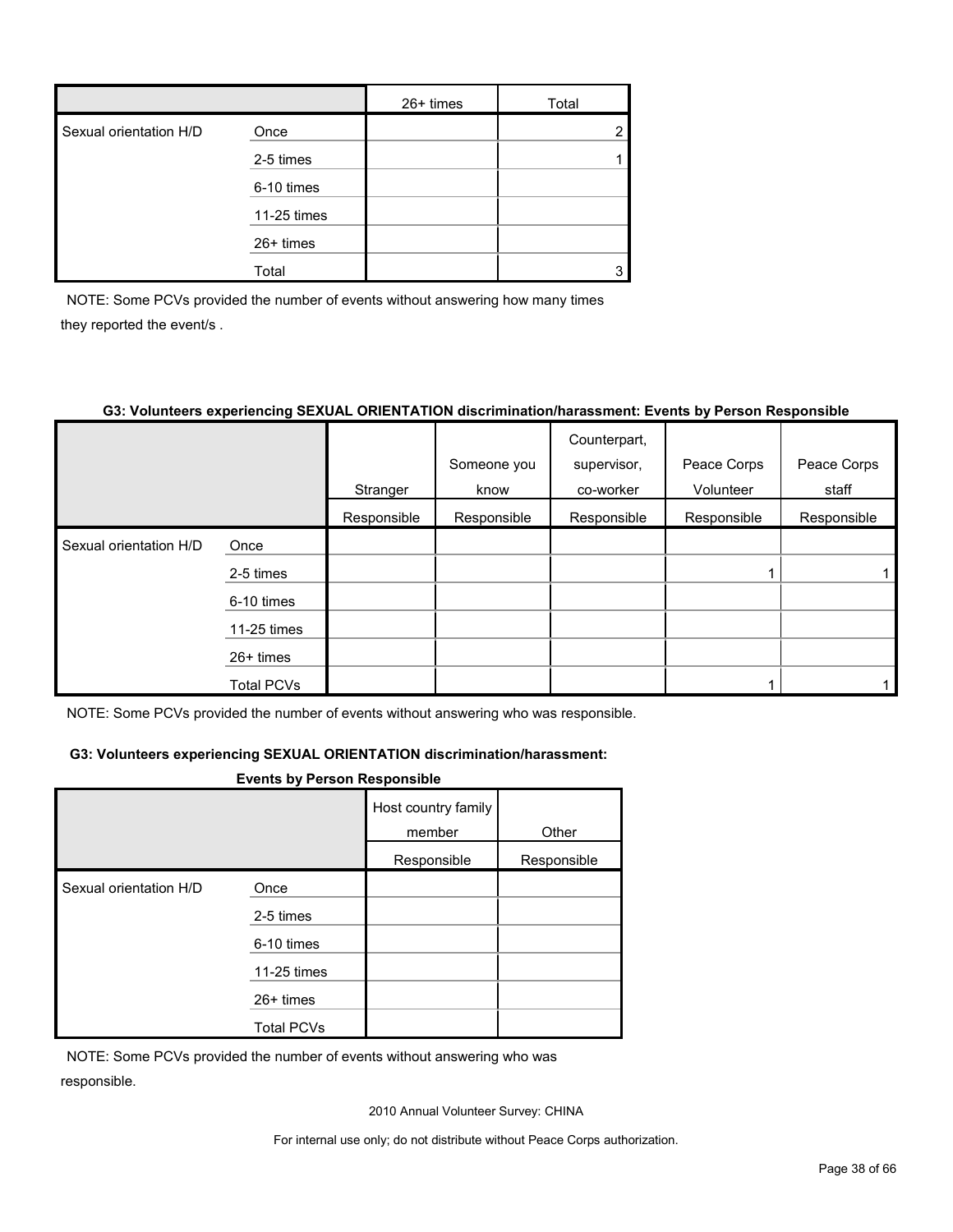|                              |             | Reported Sexual harassment (physical) |      |           |            |             |
|------------------------------|-------------|---------------------------------------|------|-----------|------------|-------------|
|                              |             | Never                                 | Once | 2-5 times | 6-10 times | 11-25 times |
| Sexual harassment (physical) | Once        |                                       |      |           |            |             |
|                              | 2-5 times   |                                       |      |           |            |             |
|                              | 6-10 times  |                                       |      |           |            |             |
|                              | 11-25 times |                                       |      |           |            |             |
|                              | 26+ times   |                                       |      |           |            |             |
|                              | Total       |                                       |      |           |            |             |

#### **G3: Volunteers experiencing PHYSICAL SEXUAL harassment: Events by Number of Reports to PC**

NOTE: Some PCVs provided the number of events without answering how many times they reported the event/s.

#### **G3: Volunteers experiencing PHYSICAL SEXUAL harassment: Events by Number of Reports**

|                              | to PC       |           |                                       |
|------------------------------|-------------|-----------|---------------------------------------|
|                              |             |           | Reported Sexual harassment (physical) |
|                              |             | 26+ times | Total                                 |
| Sexual harassment (physical) | Once        |           |                                       |
|                              | 2-5 times   |           |                                       |
|                              | 6-10 times  |           |                                       |
|                              | 11-25 times |           |                                       |
|                              | 26+ times   |           |                                       |
|                              | Total       |           |                                       |

NOTE: Some PCVs provided the number of events without answering how many times they reported the event/s .

#### **G3: Volunteers experiencing PHYSICAL SEXUAL harassment: Events by Person Responsible**

|                              |             |             | Someone you | Counterpart,<br>supervisor, | Peace Corps |
|------------------------------|-------------|-------------|-------------|-----------------------------|-------------|
|                              |             | Stranger    | know        | co-worker                   | Volunteer   |
|                              |             | Responsible | Responsible | Responsible                 | Responsible |
| Sexual harassment (physical) | Once        |             |             |                             |             |
|                              | 2-5 times   |             |             |                             |             |
|                              | 6-10 times  |             |             |                             |             |
|                              | 11-25 times |             |             |                             |             |

2010 Annual Volunteer Survey: CHINA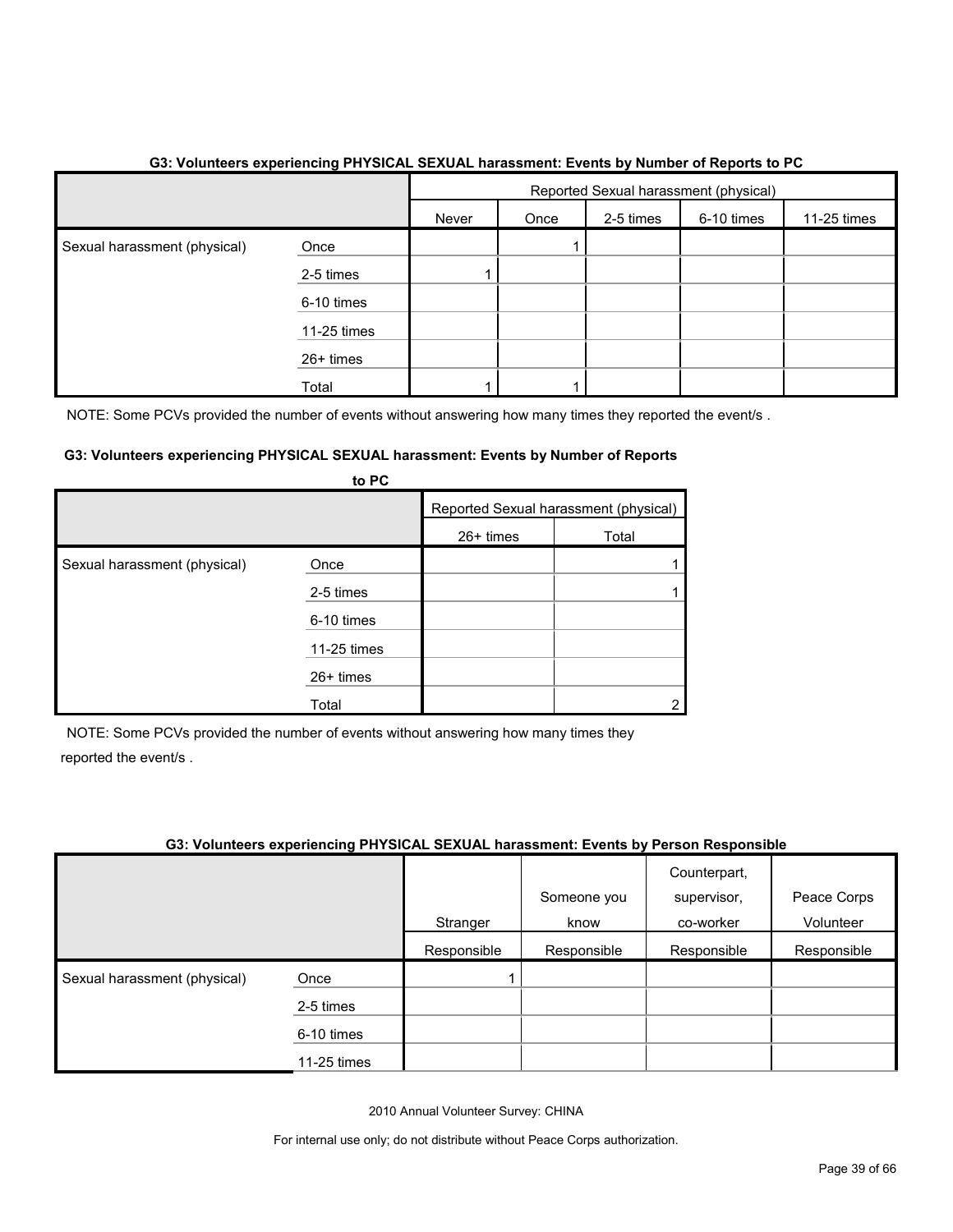| 26+ times  |  |  |
|------------|--|--|
| Total PCVs |  |  |

#### **G3: Volunteers experiencing PHYSICAL SEXUAL harassment: Events by Person Responsible**

|                              |                   |                   | Host country family |             |
|------------------------------|-------------------|-------------------|---------------------|-------------|
|                              |                   | Peace Corps staff | member              | Other       |
|                              |                   | Responsible       | Responsible         | Responsible |
| Sexual harassment (physical) | Once              |                   |                     |             |
|                              | 2-5 times         |                   |                     |             |
|                              | 6-10 times        |                   |                     |             |
|                              | 11-25 times       |                   |                     |             |
|                              | 26+ times         |                   |                     |             |
|                              | <b>Total PCVs</b> |                   |                     |             |

NOTE: Some PCVs provided the number of events without answering who was responsible.

#### **G3: Volunteers experiencing VERBAL SEXUAL harassment: Events by Number of Reports to PC**

|                            |             | Reported Sexual harassment (verbal) |      |           |            |             |
|----------------------------|-------------|-------------------------------------|------|-----------|------------|-------------|
|                            |             | Never                               | Once | 2-5 times | 6-10 times | 11-25 times |
| Sexual harassment (verbal) | Once        |                                     |      |           |            |             |
|                            | 2-5 times   | 4                                   |      |           |            |             |
|                            | 6-10 times  |                                     |      |           |            |             |
|                            | 11-25 times |                                     |      |           |            |             |
|                            | 26+ times   |                                     |      |           |            |             |
|                            | Total       | 4                                   |      |           |            |             |

NOTE: Some PCVs provided the number of events without answering how many times they reported the event/s.

#### **G3: Volunteers experiencing VERBAL SEXUAL harassment: Events by Number of Reports**

|                            | to PC       |             |                                     |
|----------------------------|-------------|-------------|-------------------------------------|
|                            |             |             | Reported Sexual harassment (verbal) |
|                            |             | $26+$ times | Total                               |
| Sexual harassment (verbal) | Once        |             |                                     |
|                            | 2-5 times   |             |                                     |
|                            | 6-10 times  |             |                                     |
|                            | 11-25 times |             |                                     |
|                            | $26+$ times |             |                                     |

2010 Annual Volunteer Survey: CHINA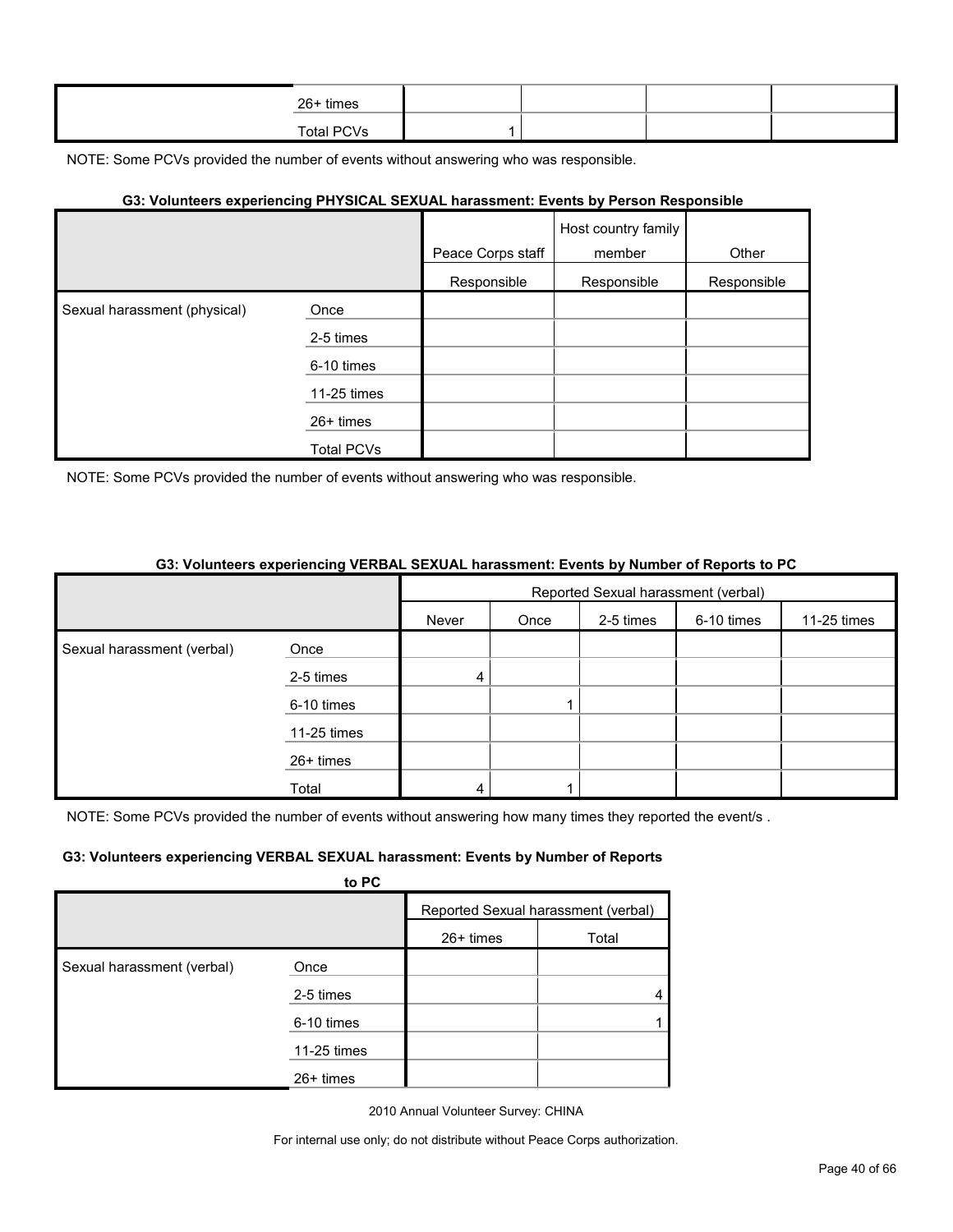NOTE: Some PCVs provided the number of events without answering how many times they reported the event/s .

#### **G3: Volunteers experiencing VERBAL SEXUAL harassment: Events by Person Responsible**

|                            |                   | Stranger    | Someone you<br>know | Counterpart,<br>supervisor,<br>co-worker | Peace Corps<br>Volunteer |
|----------------------------|-------------------|-------------|---------------------|------------------------------------------|--------------------------|
|                            |                   | Responsible | Responsible         | Responsible                              | Responsible              |
| Sexual harassment (verbal) | Once              |             |                     |                                          |                          |
|                            | 2-5 times         |             |                     |                                          |                          |
|                            | 6-10 times        |             |                     |                                          |                          |
|                            | 11-25 times       |             |                     |                                          |                          |
|                            | $26+$ times       |             |                     |                                          |                          |
|                            | <b>Total PCVs</b> |             |                     |                                          |                          |

NOTE: Some PCVs provided the number of events without answering who was responsible.

#### **G3: Volunteers experiencing VERBAL SEXUAL harassment: Events by Person Responsible**

|                            |             |                   | Host country family |             |
|----------------------------|-------------|-------------------|---------------------|-------------|
|                            |             | Peace Corps staff | member              | Other       |
|                            |             | Responsible       | Responsible         | Responsible |
| Sexual harassment (verbal) | Once        |                   |                     |             |
|                            | 2-5 times   |                   |                     |             |
|                            | 6-10 times  |                   |                     |             |
|                            | 11-25 times |                   |                     |             |
|                            | $26+$ times |                   |                     |             |
|                            | Total PCVs  |                   |                     |             |

NOTE: Some PCVs provided the number of events without answering who was responsible.

#### **G4: Please indicate the number of times you experienced the following types of crimes: PERCENTAGES**

|                | None | Once | 2-5 times | 6-10 times | 11-25 times | 26+ times | Total |
|----------------|------|------|-----------|------------|-------------|-----------|-------|
| <b>Buglary</b> | 97%  | 3%   |           |            |             |           | 65    |
| Theft          | 68%  | 28%  | $4\%$     |            |             |           | 68    |
| Robbery        | 98%  | 2%   |           |            |             |           | 63    |

2010 Annual Volunteer Survey: CHINA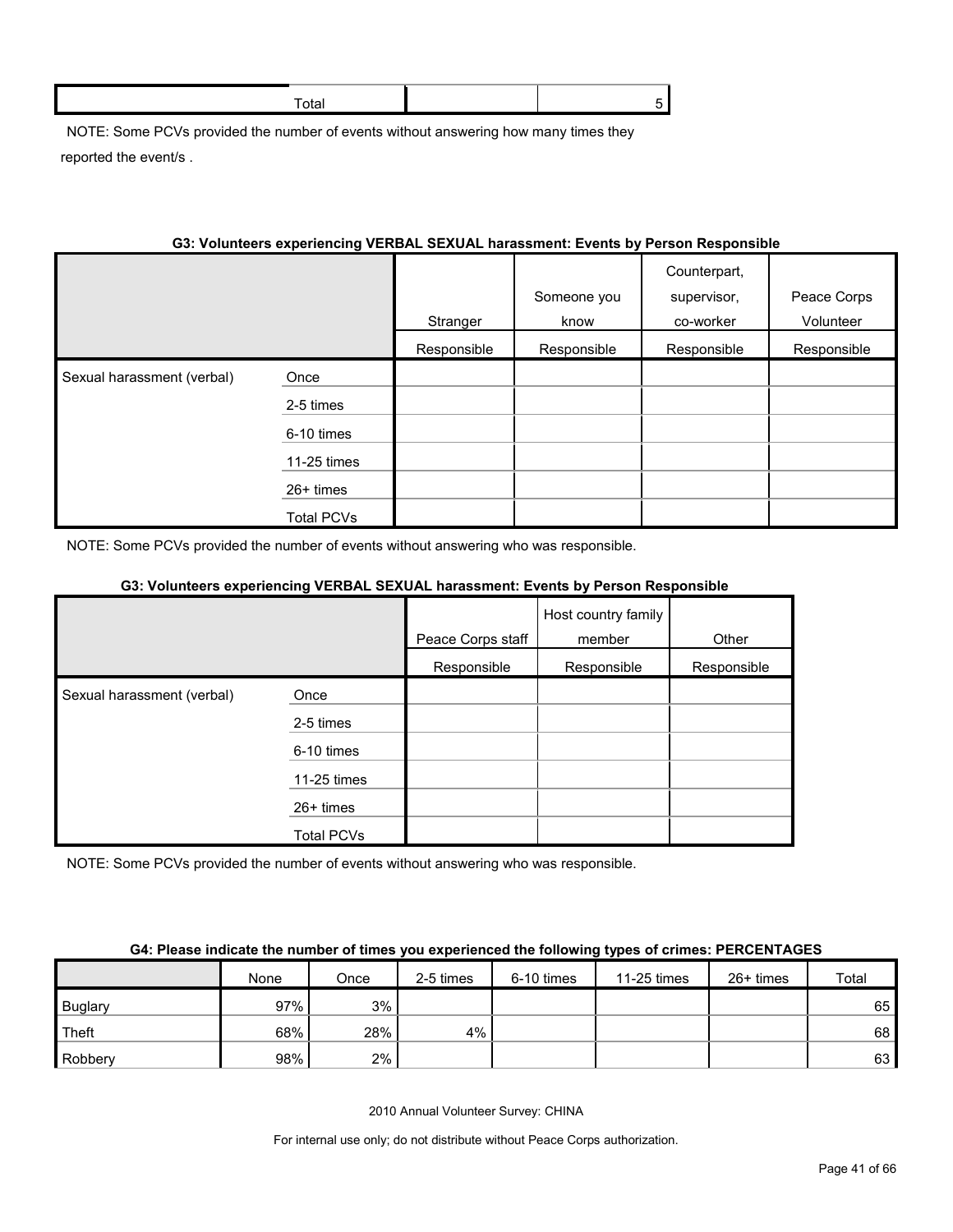| <b>Physical assault</b> | 97%  | 3% |  |  | 62 |
|-------------------------|------|----|--|--|----|
| Aggravated assault      | 100% |    |  |  | 63 |
| Sexual assault          | 100% |    |  |  | 63 |
| Rape                    | 98%  | 2% |  |  | 63 |

#### **G4: Please indicate the number of times you experienced the following types of crimes: NUMBERS**

|                    | None | Once | 2-5 times | 6-10 times | 11-25 times | 26+ times | Total |
|--------------------|------|------|-----------|------------|-------------|-----------|-------|
| Buglary            | 63   |      |           |            |             |           | 65    |
| Theft              | 46   | 19   | 3         |            |             |           | 68    |
| Robbery            | 62   |      |           |            |             |           | 63    |
| Physical assault   | 60   | ົ    |           |            |             |           | 62    |
| Aggravated assault | 63   |      |           |            |             |           | 63    |
| Sexual assault     | 63   |      |           |            |             |           | 63    |
| Rape               | 62   |      |           |            |             |           | 63    |
| Attempted rape     | 62   |      |           |            |             |           | 62    |

#### **G4: Volunteers experiencing BURGLARY: Events by Number of Reports to PC**

|                |             |       | <b>Buglary Reported</b> |           |            |             |           |                |  |
|----------------|-------------|-------|-------------------------|-----------|------------|-------------|-----------|----------------|--|
|                |             | Never | Once                    | 2-5 times | 6-10 times | 11-25 times | 26+ times | Total          |  |
| <b>Buglary</b> | Once        |       | າ                       |           |            |             |           | $\overline{2}$ |  |
|                | 2-5 times   |       |                         |           |            |             |           |                |  |
|                | 6-10 times  |       |                         |           |            |             |           |                |  |
|                | 11-25 times |       |                         |           |            |             |           |                |  |
|                | 26+ times   |       |                         |           |            |             |           |                |  |
|                | Total       |       | ົ                       |           |            |             |           | $\overline{2}$ |  |

NOTE: Some PCVs provided the number of events without answering how many times they reported the event/s .

#### **G4: Volunteers experiencing BURGLARY: Events by Person Responsible**

|                |      |             |             | Counterpart, |             |                   |
|----------------|------|-------------|-------------|--------------|-------------|-------------------|
|                |      |             | Someone you | supervisor.  | Peace Corps |                   |
|                |      | Stranger    | know        | co-worker    | Volunteer   | Peace Corps staff |
|                |      | Responsible | Responsible | Responsible  | Responsible | Responsible       |
| <b>Buglary</b> | Once |             |             |              |             |                   |

2010 Annual Volunteer Survey: CHINA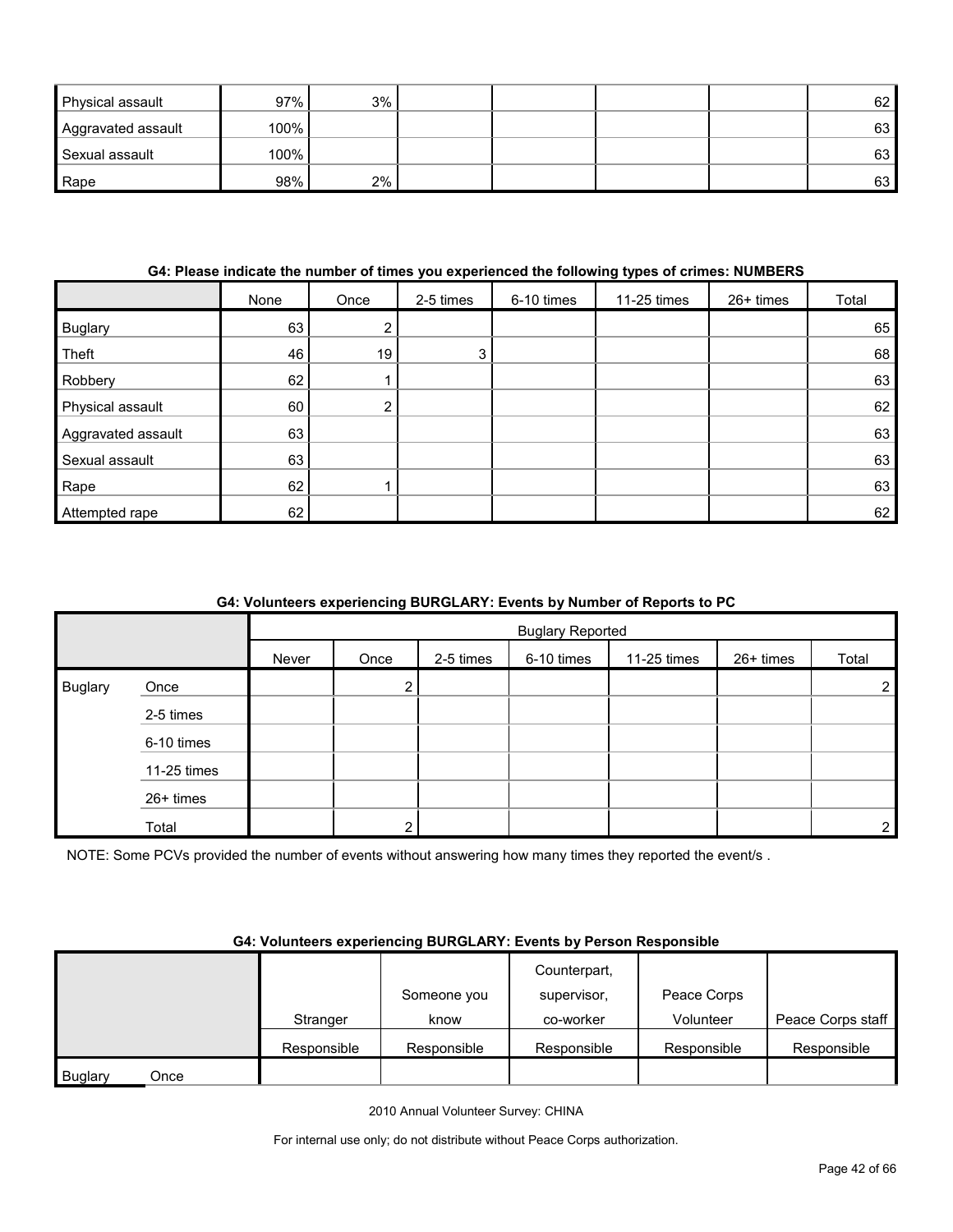| 2-5 times         |  |  |  |
|-------------------|--|--|--|
| 6-10 times        |  |  |  |
| $11-25$ times     |  |  |  |
| 26+ times         |  |  |  |
| <b>Total PCVs</b> |  |  |  |

#### **G4: Volunteers experiencing BURGLARY: Events by Person**

**Responsible**

|                |                   | Host country family<br>member | Other       |
|----------------|-------------------|-------------------------------|-------------|
|                |                   | Responsible                   | Responsible |
| <b>Buglary</b> | Once              |                               |             |
|                | 2-5 times         |                               |             |
|                | 6-10 times        |                               |             |
|                | 11-25 times       |                               |             |
|                | 26+ times         |                               |             |
|                | <b>Total PCVs</b> |                               |             |

NOTE: Some PCVs provided the number of events without answering

who was responsible.

#### **G4: Volunteers experiencing THEFT: Events by Number of Reports to PC**

|       |             |       | <b>Theft Reported</b> |           |            |             |           |       |  |
|-------|-------------|-------|-----------------------|-----------|------------|-------------|-----------|-------|--|
|       |             | Never | Once                  | 2-5 times | 6-10 times | 11-25 times | 26+ times | Total |  |
| Theft | Once        | 6     | 10 <sup>°</sup>       |           |            |             |           | 16    |  |
|       | 2-5 times   |       |                       |           |            |             |           | 3     |  |
|       | 6-10 times  |       |                       |           |            |             |           |       |  |
|       | 11-25 times |       |                       |           |            |             |           |       |  |
|       | 26+ times   |       |                       |           |            |             |           |       |  |
|       | Total       |       |                       |           |            |             |           | 19    |  |

NOTE: Some PCVs provided the number of events without answering how many times they reported the event/s.

#### **G4: Volunteers experiencing THEFT: Events by Person Responsible**

2010 Annual Volunteer Survey: CHINA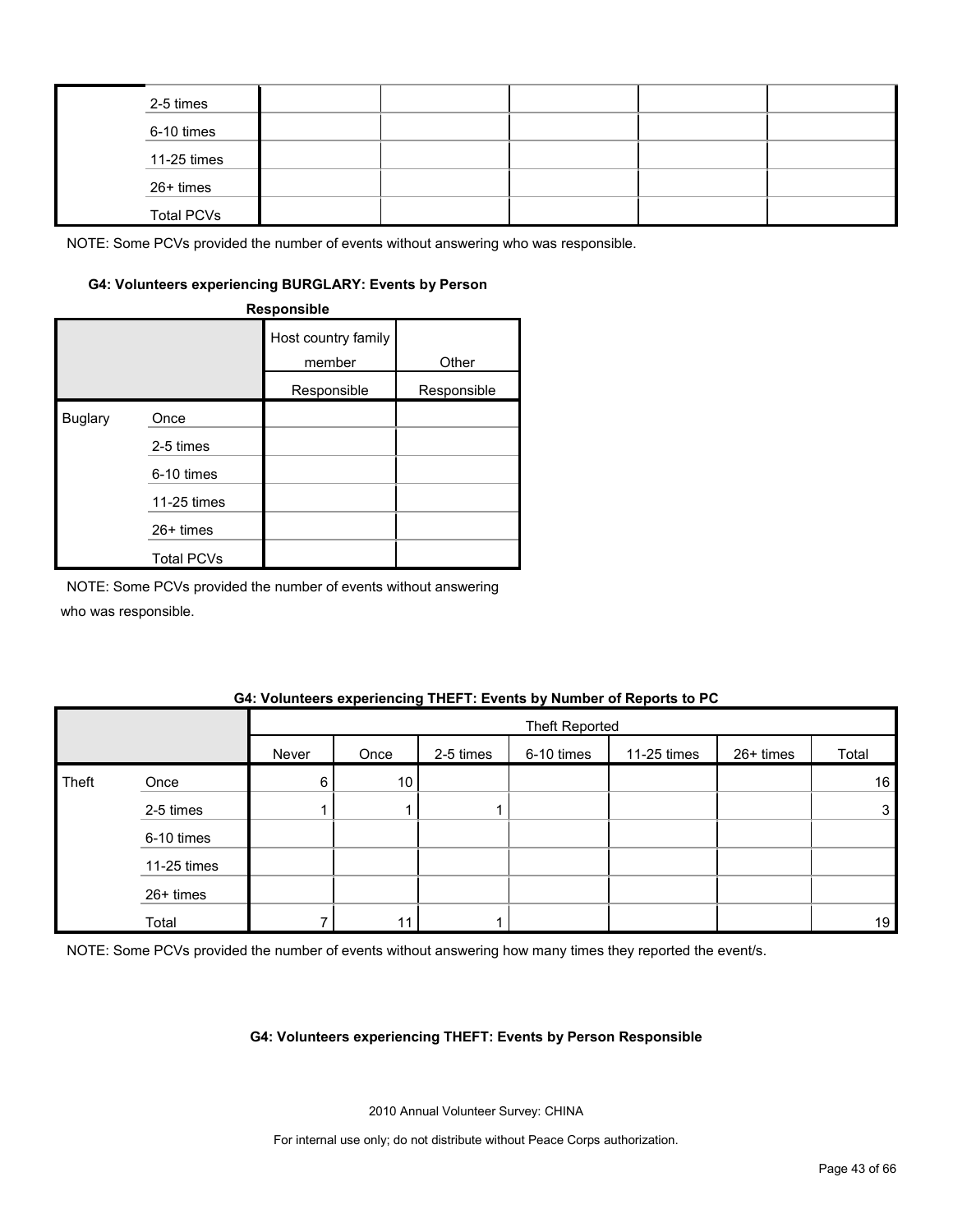|       |                   | Stranger       | Someone you<br>know | Counterpart,<br>supervisor,<br>co-worker | Peace Corps<br>Volunteer | Peace Corps staff |
|-------|-------------------|----------------|---------------------|------------------------------------------|--------------------------|-------------------|
|       |                   | Responsible    | Responsible         | Responsible                              | Responsible              | Responsible       |
| Theft | Once              | $\overline{2}$ |                     |                                          |                          |                   |
|       | 2-5 times         |                |                     |                                          |                          |                   |
|       | 6-10 times        |                |                     |                                          |                          |                   |
|       | 11-25 times       |                |                     |                                          |                          |                   |
|       | $26+$ times       |                |                     |                                          |                          |                   |
|       | <b>Total PCVs</b> | $\overline{2}$ |                     |                                          |                          |                   |

#### **G4: Volunteers experiencing THEFT: Events by Person Responsible**

|       |                   | Host country family<br>member | Other       |
|-------|-------------------|-------------------------------|-------------|
|       |                   | Responsible                   | Responsible |
| Theft | Once              |                               |             |
|       | 2-5 times         |                               |             |
|       | 6-10 times        |                               |             |
|       | 11-25 times       |                               |             |
|       | $26+$ times       |                               |             |
|       | <b>Total PCVs</b> |                               |             |

NOTE: Some PCVs provided the number of events without answering

who was responsible.

#### **G4: Volunteers experiencing ROBBERY: Events by Number of Reports to PC**

|         |             |       | Robbery Reported |           |            |             |           |       |  |
|---------|-------------|-------|------------------|-----------|------------|-------------|-----------|-------|--|
|         |             | Never | Once             | 2-5 times | 6-10 times | 11-25 times | 26+ times | Total |  |
| Robbery | Once        |       |                  |           |            |             |           |       |  |
|         | 2-5 times   |       |                  |           |            |             |           |       |  |
|         | 6-10 times  |       |                  |           |            |             |           |       |  |
|         | 11-25 times |       |                  |           |            |             |           |       |  |
|         | 26+ times   |       |                  |           |            |             |           |       |  |
|         | Total       |       |                  |           |            |             |           |       |  |

NOTE: Some PCVs provided the number of events without answering how many times they reported the event/s.

2010 Annual Volunteer Survey: CHINA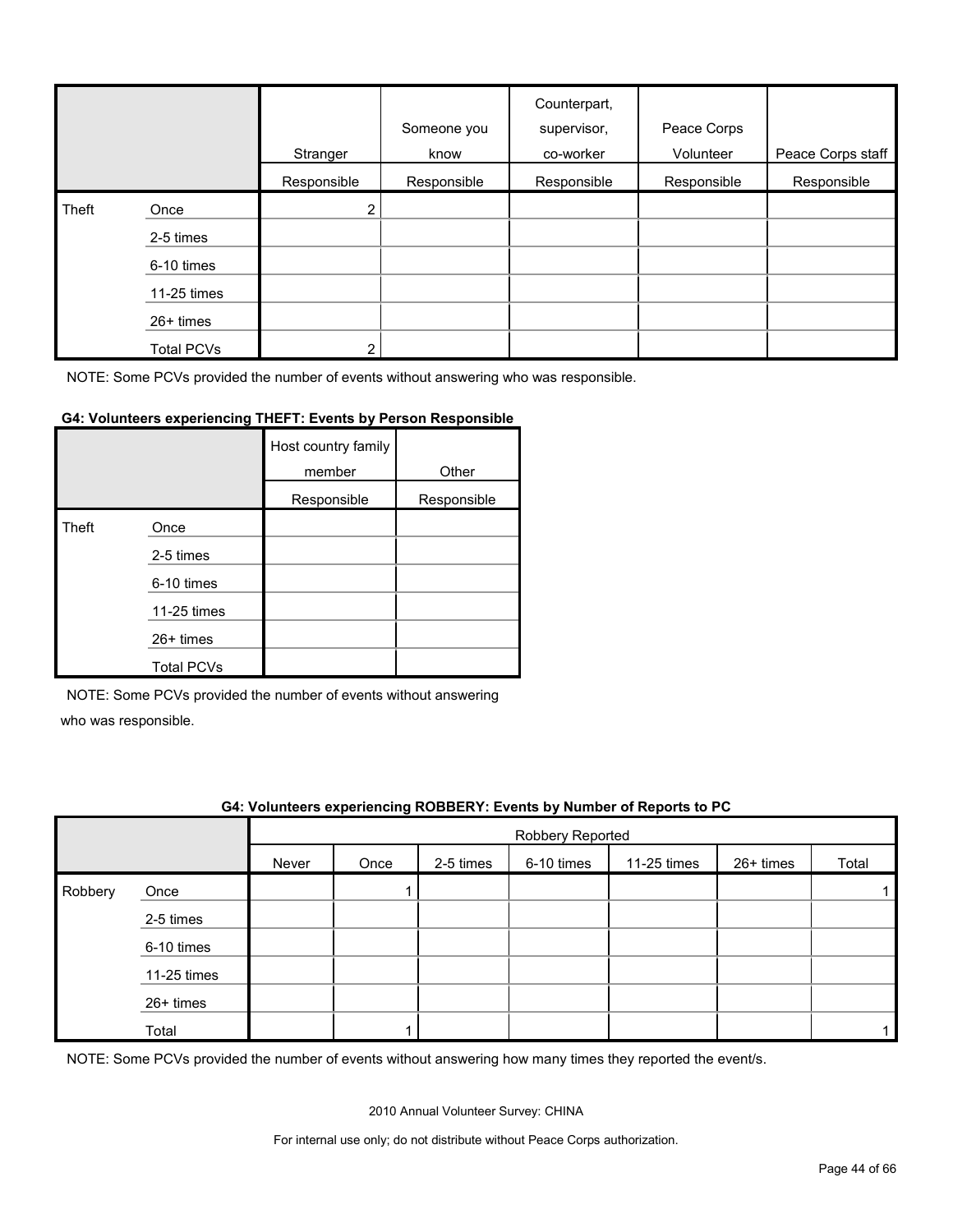|         |                   | .           | $\tilde{\phantom{a}}$ | .<br>.                                   | .                        |                   |
|---------|-------------------|-------------|-----------------------|------------------------------------------|--------------------------|-------------------|
|         |                   | Stranger    | Someone you<br>know   | Counterpart,<br>supervisor,<br>co-worker | Peace Corps<br>Volunteer | Peace Corps staff |
|         |                   | Responsible | Responsible           | Responsible                              | Responsible              | Responsible       |
| Robbery | Once              |             |                       |                                          |                          |                   |
|         | 2-5 times         |             |                       |                                          |                          |                   |
|         | 6-10 times        |             |                       |                                          |                          |                   |
|         | 11-25 times       |             |                       |                                          |                          |                   |
|         | 26+ times         |             |                       |                                          |                          |                   |
|         | <b>Total PCVs</b> |             |                       |                                          |                          |                   |

#### **G4: Volunteers experiencing ROBBERY: Events by Person Responsible**

NOTE: Some PCVs provided the number of events without answering who was responsible.

#### **G4: Volunteers experiencing ROBBERY: Events by Person**

|         |                   | <b>Responsible</b>            |             |
|---------|-------------------|-------------------------------|-------------|
|         |                   | Host country family<br>member | Other       |
|         |                   | Responsible                   | Responsible |
| Robbery | Once              |                               |             |
|         | 2-5 times         |                               |             |
|         | 6-10 times        |                               |             |
|         | 11-25 times       |                               |             |
|         | $26+$ times       |                               |             |
|         | <b>Total PCVs</b> |                               |             |

NOTE: Some PCVs provided the number of events without answering who was responsible.

|                  | <b>04. VUILIIGEIS CAPEHENGING FITTOIOAL AJJAULT. LYGHIS DY NUMBEL UI NEPULIS IU F U</b> |       |                                  |           |            |             |           |                |  |
|------------------|-----------------------------------------------------------------------------------------|-------|----------------------------------|-----------|------------|-------------|-----------|----------------|--|
|                  |                                                                                         |       | <b>Physical assault Reported</b> |           |            |             |           |                |  |
|                  |                                                                                         | Never | Once                             | 2-5 times | 6-10 times | 11-25 times | 26+ times | Total          |  |
| Physical assault | Once                                                                                    |       |                                  |           |            |             |           | 2 <sub>1</sub> |  |
|                  | 2-5 times                                                                               |       |                                  |           |            |             |           |                |  |
|                  | 6-10 times                                                                              |       |                                  |           |            |             |           |                |  |

#### **G4: Volunteers experiencing PHYSICAL ASSAULT: Events by Number of Reports to PC**

2010 Annual Volunteer Survey: CHINA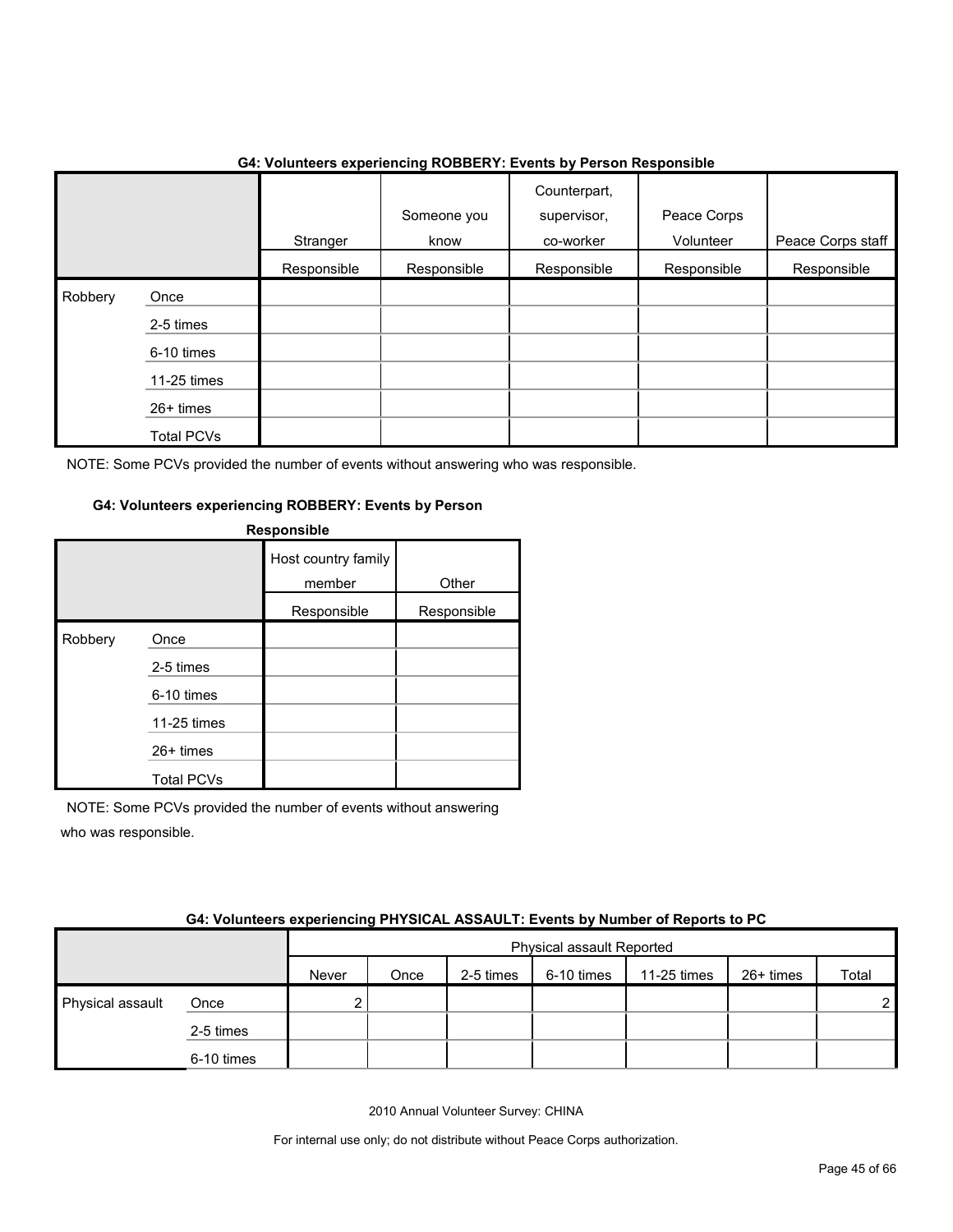| 11-25 times |  |  |  |  |
|-------------|--|--|--|--|
| 26+ times   |  |  |  |  |
| Total       |  |  |  |  |

NOTE: Some PCVs provided the number of events without answering how many times they reported the event/s.

#### **G4: Volunteers experiencing PHYSICAL ASSAULT: Events by Person Responsible**

|                  |                   | Stranger    | Someone you<br>know | Counterpart,<br>supervisor,<br>co-worker | Peace Corps<br>Volunteer | Peace Corps<br>staff |
|------------------|-------------------|-------------|---------------------|------------------------------------------|--------------------------|----------------------|
|                  |                   | Responsible | Responsible         | Responsible                              | Responsible              | Responsible          |
| Physical assault | Once              |             |                     |                                          |                          |                      |
|                  | 2-5 times         |             |                     |                                          |                          |                      |
|                  | 6-10 times        |             |                     |                                          |                          |                      |
|                  | 11-25 times       |             |                     |                                          |                          |                      |
|                  | $26+$ times       |             |                     |                                          |                          |                      |
|                  | <b>Total PCVs</b> |             |                     |                                          |                          |                      |

NOTE: Some PCVs provided the number of events without answering who was responsible.

#### **G4: Volunteers experiencing PHYSICAL ASSAULT: Events by Person**

| <b>Responsible</b> |  |  |
|--------------------|--|--|
|                    |  |  |
|                    |  |  |

|                  |                   | Host country family<br>member | Other       |  |
|------------------|-------------------|-------------------------------|-------------|--|
|                  |                   | Responsible                   | Responsible |  |
| Physical assault | Once              |                               |             |  |
|                  | 2-5 times         |                               |             |  |
|                  | 6-10 times        |                               |             |  |
|                  | 11-25 times       |                               |             |  |
|                  | $26+$ times       |                               |             |  |
|                  | <b>Total PCVs</b> |                               |             |  |

NOTE: Some PCVs provided the number of events without answering who was responsible.

#### **G4: Volunteers experiencing AGGRAVATED ASSAULT: Events by Number of Reports to PC**

Aggravated assault Reported

2010 Annual Volunteer Survey: CHINA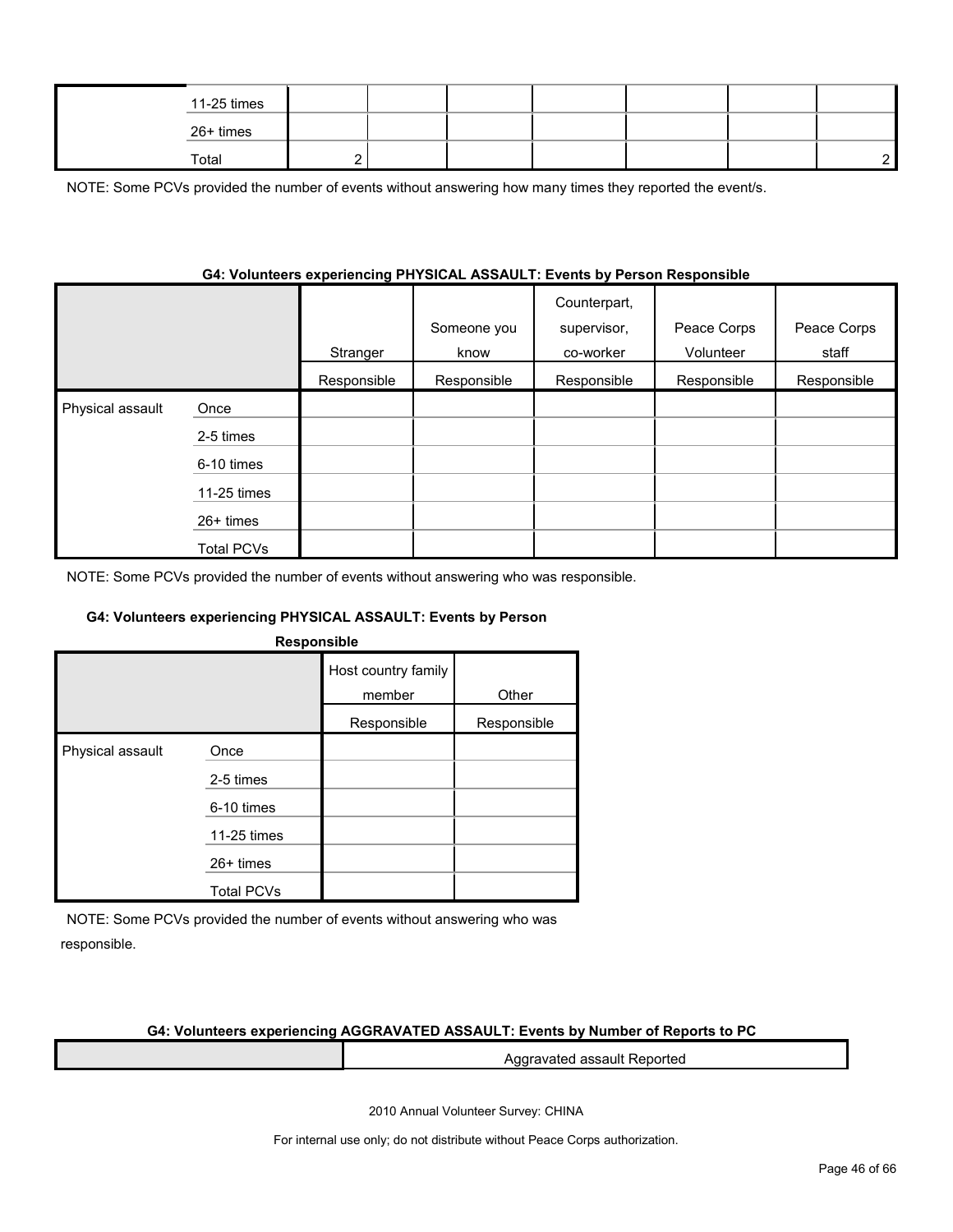|                    |             | Never | Once | 2-5 times | 6-10 times | 11-25 times |
|--------------------|-------------|-------|------|-----------|------------|-------------|
| Aggravated assault | Once        |       |      |           |            |             |
|                    | 2-5 times   |       |      |           |            |             |
|                    | 6-10 times  |       |      |           |            |             |
|                    | 11-25 times |       |      |           |            |             |
|                    | 26+ times   |       |      |           |            |             |
|                    | Total       |       |      |           |            |             |

NOTE: Some PCVs provided the number of events without answering how many times they reported the event/s.

#### **G4: Volunteers experiencing AGGRAVATED ASSAULT: Events by Number of**

|                    | <b>Reports to PC</b> |             |                             |
|--------------------|----------------------|-------------|-----------------------------|
|                    |                      |             | Aggravated assault Reported |
|                    |                      | $26+$ times | Total                       |
| Aggravated assault | Once                 |             |                             |
|                    | 2-5 times            |             |                             |
|                    | 6-10 times           |             |                             |
|                    | 11-25 times          |             |                             |
|                    | $26+$ times          |             |                             |
|                    | Total                |             |                             |

NOTE: Some PCVs provided the number of events without answering how many times they reported the event/s.

#### **G4: Volunteers experiencing AGGRAVATED ASSAULT: Events by Person Responsible**

|                    |                   | Stranger    | Someone you<br>know | Counterpart,<br>supervisor,<br>co-worker | Peace Corps<br>Volunteer | Peace Corps<br>staff |
|--------------------|-------------------|-------------|---------------------|------------------------------------------|--------------------------|----------------------|
|                    |                   | Responsible | Responsible         | Responsible                              | Responsible              | Responsible          |
| Aggravated assault | Once              |             |                     |                                          |                          |                      |
|                    | 2-5 times         |             |                     |                                          |                          |                      |
|                    | 6-10 times        |             |                     |                                          |                          |                      |
|                    | 11-25 times       |             |                     |                                          |                          |                      |
|                    | $26+$ times       |             |                     |                                          |                          |                      |
|                    | <b>Total PCVs</b> |             |                     |                                          |                          |                      |

NOTE: Some PCVs provided the number of events without answering who was responsible.

2010 Annual Volunteer Survey: CHINA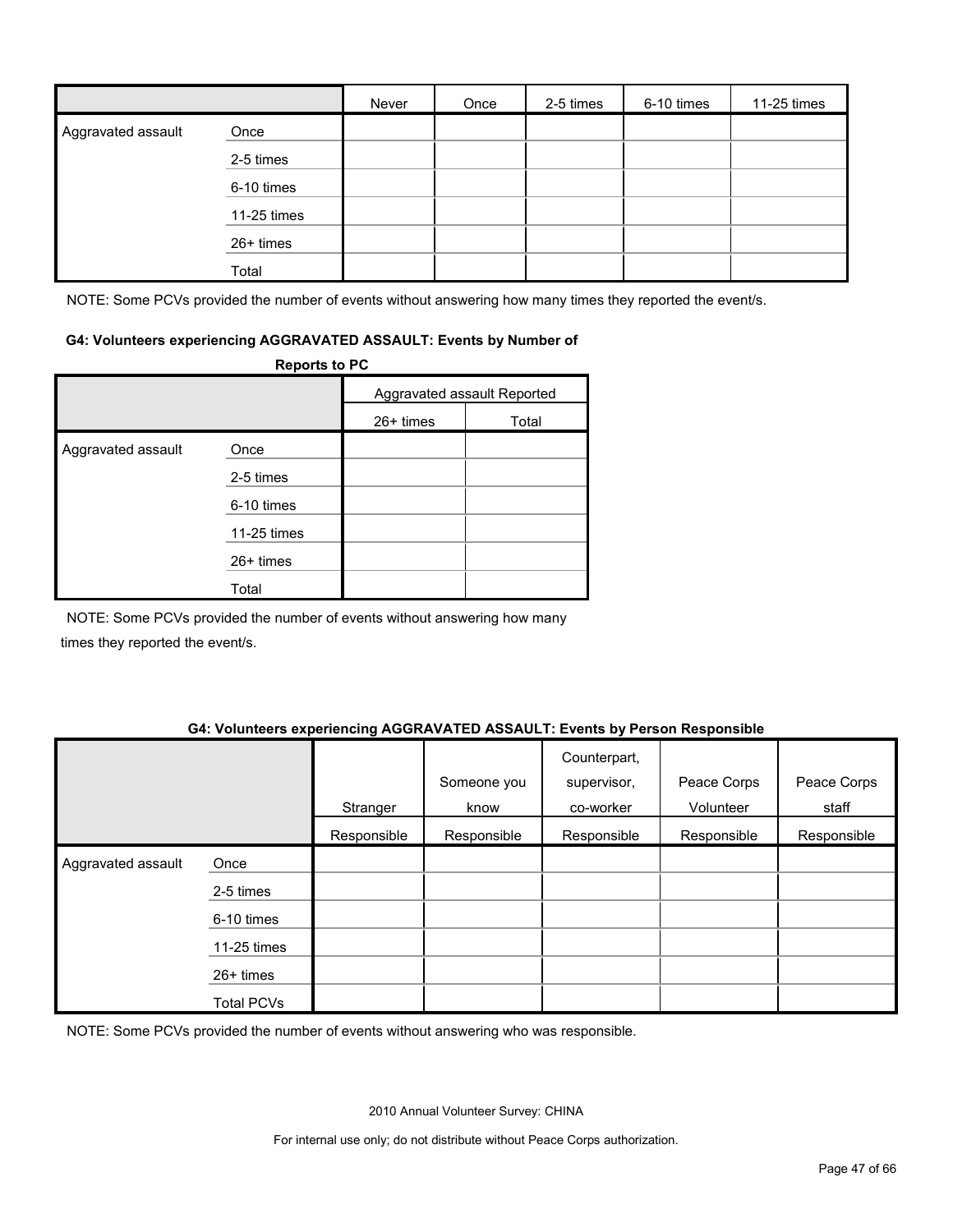#### **G4: Volunteers experiencing AGGRAVATED ASSAULT: Events by Person**

|                    | <b>Responsible</b> |                               |             |  |  |  |  |  |
|--------------------|--------------------|-------------------------------|-------------|--|--|--|--|--|
|                    |                    | Host country family<br>member | Other       |  |  |  |  |  |
|                    |                    | Responsible                   | Responsible |  |  |  |  |  |
| Aggravated assault | Once               |                               |             |  |  |  |  |  |
|                    | 2-5 times          |                               |             |  |  |  |  |  |
|                    | 6-10 times         |                               |             |  |  |  |  |  |
|                    | 11-25 times        |                               |             |  |  |  |  |  |
|                    | $26+$ times        |                               |             |  |  |  |  |  |
|                    | <b>Total PCVs</b>  |                               |             |  |  |  |  |  |

NOTE: Some PCVs provided the number of events without answering who was responsible.

#### **G4: Volunteers experiencing SEXUAL ASSAULT: Events by Number of Reports to PC**

|                |             |                                                                      | Sexual assault Reported |  |  |  |  |  |  |  |
|----------------|-------------|----------------------------------------------------------------------|-------------------------|--|--|--|--|--|--|--|
|                |             | 2-5 times<br>6-10 times<br>11-25 times<br>26+ times<br>Never<br>Once |                         |  |  |  |  |  |  |  |
| Sexual assault | Once        |                                                                      |                         |  |  |  |  |  |  |  |
|                | 2-5 times   |                                                                      |                         |  |  |  |  |  |  |  |
|                | 6-10 times  |                                                                      |                         |  |  |  |  |  |  |  |
|                | 11-25 times |                                                                      |                         |  |  |  |  |  |  |  |
|                | 26+ times   |                                                                      |                         |  |  |  |  |  |  |  |
|                | Total       |                                                                      |                         |  |  |  |  |  |  |  |

NOTE: Some PCVs provided the number of events without answering how many times they reported the event/s.

#### **G4: Volunteers experiencing SEXUAL ASSAULT: Events by Person Responsible**

|                |             |             |             | Counterpart, |             |             |
|----------------|-------------|-------------|-------------|--------------|-------------|-------------|
|                |             |             | Someone you | supervisor,  | Peace Corps | Peace Corps |
|                |             | Stranger    | know        | co-worker    | Volunteer   | staff       |
|                |             | Responsible | Responsible | Responsible  | Responsible | Responsible |
| Sexual assault | Once        |             |             |              |             |             |
|                | 2-5 times   |             |             |              |             |             |
|                | 6-10 times  |             |             |              |             |             |
|                | 11-25 times |             |             |              |             |             |

2010 Annual Volunteer Survey: CHINA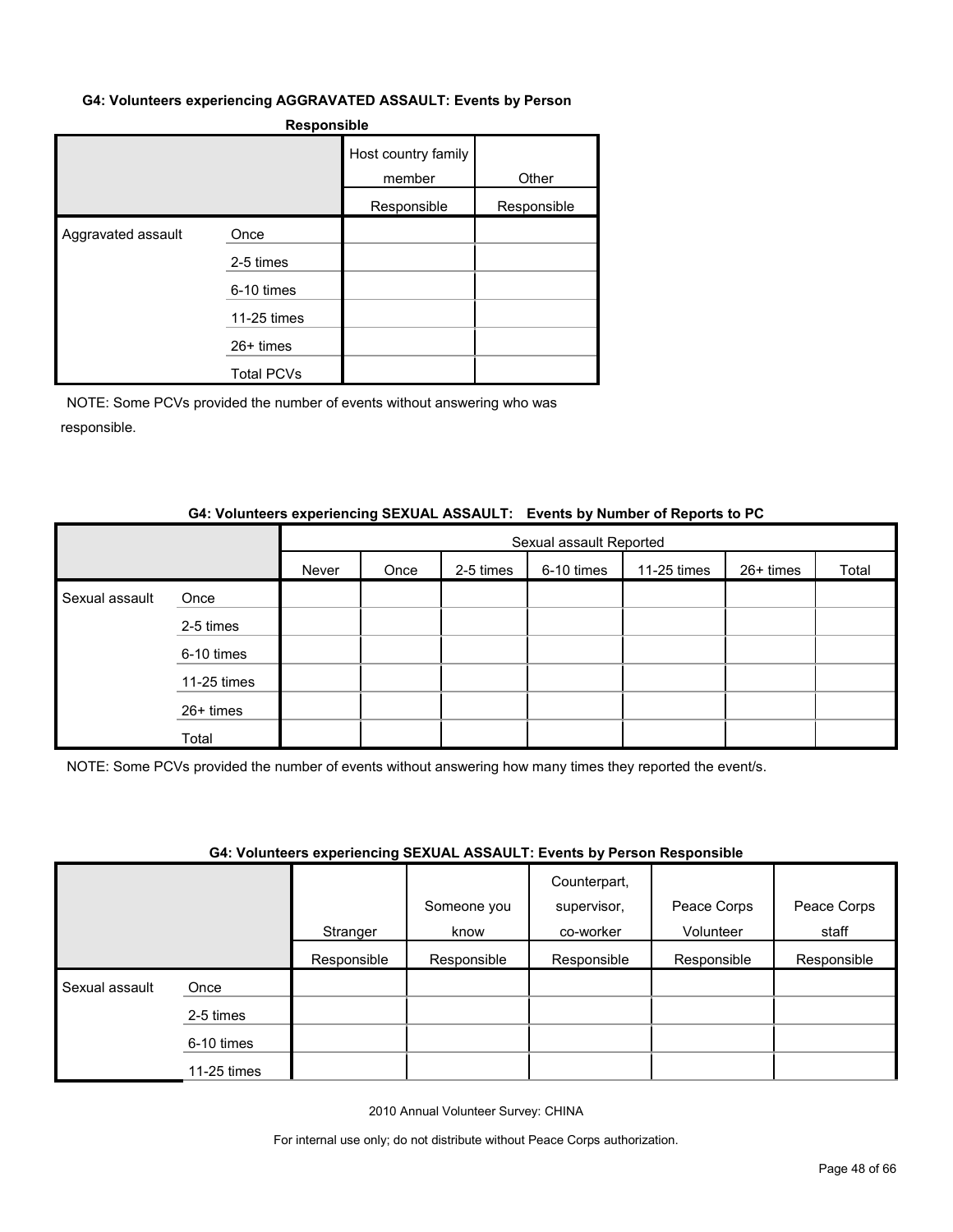| $26+$ times |  |  |  |
|-------------|--|--|--|
| Total PCVs  |  |  |  |

### **G4: Volunteers experiencing SEXUAL ASSAULT: Events by Person**

#### **Responsible**

|                |                   | Host country family<br>member | Other       |
|----------------|-------------------|-------------------------------|-------------|
|                |                   | Responsible                   | Responsible |
| Sexual assault | Once              |                               |             |
|                | 2-5 times         |                               |             |
|                | 6-10 times        |                               |             |
|                | 11-25 times       |                               |             |
|                | $26+$ times       |                               |             |
|                | <b>Total PCVs</b> |                               |             |

NOTE: Some PCVs provided the number of events without answering who was responsible.

|      |             |       | Rape Reported |           |            |             |           |       |  |
|------|-------------|-------|---------------|-----------|------------|-------------|-----------|-------|--|
|      |             | Never | Once          | 2-5 times | 6-10 times | 11-25 times | 26+ times | Total |  |
| Rape | Once        |       |               |           |            |             |           |       |  |
|      | 2-5 times   |       |               |           |            |             |           |       |  |
|      | 6-10 times  |       |               |           |            |             |           |       |  |
|      | 11-25 times |       |               |           |            |             |           |       |  |
|      | 26+ times   |       |               |           |            |             |           |       |  |
|      | Total       |       |               |           |            |             |           |       |  |

#### **G4: Volunteers experiencing RAPE: Events by Number of Reports to PC**

NOTE: Some PCVs provided the number of events without answering how many times they reported the event/s .

#### **G4: Volunteers experiencing RAPE: Events by Person Responsible**

|             |             | Counterpart, |             |                   |
|-------------|-------------|--------------|-------------|-------------------|
|             | Someone you | supervisor.  | Peace Corps |                   |
| Stranger    | know        | co-worker    | Volunteer   | Peace Corps staff |
| Responsible | Responsible | Responsible  | Responsible | Responsible       |

2010 Annual Volunteer Survey: CHINA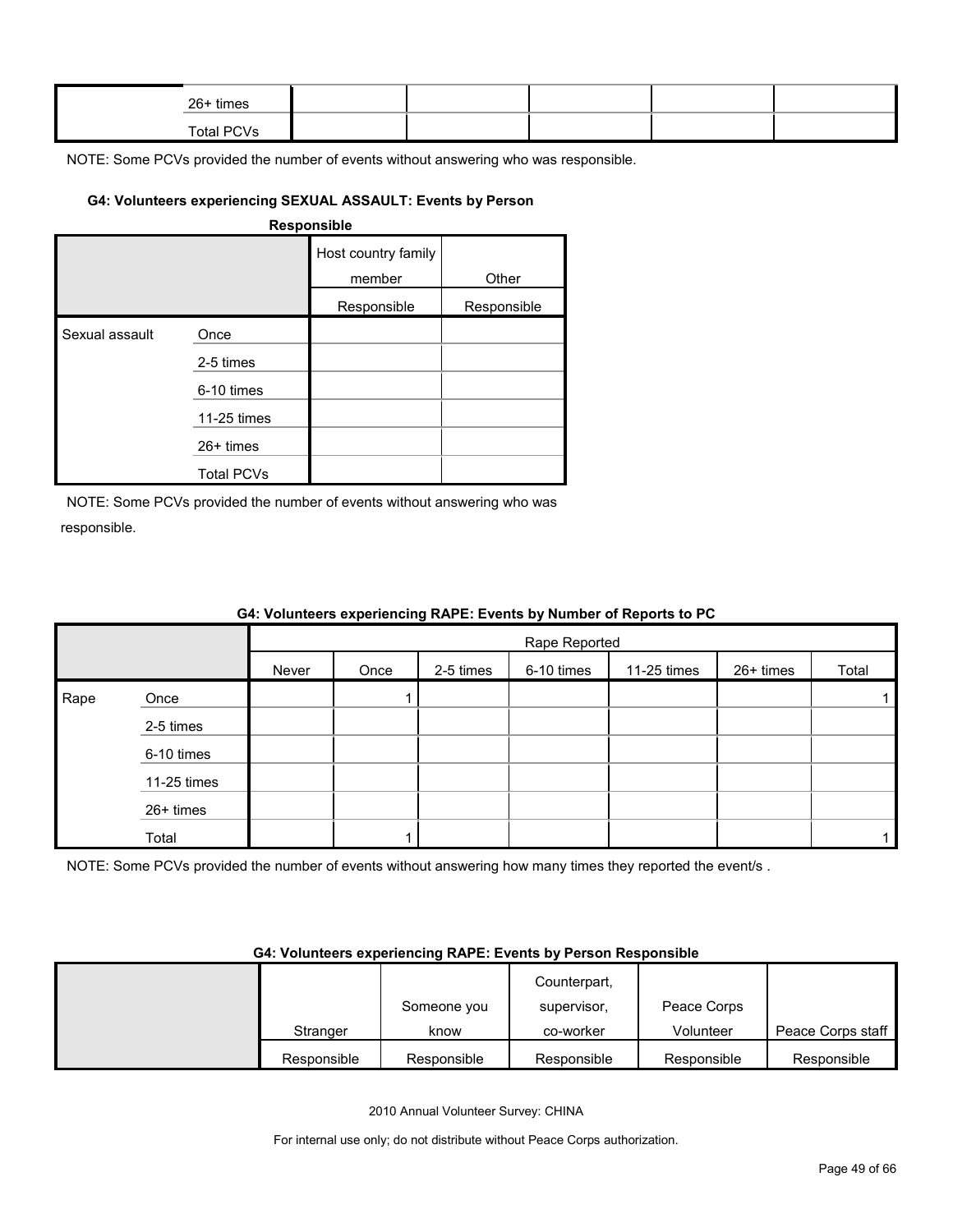| Rape | Once              |  |  |  |
|------|-------------------|--|--|--|
|      | 2-5 times         |  |  |  |
|      | 6-10 times        |  |  |  |
|      | 11-25 times       |  |  |  |
|      | 26+ times         |  |  |  |
|      | <b>Total PCVs</b> |  |  |  |

### **G4: Volunteers experiencing RAPE: Events by Person Responsible**

|      |                   | Host country family<br>member | Other       |
|------|-------------------|-------------------------------|-------------|
|      |                   | Responsible                   | Responsible |
| Rape | Once              |                               |             |
|      | 2-5 times         |                               |             |
|      | 6-10 times        |                               |             |
|      | 11-25 times       |                               |             |
|      | 26+ times         |                               |             |
|      | <b>Total PCVs</b> |                               |             |

NOTE: Some PCVs provided the number of events without answering who was responsible.

#### **G4: Volunteers experiencing ATTEMPTED RAPE: Events by Number of Reports to PC**

|                |             |       | Attempted rape Reported |           |            |             |           |       |
|----------------|-------------|-------|-------------------------|-----------|------------|-------------|-----------|-------|
|                |             | Never | Once                    | 2-5 times | 6-10 times | 11-25 times | 26+ times | Total |
| Attempted rape | Once        |       |                         |           |            |             |           |       |
|                | 2-5 times   |       |                         |           |            |             |           |       |
|                | 6-10 times  |       |                         |           |            |             |           |       |
|                | 11-25 times |       |                         |           |            |             |           |       |
|                | 26+ times   |       |                         |           |            |             |           |       |
|                | Total       |       |                         |           |            |             |           |       |

NOTE: Some PCVs provided the number of events without answering how many times they reported the event/s .

#### **G4: Volunteers experiencing ATTEMPTED RAPE: Events by Person Responsible**

2010 Annual Volunteer Survey: CHINA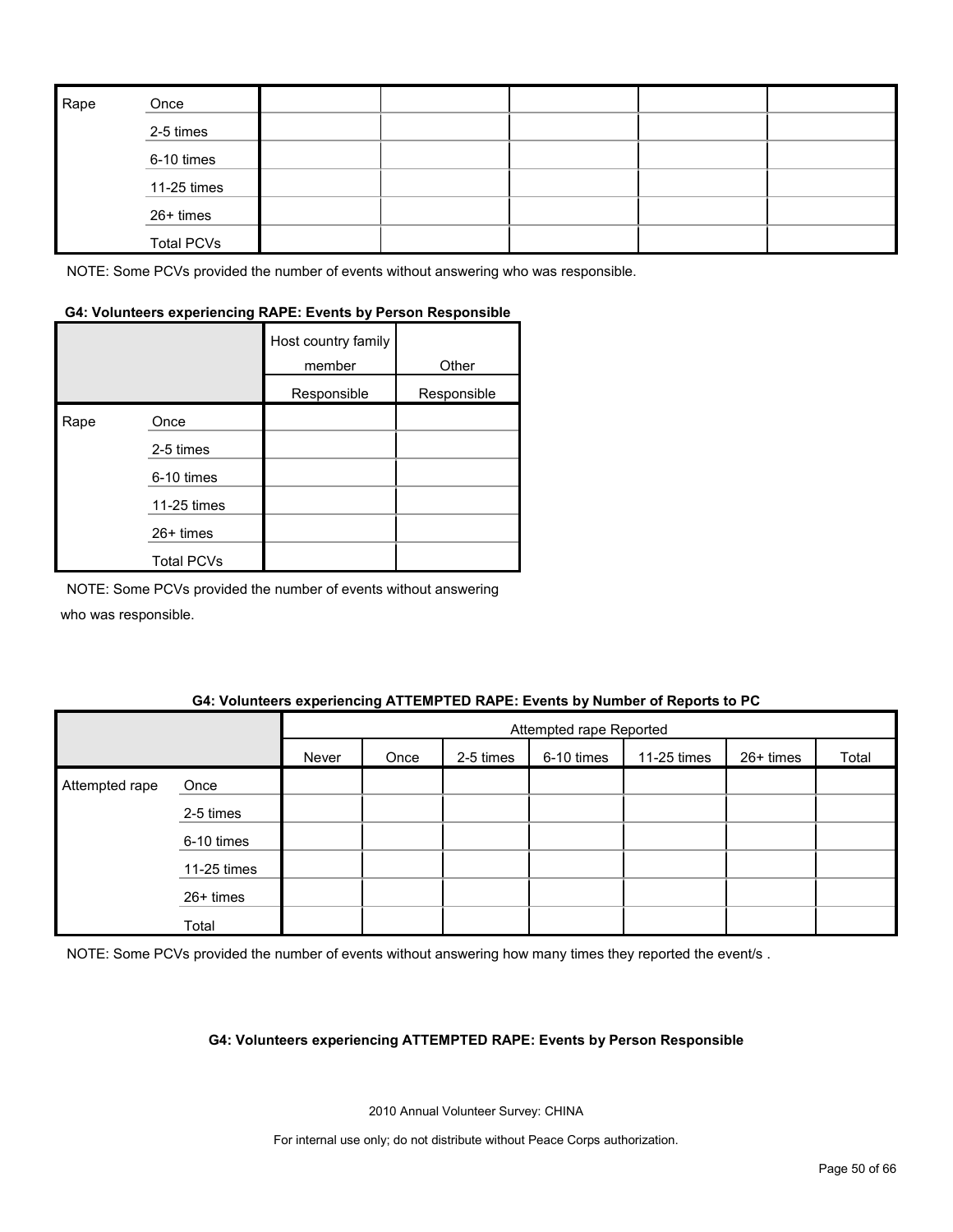|                |                   | Stranger    | Someone you<br>know | Counterpart,<br>supervisor,<br>co-worker | Peace Corps<br>Volunteer | Peace Corps<br>staff |
|----------------|-------------------|-------------|---------------------|------------------------------------------|--------------------------|----------------------|
|                |                   | Responsible | Responsible         | Responsible                              | Responsible              | Responsible          |
| Attempted rape | Once              |             |                     |                                          |                          |                      |
|                | 2-5 times         |             |                     |                                          |                          |                      |
|                | 6-10 times        |             |                     |                                          |                          |                      |
|                | 11-25 times       |             |                     |                                          |                          |                      |
|                | $26+$ times       |             |                     |                                          |                          |                      |
|                | <b>Total PCVs</b> |             |                     |                                          |                          |                      |

#### **G4: Volunteers experiencing ATTEMPTED RAPE: Events by Person**

| <b>Responsible</b> |                                                |                               |             |  |  |  |  |
|--------------------|------------------------------------------------|-------------------------------|-------------|--|--|--|--|
|                    |                                                | Host country family<br>member | Other       |  |  |  |  |
|                    |                                                | Responsible                   | Responsible |  |  |  |  |
| Attempted rape     | Once<br>2-5 times<br>6-10 times<br>11-25 times |                               |             |  |  |  |  |
|                    | $26+$ times<br><b>Total PCVs</b>               |                               |             |  |  |  |  |

NOTE: Some PCVs provided the number of events without answering who was responsible.

## <span id="page-50-0"></span>**H. Volunteers Working in HIV/AIDS**

This section reports Volunteers' level of involvement in HIV/AIDS work. It also reports Volunteers' assessment of their Peace Corps HIV/AIDS training and the perceived effectiveness of their HIV/AIDS work with host country individuals or groups.

#### **H1: Which of the following best describes your involvement in HIV/AIDS**

| activities?                                       |         |        |  |  |  |  |  |
|---------------------------------------------------|---------|--------|--|--|--|--|--|
|                                                   | Percent | Number |  |  |  |  |  |
| HIV/AIDS work is my primary assignment.           |         |        |  |  |  |  |  |
| HIV/AIDS work is part of my secondary activities. | 9%      |        |  |  |  |  |  |

2010 Annual Volunteer Survey: CHINA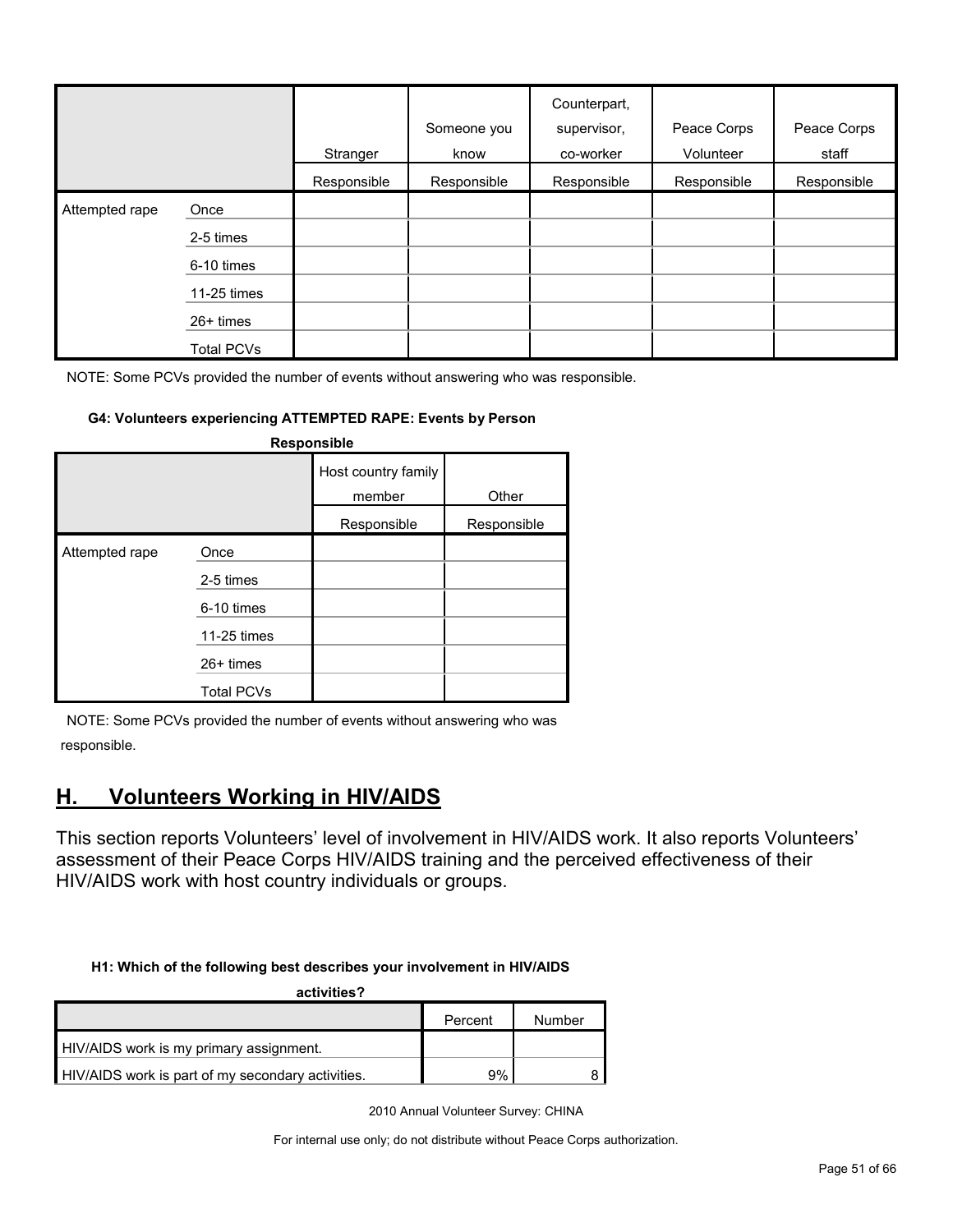| My HIV/AIDS efforts are not part of primary/secondary | 22%  | 19 |
|-------------------------------------------------------|------|----|
| actvities.                                            |      |    |
| I have not been involved in any HIV/AIDS activities.  | 69%  | 60 |
| Total                                                 | 100% |    |

#### **H2: How effective was the PC training you received in preparing you to undertake your HIV/AIDS activities?**

|                | Not effective | Poor | Adeɑuate | Effective | effective<br>Verv | <b>NA</b> | Total    |
|----------------|---------------|------|----------|-----------|-------------------|-----------|----------|
| H <sub>2</sub> | 13%           | 5%   | 38%      | 8%        | 2%                | 25%       | -0<br>ບບ |

#### **H2: How effective was the PC training you received in preparing you to undertake your HIV/AIDS**

**activities? (excluding the "NA" responses)**

|                | Not effective | Poor | Adequate | Effective | <sup>e</sup> effective<br>√erv | Total |
|----------------|---------------|------|----------|-----------|--------------------------------|-------|
| H <sub>2</sub> | 18%           | 20%  | 50%      | 10%       | 3%                             | 40    |

**H3: In working with HC individuals or groups, how would you rate the effectiveness of your specific HIV/AIDS activities?** 

|                |                  | Sometimes |                 | Almost always |            |       |
|----------------|------------------|-----------|-----------------|---------------|------------|-------|
|                | Seldom effective | effective | Often effective | effective     | Don't know | Total |
| H <sup>3</sup> | $11\%$           | 33%       | 4%              | 2%            | 50%        | 46    |

**H3: In working with HC individuals or groups, how would you rate the effectiveness of your specific HIV/AIDS activities? (excluding both the "NA" and the H1="No involvement in HIV/AIDS activities"** 

| responses)     |                  |           |                 |               |       |  |  |  |  |  |
|----------------|------------------|-----------|-----------------|---------------|-------|--|--|--|--|--|
|                |                  | Sometimes |                 | Almost always |       |  |  |  |  |  |
|                | Seldom effective | effective | Often effective | effective     | Total |  |  |  |  |  |
| H <sub>3</sub> | 24%              | 62%       | 10%             | 5%            |       |  |  |  |  |  |

NOTE: See Open-Ended Responses Report for PCV explanations and examples of their H3 answers)

## <span id="page-51-0"></span>**I. Your Life in the Peace Corps**

This section reports Volunteers' descriptions of and adjustments to their living conditions, including stress factors and how Volunteers cope with stress.

2010 Annual Volunteer Survey: CHINA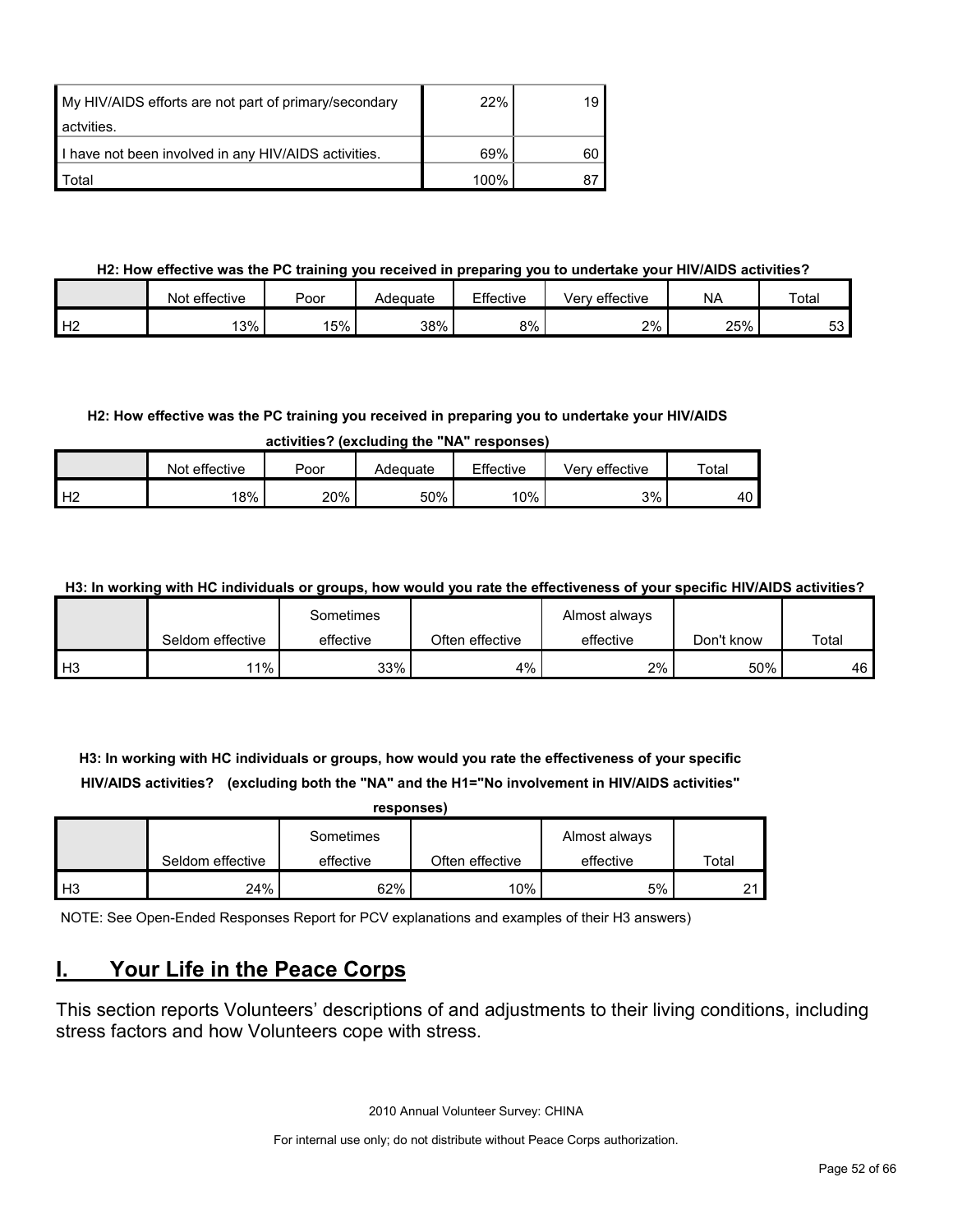#### **I1: Have you lived with a host country individual or family?**

|                                                         | Percent | Number |
|---------------------------------------------------------|---------|--------|
| No, I have never lived with a HC individual or family.  | 3%      |        |
| Yes, I lived with a HC individual or family only during | 95%     | 84     |
| PST.                                                    |         |        |
| Yes, in my community (not during PST).                  |         |        |
| Yes, both during PST and later in my community.         | $1\%$   |        |
| Total                                                   | 100%    |        |

#### **I1: How long (in months) have you lived with a host country individual or family?**

|                 | month |     |    | 4    | b | $7 - 11$ | $12 - 16$ | 17-26 |
|-----------------|-------|-----|----|------|---|----------|-----------|-------|
| <b>PST Only</b> | 4%    | 91% | 5% |      |   |          |           |       |
| Post-PST        |       |     |    |      |   |          |           |       |
| PST & Later     |       |     |    | 100% |   |          |           |       |

**I1: How long (in months) have you lived** 

#### **with a host country individual or family?**

|             | $27+$ mos | Total |
|-------------|-----------|-------|
| PST Only    |           | 80    |
| Post-PST    |           |       |
| PST & Later |           |       |

#### **I2: How often do you interact with HCNs in community/family social events?**

|    |       | Several times a |        | Several times a |         | Less than once a |       |
|----|-------|-----------------|--------|-----------------|---------|------------------|-------|
|    | Dailv | week            | Weeklv | month           | Monthly | month            | Total |
| -- | 23%   | 24%             | 10%    | 21%             | 10%     | $11\%$           | 07    |

#### **I3: How integrated into your community do you feel now?**

| - -<br><br><br>Tota.<br>Minimally<br>าsiderablv<br>$\sim$ $\sim$<br>equately:<br>Exceptionally<br>all<br>n+<br>νοι<br>. JOH<br>aι |
|-----------------------------------------------------------------------------------------------------------------------------------|
|-----------------------------------------------------------------------------------------------------------------------------------|

2010 Annual Volunteer Survey: CHINA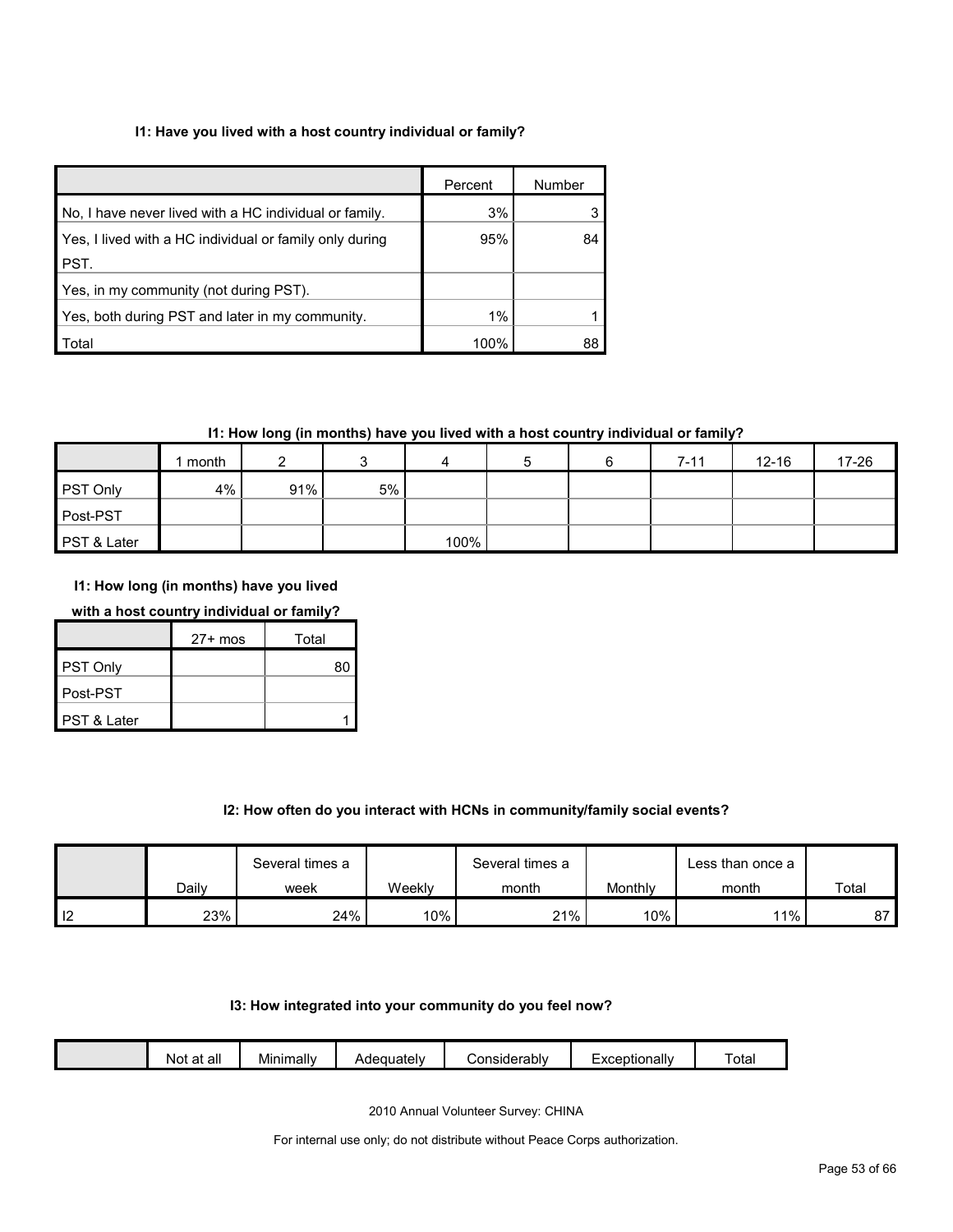#### **I3: How integrated into your community do you feel now?**

|                | Not at all | Minimally | Adeauatelv | Considerablv | Exceptionally | Total |
|----------------|------------|-----------|------------|--------------|---------------|-------|
| $\blacksquare$ | 5%         | 16%       | '7%<br>41  | 24%          | 9%            | 88    |

#### **I4a: Do you have the following at your worksite?**

|               | Never | Sometimes | Usuallv | Alwavs | Total |
|---------------|-------|-----------|---------|--------|-------|
| Electricity   |       | 26%       | 18%     | 55%    | ŏ     |
| Running water |       | 28%       | 25%     | 47%    | 87    |

#### **I4b: Do you have the following at your residence?**

|               | Never | Sometimes | Usuallv | Alwavs | ™otal |
|---------------|-------|-----------|---------|--------|-------|
| Electricity   |       | 25%       | 26%     | 48%    |       |
| Running water |       | 26%       | 30%     | 44%    |       |

#### **I5: How often do you have access to--?**

|                                  | Not at all | Less than monthly | Monthly | Weekly | Daily | Total |
|----------------------------------|------------|-------------------|---------|--------|-------|-------|
| Landline phone                   | $1\%$      |                   |         | 1%     | 98%   | 88    |
| Computer                         |            |                   |         |        | 100%  | 88    |
| Internet                         |            |                   |         |        | 100%  | 88    |
| Cell phone (voice)               | 2%         |                   |         |        | 98%   | 87    |
| Text messaging                   | 2%         |                   |         |        | 98%   | 87    |
| Voice over internet, e.g., SKYPE | 6%         | $1\%$             | $1\%$   | 2%     | 90%   | 88    |
| Webcam/internet video            | 10%        | 2%                | $1\%$   | 2%     | 84%   | 87    |

#### **I6: Where do you most frequently connect to the Internet?**

|      |                |         | Another person's |               | <b>PC</b> office/satellite | Other: Please |       |
|------|----------------|---------|------------------|---------------|----------------------------|---------------|-------|
|      | Your residence | At work | home             | Internet cafe | office                     | specify       | Total |
| I 16 | 97%            | $1\%$   |                  | $1\%$         |                            | $1\%$         | 88 I  |

2010 Annual Volunteer Survey: CHINA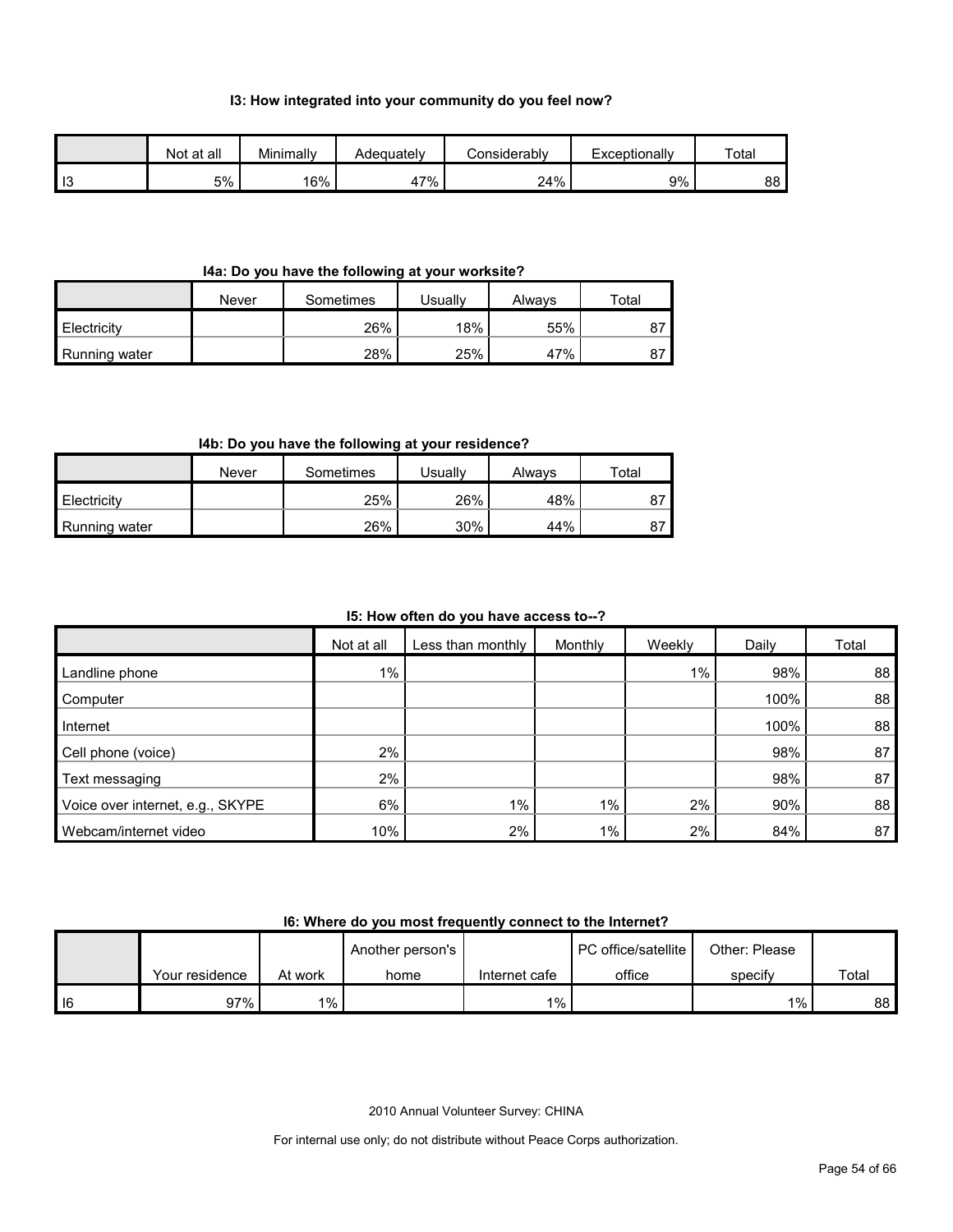#### **I6.TEXT: Description of "other" location to connect**



#### **I7: How long do you travel to access the internet using your typical transport method (one-way trip)?**

| Less than one |                  | From two to four |                     | More than eight |       |  |
|---------------|------------------|------------------|---------------------|-----------------|-------|--|
| hour          | One to two hours | hours            | Four to eight hours | hours           | Total |  |
| 97%           | $1\%$            |                  |                     | $1\%$           | 78.   |  |

#### **Percent of Volunteers Traveling to/from Internet Connection in One Day (I8) by Travel Time (I7)**

|                                               |                        | 18 Return same day from traveling to Internet<br>connection? |    |       |
|-----------------------------------------------|------------------------|--------------------------------------------------------------|----|-------|
|                                               |                        | Yes                                                          | No | Total |
| I7 Typical time to reach Internect connection | Less than one hour     | 97%                                                          |    | 73    |
|                                               | One to two hours       | $1\%$                                                        |    |       |
|                                               | From two to four hours |                                                              |    |       |
|                                               | Four to eight hours    |                                                              |    |       |
|                                               | More than eight hours  | $1\%$                                                        |    |       |
|                                               | Total                  | 100%                                                         |    | 75    |

#### **Number of Volunteers Traveling to/from Internet Connection in One Day (I8) by Travel Time (I7)**

|                                               |                        | 18 Return same day from traveling to Internet<br>connection? |    |       |
|-----------------------------------------------|------------------------|--------------------------------------------------------------|----|-------|
|                                               |                        | Yes                                                          | No | Total |
| I7 Typical time to reach Internect connection | Less than one hour     | 73                                                           |    | 73    |
|                                               | One to two hours       |                                                              |    |       |
|                                               | From two to four hours |                                                              |    |       |
|                                               | Four to eight hours    |                                                              |    |       |
|                                               | More than eight hours  |                                                              |    |       |

2010 Annual Volunteer Survey: CHINA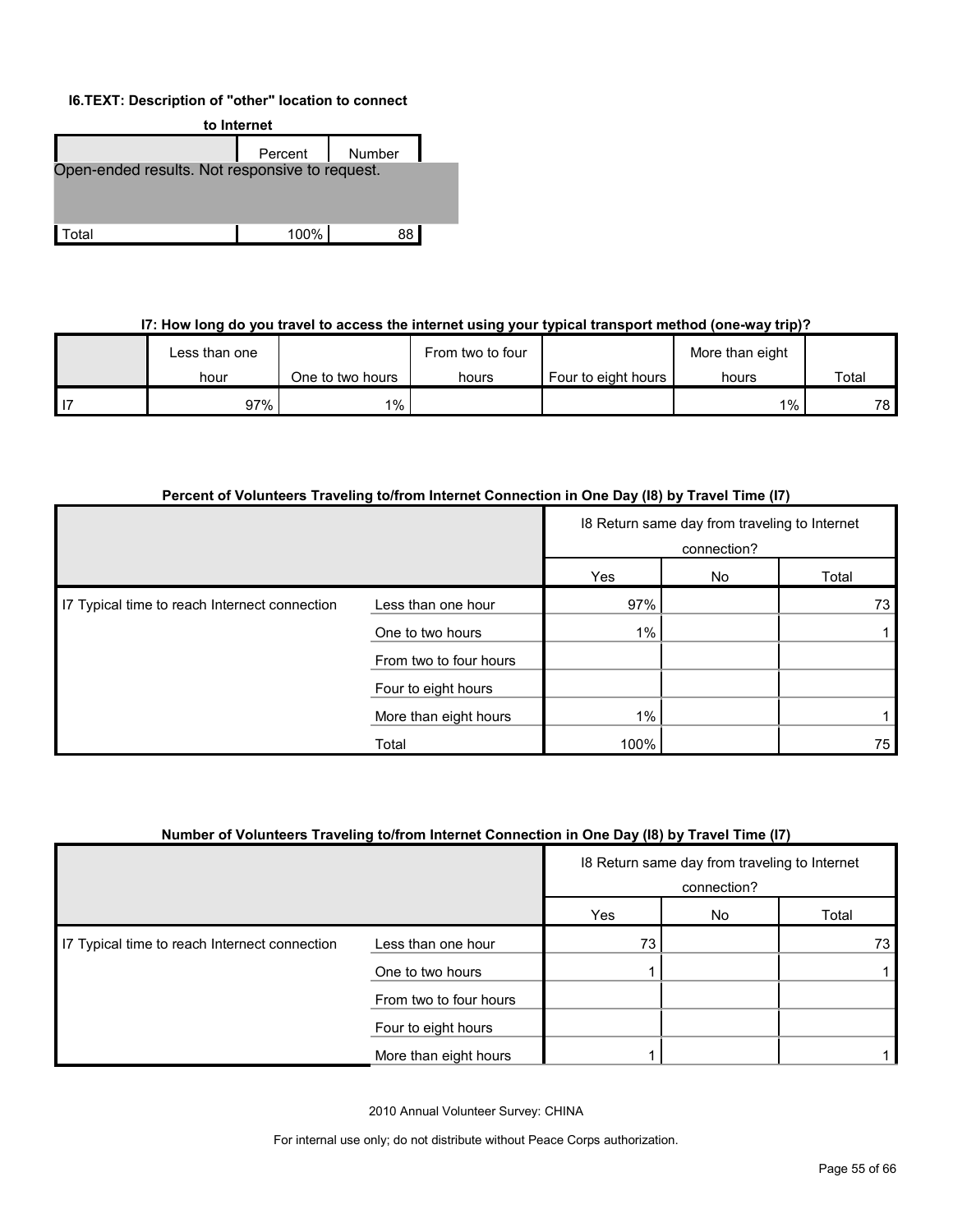| Number of Volunteers Traveling to/from Internet Connection in One Day (18) by Travel Time (17) |  |  |  |
|------------------------------------------------------------------------------------------------|--|--|--|
|                                                                                                |  |  |  |

|                                               |                        | 18 Return same day from traveling to Internet<br>connection? |    |       |
|-----------------------------------------------|------------------------|--------------------------------------------------------------|----|-------|
|                                               |                        | Yes                                                          | No | Total |
| I7 Typical time to reach Internect connection | Less than one hour     | 73                                                           |    | 73    |
|                                               | One to two hours       |                                                              |    |       |
|                                               | From two to four hours |                                                              |    |       |
|                                               | Four to eight hours    |                                                              |    |       |
|                                               | More than eight hours  |                                                              |    |       |
|                                               | Total                  | 75                                                           |    | 75    |

#### **I9: Have you participated in the Coverdell World Wise**

#### **Schools/Correspondence Match (CWWS/CM)?**

|    | Yes - Please          | No - Please       |       |
|----|-----------------------|-------------------|-------|
|    | describe your         | describe your     |       |
|    | activities/interactio | reason(s) for not |       |
|    | n withCWWS/CM         | participating     | Total |
| 19 | 34%                   | 66%               |       |

NOTE: See the Open-Ended Responses Report for PCV descriptions of participation and reasons for not participating.

#### **I10: To what extent do the following create stress and/or emotional health issues for you?**

|                                                      | Not at all stressful | Minimally<br>stressful | Moderately<br>stressful | Considerably<br>stressful |
|------------------------------------------------------|----------------------|------------------------|-------------------------|---------------------------|
| Cultural issues                                      | 6%                   | 36%                    | 33%                     | 20%                       |
| Dealing with violence in country                     | 67%                  | 16%                    | 3%                      | 2%                        |
| Health/medical problems                              | 35%                  | 39%                    | 19%                     | 5%                        |
| Issues including family, friends, loved ones in U.S. | 28%                  | 35%                    | 22%                     | 9%                        |
| Isolation/loneliness                                 | 17%                  | 41%                    | 28%                     | 10%                       |
| Local language                                       | 8%                   | 31%                    | 31%                     | 24%                       |
| Primary assignment                                   | 11%                  | 40%                    | 28%                     | 19%                       |
| Romantic relationships in-country                    | 38%                  | 28%                    | 7%                      | 3%                        |
| Interactions with other Volunteers                   | 59%                  | 28%                    | 10%                     |                           |
| Interactions with PC Staff                           | 48%                  | 34%                    | 16%                     | $2\%$                     |

2010 Annual Volunteer Survey: CHINA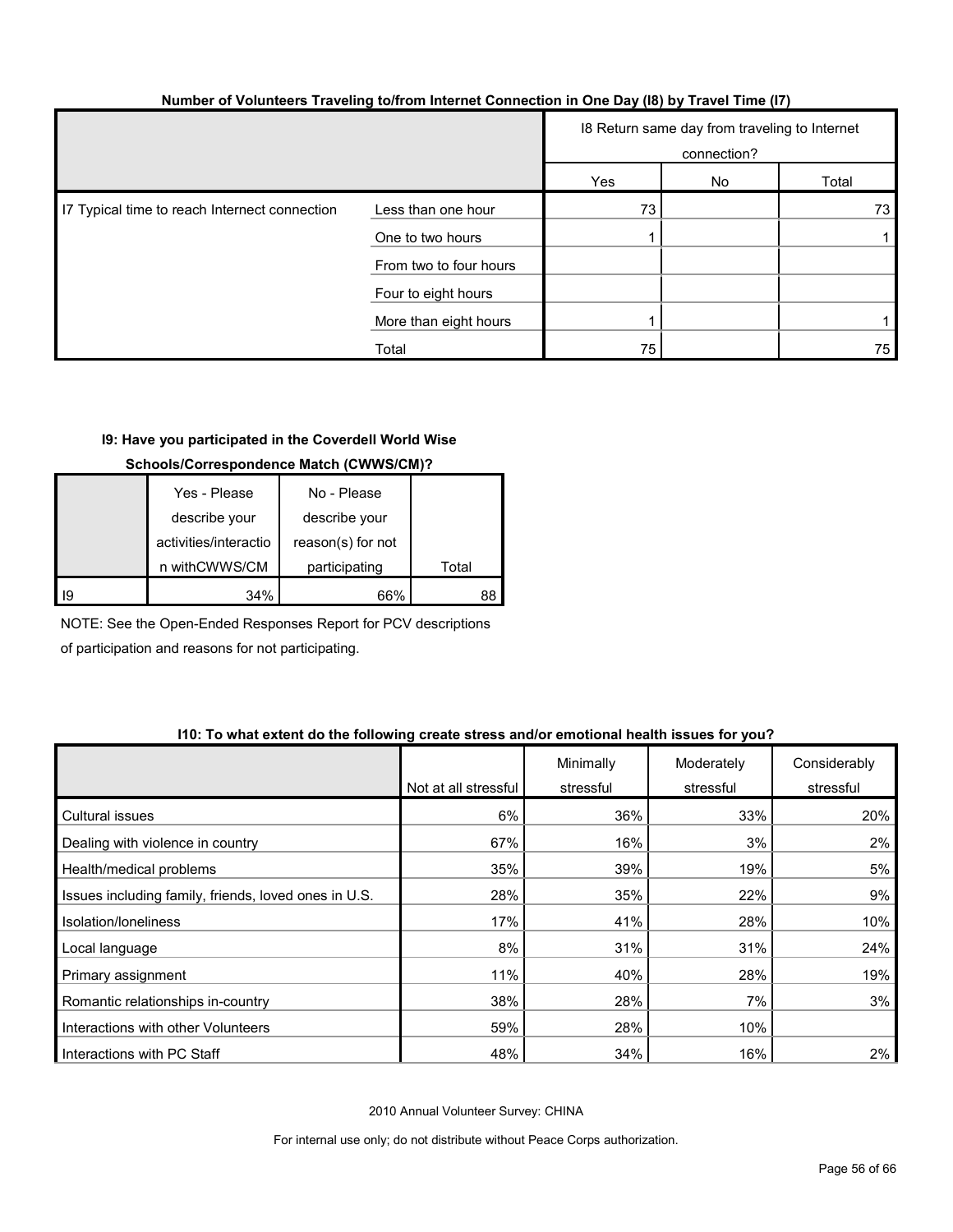| Safety<br>security<br>and             | 66% | 330/<br>ບບ                     | 1% |    |
|---------------------------------------|-----|--------------------------------|----|----|
| Other:<br>below<br>specity<br>lease ' |     | A 0/<br><u>. на т</u><br>7 I V | 7% | 1% |

#### **I10: To what extent do the following create stress and/or emotional health issues for you?**

|                                                      | Exceptionally |       |       |
|------------------------------------------------------|---------------|-------|-------|
|                                                      | stressful     | NA.   | Total |
| <b>Cultural issues</b>                               | 6%            |       | 87    |
| Dealing with violence in country                     |               | 11%   | 88    |
| Health/medical problems                              |               | 2%    | 88    |
| Issues including family, friends, loved ones in U.S. | 2%            | 3%    | 88    |
| Isolation/loneliness                                 | 1%            | 2%    | 88    |
| Local language                                       | 6%            | $1\%$ | 88    |
| Primary assignment                                   | $1\%$         |       | 88    |
| Romantic relationships in-country                    | 3%            | 20%   | 88    |
| Interactions with other Volunteers                   |               | 2%    | 88    |
| Interactions with PC Staff                           |               |       | 88    |
| Safety and security                                  |               |       | 87    |
| Please specify below<br>Other:                       | 4%            | 74%   | 27    |

#### **I10: To what extent do the following create stress and/or emotional health issues for you? (excluding "NA" responses)**

|                                         |                      |                     | Moderately | Considerably |
|-----------------------------------------|----------------------|---------------------|------------|--------------|
|                                         | Not at all stressful | Minimally stressful | stressful  | stressful    |
| Cultural issues                         | 6%                   | 36%                 | 33%        | 20%          |
| Dealing with violence in country        | 76%                  | 18%                 | 4%         | 3%           |
| Health/medical problems                 | 36%                  | 40%                 | 20%        | 5%           |
| Issues including family, friends, loved | 29%                  | 36%                 | 22%        | 9%           |
| ones in U.S.                            |                      |                     |            |              |
| Isolation/loneliness                    | 17%                  | 42%                 | 29%        | 10%          |
| Local language                          | 8%                   | 31%                 | 31%        | 24%          |
| Primary assignment                      | 11%                  | 40%                 | 28%        | 19%          |
| Romantic relationships in-country       | 47%                  | 36%                 | 9%         | 4%           |
| Interactions with other Volunteers      | 60%                  | 29%                 | 10%        |              |
| Interactions with PC Staff              | 48%                  | 34%                 | 16%        | 2%           |
| Safety and security                     | 66%                  | 33%                 | $1\%$      |              |
| Other: Please specify below             |                      | 14%                 | 29%        | 43%          |

2010 Annual Volunteer Survey: CHINA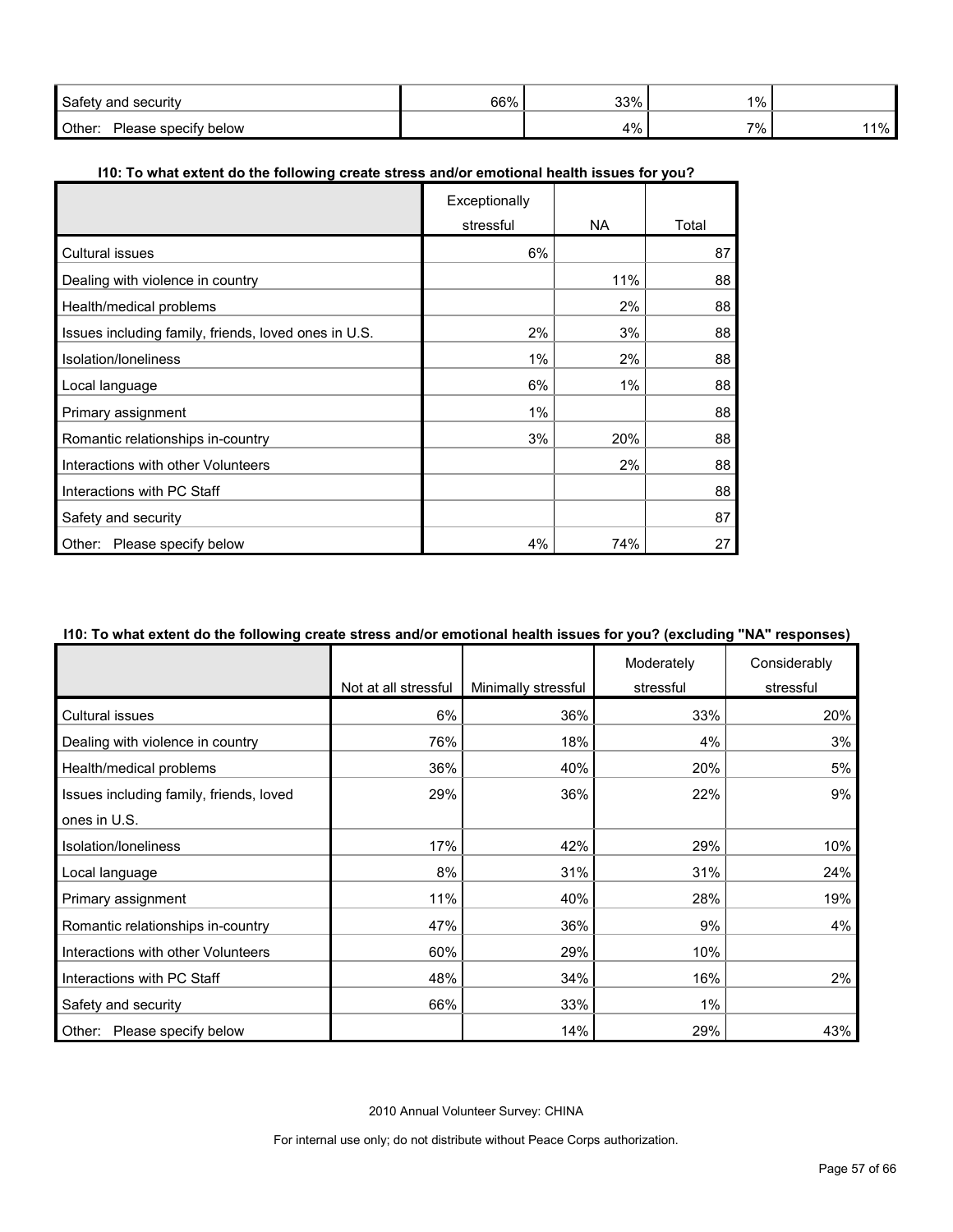#### **I10: To what extent do the following create stress and/or emotional**

|                                         | Exceptionally |       |
|-----------------------------------------|---------------|-------|
|                                         | stressful     | Total |
| Cultural issues                         | 6%            | 87    |
| Dealing with violence in country        |               | 78    |
| Health/medical problems                 |               | 86    |
| Issues including family, friends, loved | 2%            | 85    |
| ones in U.S.                            |               |       |
| Isolation/loneliness                    | 1%            | 86    |
| Local language                          | 6%            | 87    |
| Primary assignment                      | 1%            | 88    |
| Romantic relationships in-country       | 4%            | 70    |
| Interactions with other Volunteers      |               | 86    |
| Interactions with PC Staff              |               | 88    |
| Safety and security                     |               | 87    |
| Please specify below<br>Other:          | 14%           |       |

#### **I10.TEXT: Description of "other" stress factor**

|                                                                                                                                                       | Percent | Number |  |
|-------------------------------------------------------------------------------------------------------------------------------------------------------|---------|--------|--|
| Open-ended results. Not responsive to request.                                                                                                        |         |        |  |
|                                                                                                                                                       |         |        |  |
|                                                                                                                                                       |         |        |  |
|                                                                                                                                                       |         |        |  |
|                                                                                                                                                       |         |        |  |
|                                                                                                                                                       |         |        |  |
|                                                                                                                                                       |         |        |  |
|                                                                                                                                                       |         |        |  |
|                                                                                                                                                       |         |        |  |
|                                                                                                                                                       |         |        |  |
|                                                                                                                                                       |         |        |  |
| Total                                                                                                                                                 | 100%    | 88     |  |
| $N$ $\cap$ TE $\cdot$<br>Long PCV descriptions of "other" factors may baye be sut off in this table. The complete text is available upon request from |         |        |  |

NOTE: Long PCV descriptions of "other" factors may have be cut off in this table. The complete text is available upon request from OSIRP.

2010 Annual Volunteer Survey: CHINA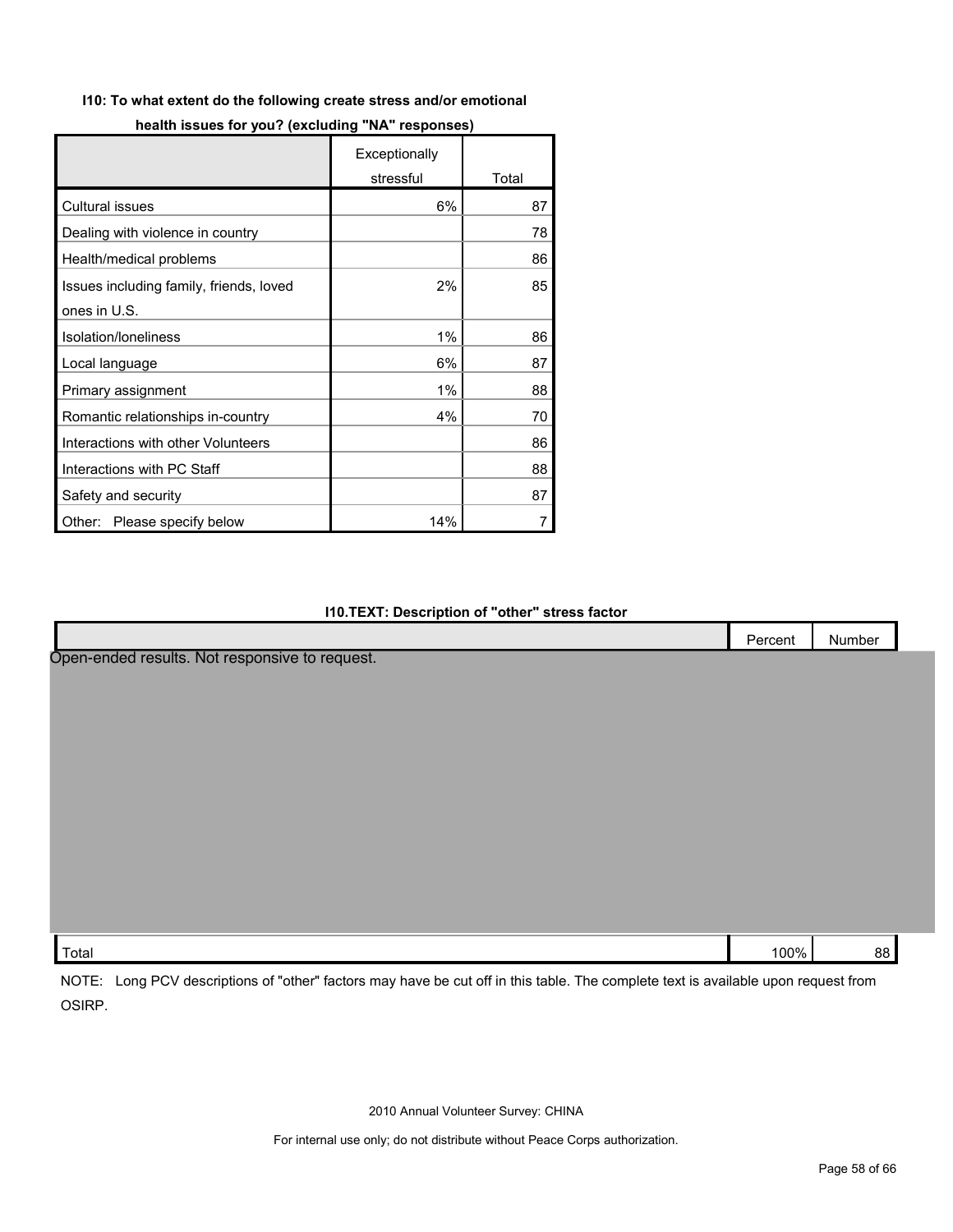|                                    |                | % Using This          | <b>Total PCVs</b> |
|------------------------------------|----------------|-----------------------|-------------------|
|                                    | PCV Responses  | <b>Stress Reducer</b> | Responding        |
| Pursue personal hobbies/interests  | 74             | 86%                   |                   |
| Friends/family in U.S.             | 72             | 84%                   |                   |
| PCVs in my community               | 66             | 77%                   |                   |
| Participate in sports/exercise     | 60             | 70%                   |                   |
| Co-workers/friends (not PCVs)      | 49             | 57%                   |                   |
| PCVs outside my community          | 38             | 44%                   |                   |
| Leave community for a time         | 38             | 44%                   |                   |
| Get involved in other projects     | 37             | 43%                   |                   |
| Pray                               | 23             | 27%                   |                   |
| Meditate                           | 20             | 23%                   |                   |
| PC in-country staff                | 10             | 12%                   |                   |
| <b>Others</b>                      | 8              | 9%                    |                   |
| Peer Support Network               | 7              | 8%                    |                   |
| Other activities                   | 3              | 3%                    |                   |
| My host family                     | $\overline{2}$ | 2%                    |                   |
| Attend individual/group counseling | 1              | 1%                    |                   |
| Office of Special Services         |                |                       |                   |
| Total                              |                |                       | 86                |

#### **I11: Please mark all of the typical ways in which you cope with stress.**

\*Percents total to more than 100% since Volunteers were asked to "mark all that apply."

#### **I11: Others I talk with to reduce stress**

|                                                | Percent | Number |  |
|------------------------------------------------|---------|--------|--|
| Open-ended results. Not responsive to request. |         |        |  |
|                                                |         |        |  |
|                                                |         |        |  |
|                                                |         |        |  |
|                                                |         |        |  |
|                                                |         |        |  |
|                                                |         |        |  |
|                                                |         |        |  |
|                                                |         |        |  |
| Total                                          | 100%    | 88     |  |

2010 Annual Volunteer Survey: CHINA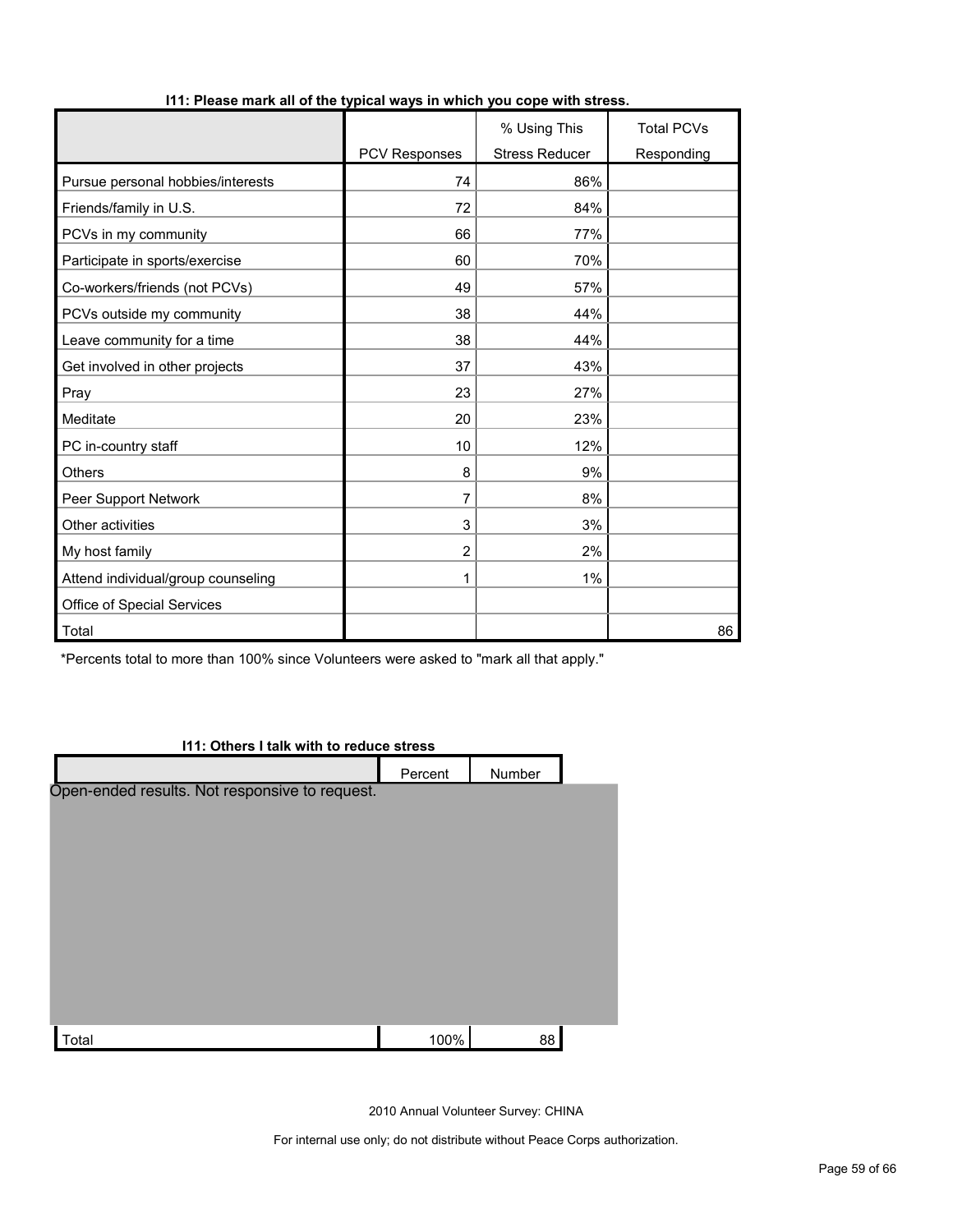| 111: Other activities to reduce stress         |      |    |  |
|------------------------------------------------|------|----|--|
|                                                |      |    |  |
| Open-ended results. Not responsive to request. |      |    |  |
|                                                |      |    |  |
|                                                |      |    |  |
|                                                |      |    |  |
|                                                |      |    |  |
|                                                |      |    |  |
| Total                                          | 100% | 88 |  |

#### **I8: When asked about ways of coping with stress, Volunteers who**

#### **answered "No stress"**

|                     | Yes, I have no |        |             |
|---------------------|----------------|--------|-------------|
|                     | <b>NA</b>      | stress | $\tau$ otal |
| <b>I11.NOSTRESS</b> | 99%            | 1%     | 88          |

## <span id="page-59-0"></span>**J. Overall Assessment of Your Peace Corps Service**

This section reports Volunteers' level of satisfaction with their Peace Corps service and their expectations about completing their service.

#### **J1: How personally rewarding do you find your--?**

|                                    | Not at all | Minimally | Adequately | Considerably | Exceptionally | Total |
|------------------------------------|------------|-----------|------------|--------------|---------------|-------|
| Overall Peace Corps service        |            | 2%        | 16%        | 52%          | 30%           | 88    |
| Community involvement              | 6%         | 15%       | 34%        | 27%          | 18%           | 88    |
| Experience with other Volunteers   |            | 11%       | 28%        | 38%          | 23%           | 88    |
| Work with counterparts/community   | 8%         | 20%       | 38%        | 20%          | 14%           | 88    |
| partners                           |            |           |            |              |               |       |
| Experience with other host country | 2%         | 10%       | 25%        | 36%          | 26%           | 88    |
| nationals                          |            |           |            |              |               |       |

NOTE: See the Open-Ended Responses Report for PCV comments on J7 "What has been the best aspect of your PC service?"

#### **J2: Today, would you make the same decision to join the Peace Corps?**

2010 Annual Volunteer Survey: CHINA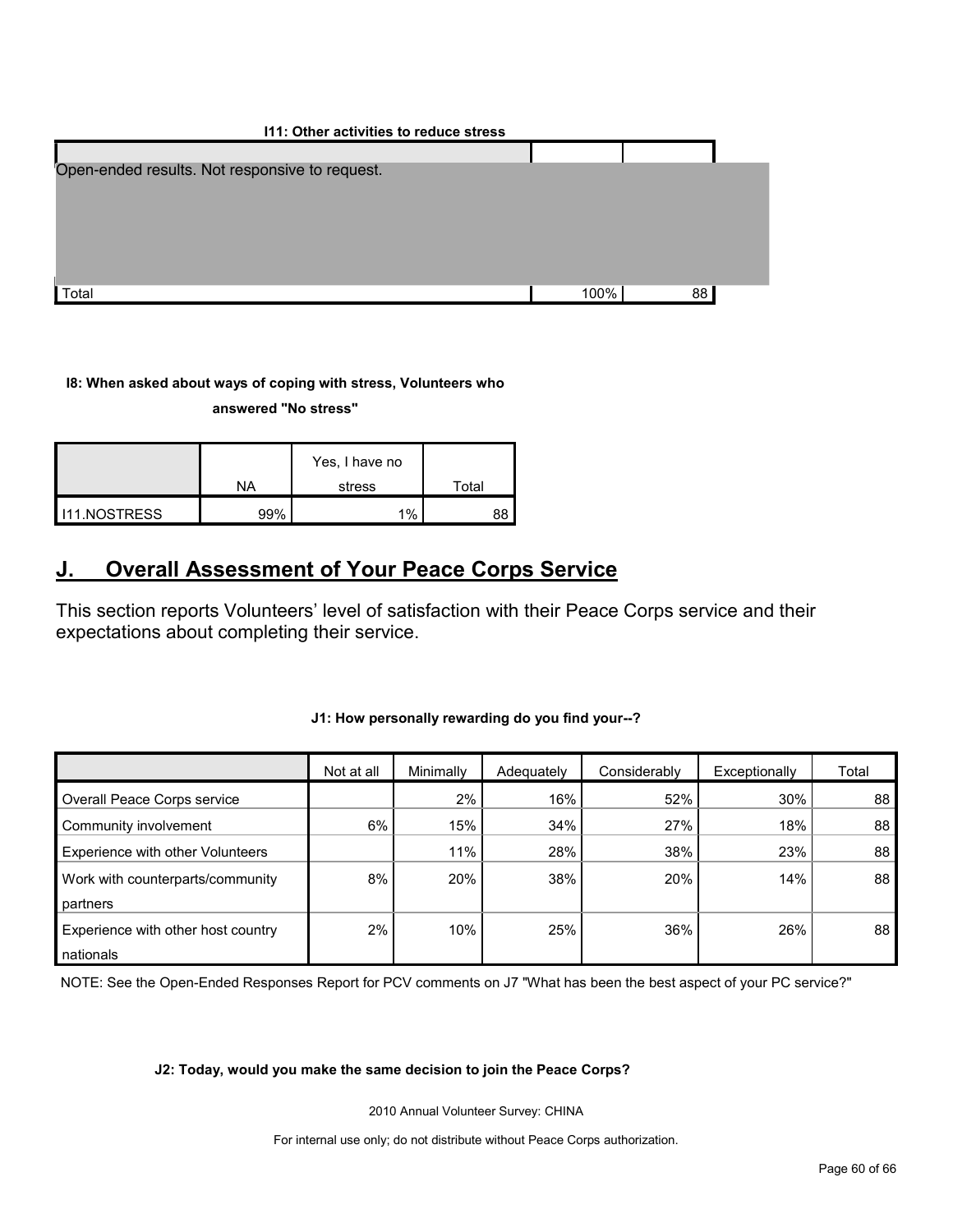|                | No      | Probably<br>not | Possibly | Probably | Definitely | Total |
|----------------|---------|-----------------|----------|----------|------------|-------|
| J <sub>2</sub> | $1\%$ , | 3%              | 7%       | 13%      | 76%        | 88 I  |

**J3: Would you recommend Peace Corps service to others you think are qualified?**

|      | No | Probably not | Possibly | Probably | $D$ efinitely | Total |
|------|----|--------------|----------|----------|---------------|-------|
| l J3 |    | $1\%$        | 8%       | 10%      | 80%           | o     |

**J4: Do you intend to complete your Peace Corps service?**

|      | No | Not sure | Yes | Might extend | $\tau$ otal |
|------|----|----------|-----|--------------|-------------|
| I J4 | 2% |          | 81% | '7%          | 88          |

#### **J5: Would your host country benefit most if the Peace Corps program was---?**

|    |              |         | Refocused/redesig |                  |          |       |
|----|--------------|---------|-------------------|------------------|----------|-------|
|    | Discontinued | Reduced | ned               | Maintained as is | Expanded | Total |
| J5 | 5%           | $1\%$   | 44%               | 14%              | 36%      | 88    |

NOTE: See the Open-Ended Responses Report for PCV comments on J6 "How can the PC better address the needs of your host country?"

## <span id="page-60-0"></span>**K. Demographics and Factors Affecting Extensions**

This section reports on the age and gender of all respondents. It also reports on the importance Volunteers place on various factors that may influence their decision to extend or not extend their service beyond two years. Volunteers who answered that they either were considering an extension or were already serving beyond two years were asked to rate nine "motivating" factors and nine "challenging" factors. Volunteers could also write in any of their own motivating or challenging factors not included in the list.

|         |       |       | $\sim$ |                            |
|---------|-------|-------|--------|----------------------------|
|         | 20-29 | 30-49 | 50+    | $\mathsf{r}_\mathsf{otal}$ |
| AGE3grp | 62%   | 22%   | 16%    |                            |

**K2: What is your gender?**

2010 Annual Volunteer Survey: CHINA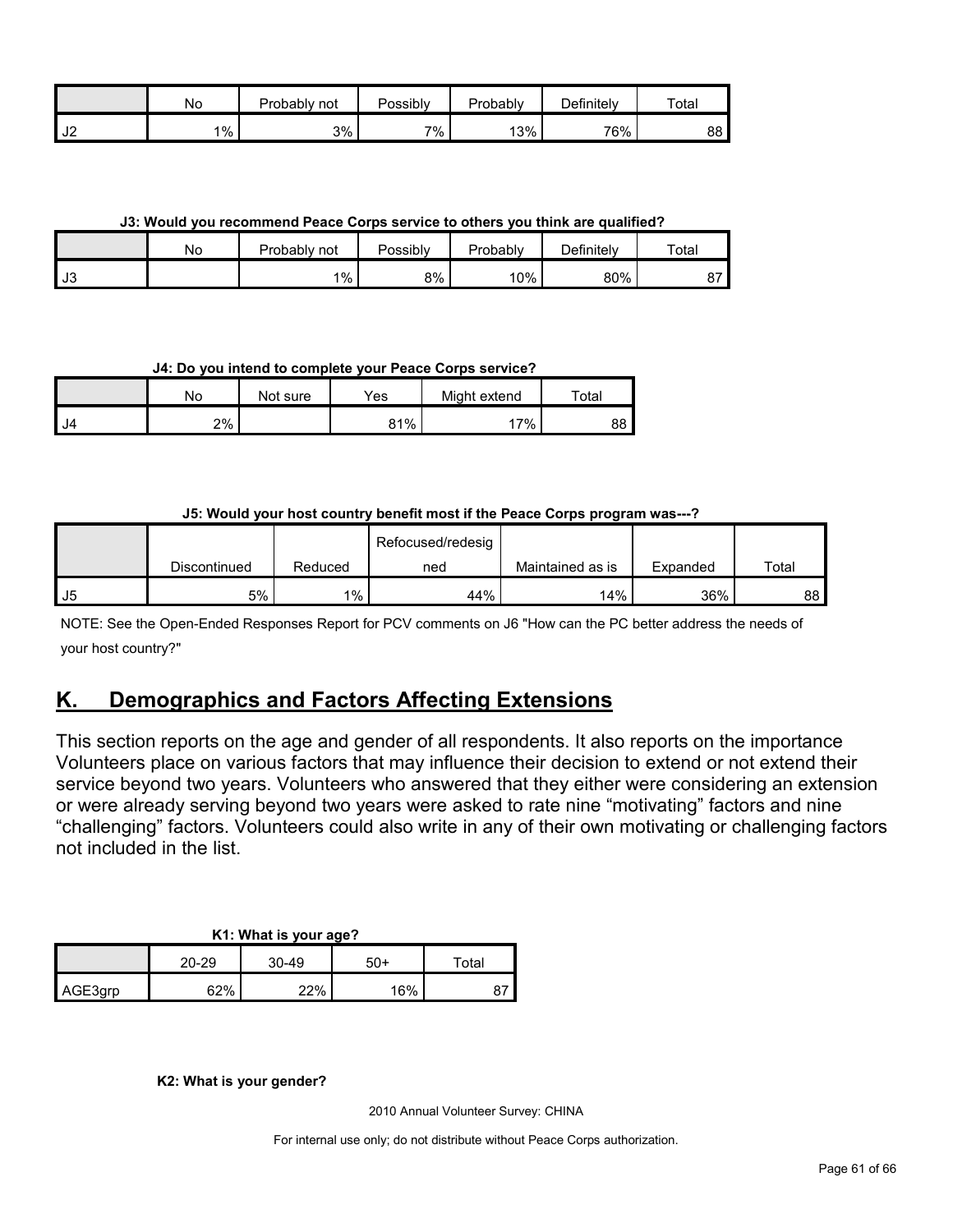|               | Female | Male | Total |
|---------------|--------|------|-------|
| <b>GENDER</b> | 54%    | 46%  |       |

Other demographic tables are available upon request

| K8: Are you considering a 3rd year extension? |      |    |  |  |  |
|-----------------------------------------------|------|----|--|--|--|
| Number<br>Percent                             |      |    |  |  |  |
| <b>No</b>                                     | 53%  |    |  |  |  |
| May extend beyond my original COS date        | 17%  | 15 |  |  |  |
| I am now serving beyond my original COS date  | 30%  | 26 |  |  |  |
| <b>Total</b>                                  | 100% | 88 |  |  |  |

#### **Ext Q1: Comparison of Reasons for Extending by Importance to PCVs Who May Extend Beyond COS**

|                                                         |               | Somewhat  |           |           |                  |
|---------------------------------------------------------|---------------|-----------|-----------|-----------|------------------|
|                                                         | Not Important | important | Important | <b>NA</b> | Total            |
| Ability to partner with an NGO and/or government        | 40%           | 27%       | 27%       | 7%        | 15               |
| counterpart                                             |               |           |           |           |                  |
| Additional financial compensation (higher living        | 13%           | 27%       | 60%       |           | 15               |
| allowance, etc.)                                        |               |           |           |           |                  |
| Flexibility to design my extension assignment           | 13%           | 27%       | 60%       |           | 15               |
| Opportunity for more substantive work                   | 47%           | 20%       | 33%       |           | 15               |
| Opportunity to finish or be more productive in my       | 20%           | 27%       | 40%       | 13%       | 15               |
| project                                                 |               |           |           |           |                  |
| Opportunity to serve in a different site, country or    | 27%           | 13%       | 60%       |           | 15               |
| project                                                 |               |           |           |           |                  |
| Opportunity to take on additional responsibilities with | 47%           | 13%       | 40%       |           | 15 <sub>15</sub> |
| PC at post                                              |               |           |           |           |                  |
| Recognition of excellent performance                    | 60%           | 20%       | 20%       |           | 15               |
| Support from local Peace Corps staff                    | 20%           | 33%       | 47%       |           | 15               |
| Other:<br>Please specify below                          |               |           | 50%       | 50%       | 4                |

NOTE: This table includes only PCVs who answered K8="May extend beyond my original COS date"

#### **Ext Q1: Comparison of Reasons for Extending by Importance to PCVs Serving an Extension**

2010 Annual Volunteer Survey: CHINA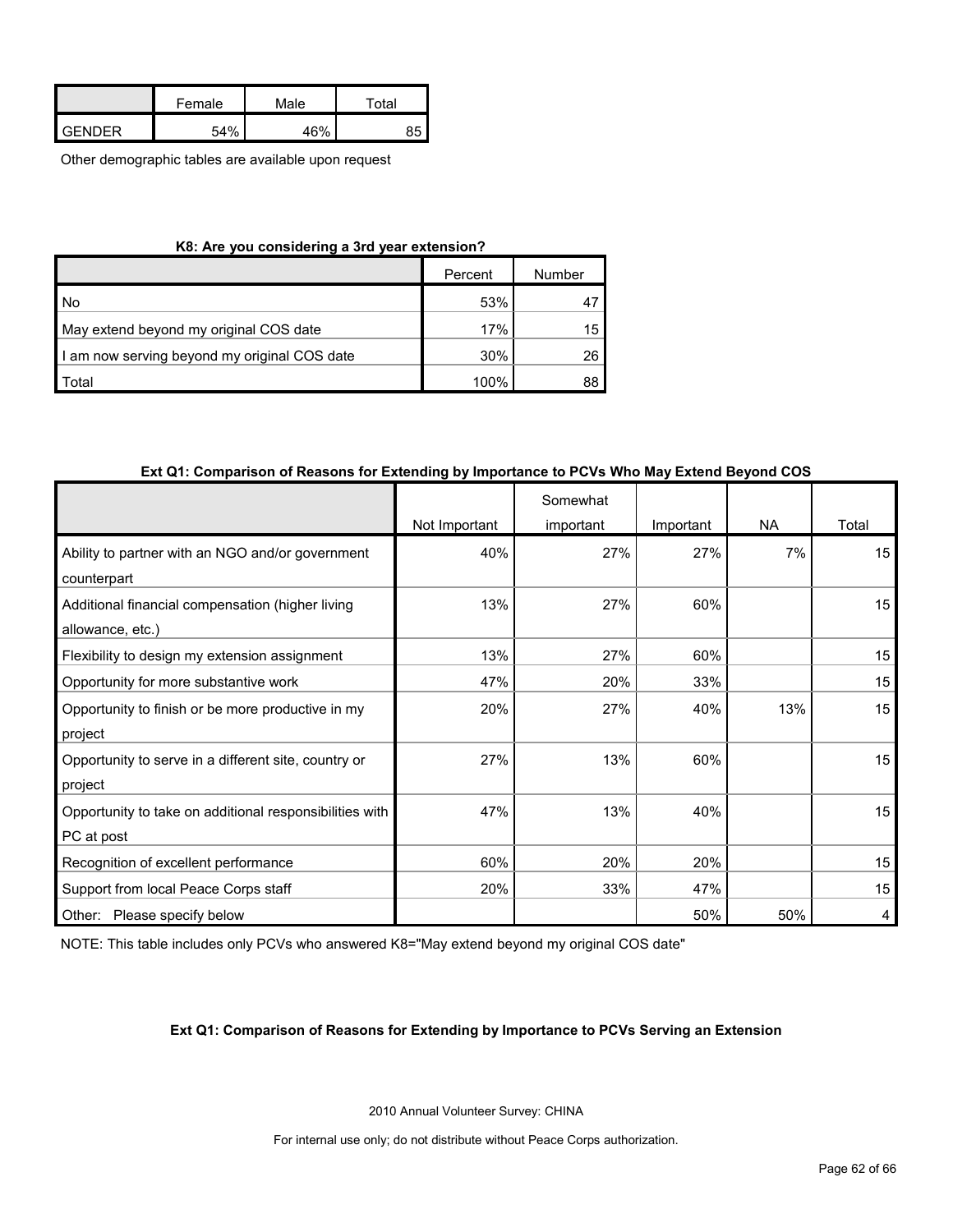|                                                         |               | Somewhat  |           |           |       |
|---------------------------------------------------------|---------------|-----------|-----------|-----------|-------|
|                                                         | Not Important | important | Important | <b>NA</b> | Total |
| Ability to partner with an NGO and/or government        | 27%           | 23%       | 12%       | 38%       | 26    |
| counterpart                                             |               |           |           |           |       |
| Additional financial compensation (higher living        | 35%           | 27%       | 27%       | 12%       | 26    |
| allowance, etc.)                                        |               |           |           |           |       |
| Flexibility to design my extension assignment           | 27%           | 15%       | 35%       | 23%       | 26    |
| Opportunity for more substantive work                   | 12%           | 15%       | 58%       | 15%       | 26    |
| Opportunity to finish or be more productive in my       | 12%           | 12%       | 50%       | 27%       | 26    |
| project                                                 |               |           |           |           |       |
| Opportunity to serve in a different site, country or    | 8%            | 15%       | 65%       | 12%       | 26    |
| project                                                 |               |           |           |           |       |
| Opportunity to take on additional responsibilities with | 35%           | 27%       | 12%       | 27%       | 26    |
| PC at post                                              |               |           |           |           |       |
| Recognition of excellent performance                    | 27%           | 31%       | 27%       | 15%       | 26    |
| Support from local Peace Corps staff                    | 31%           | 27%       | 23%       | 19%       | 26    |
| Other:<br>Please specify below                          | 11%           |           | 22%       | 67%       | 9     |

NOTE: This table includes only PCVs who answered K8="Now serving beyond my original COS date"

## **Ext Q1: Comparison of Reasons for Extending by Importance to PCVs Who May Extend and PCVs Serving an Extension (excluding all "NA" responses)**

|                                                              | Are you considering a 3rd year extension? |                                        |           |       |  |
|--------------------------------------------------------------|-------------------------------------------|----------------------------------------|-----------|-------|--|
|                                                              |                                           | May extend beyond my original COS date |           |       |  |
|                                                              | Somewhat                                  |                                        |           |       |  |
|                                                              | Not Important                             | important                              | Important | Total |  |
| Ability to partner with an NGO and/or government             | 43%                                       | 29%                                    | 29%       | 14    |  |
| counterpart                                                  |                                           |                                        |           |       |  |
| Additional financial compensation (higher living             | 13%                                       | 27%                                    | 60%       | 15    |  |
| allowance, etc.)                                             |                                           |                                        |           |       |  |
| Flexibility to design my extension assignment                | 13%                                       | 27%                                    | 60%       | 15    |  |
| Opportunity for more substantive work                        | 47%                                       | 20%                                    | 33%       | 15    |  |
| Opportunity to finish or be more productive in my project    | 23%                                       | 31%                                    | 46%       | 13    |  |
| Opportunity to serve in a different site, country or project | 27%                                       | 13%                                    | 60%       | 15    |  |
| Opportunity to take on additional responsibilities with PC   | 47%                                       | 13%                                    | 40%       | 15    |  |
| at post                                                      |                                           |                                        |           |       |  |
| Recognition of excellent performance                         | 60%                                       | 20%                                    | 20%       | 15    |  |

2010 Annual Volunteer Survey: CHINA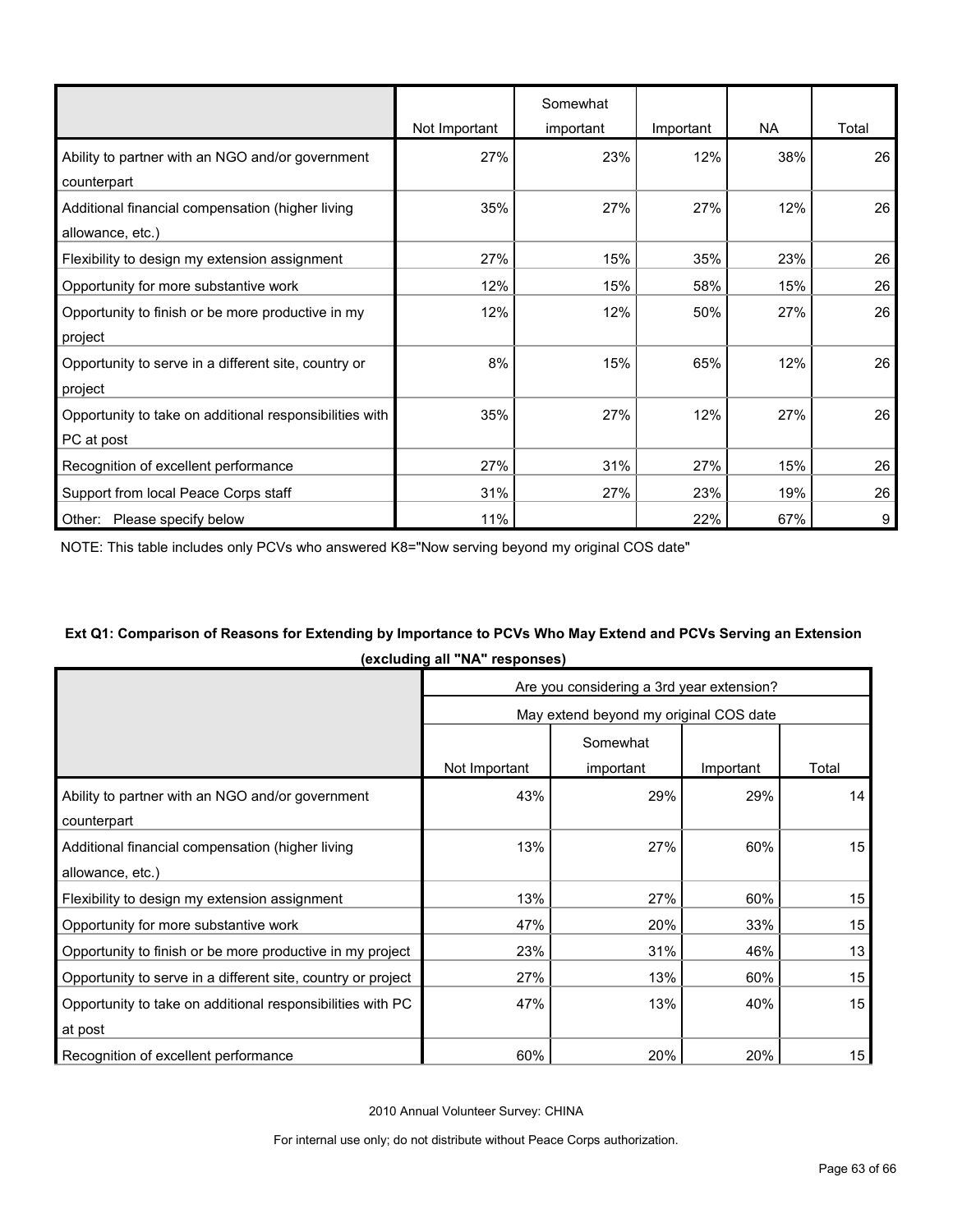| Support from local Peace Corps staff | 20% | 33% | '7%<br>4 | -<br>.5 |
|--------------------------------------|-----|-----|----------|---------|
| Other:<br>Please specify below       |     |     | 100%     |         |

NOTE: See Open-Ended Responses Report for "other" reasons for extending beyond COS

### **Ext Q1: Comparison of Reasons for Extending by Importance to PCVs Who May Extend and PCVs Serving an Extension (excluding all "NA" responses)**

|                                                              | Are you considering a 3rd year extension? |                                            |           |       |  |
|--------------------------------------------------------------|-------------------------------------------|--------------------------------------------|-----------|-------|--|
|                                                              |                                           | am now serving beyond my original COS date |           |       |  |
|                                                              | Somewhat                                  |                                            |           |       |  |
|                                                              | Not Important                             | important                                  | Important | Total |  |
| Ability to partner with an NGO and/or government             | 44%                                       | 38%                                        | 19%       | 16    |  |
| counterpart                                                  |                                           |                                            |           |       |  |
| Additional financial compensation (higher living             | 39%                                       | 30%                                        | 30%       | 23    |  |
| allowance, etc.)                                             |                                           |                                            |           |       |  |
| Flexibility to design my extension assignment                | 35%                                       | 20%                                        | 45%       | 20    |  |
| Opportunity for more substantive work                        | 14%                                       | 18%                                        | 68%       | 22    |  |
| Opportunity to finish or be more productive in my project    | 16%                                       | 16%                                        | 68%       | 19    |  |
| Opportunity to serve in a different site, country or project | 9%                                        | 17%                                        | 74%       | 23    |  |
| Opportunity to take on additional responsibilities with PC   | 47%                                       | 37%                                        | 16%       | 19    |  |
| at post                                                      |                                           |                                            |           |       |  |
| Recognition of excellent performance                         | 32%                                       | 36%                                        | 32%       | 22    |  |
| Support from local Peace Corps staff                         | 38%                                       | 33%                                        | 29%       | 21    |  |
| Other: Please specify below                                  | 33%                                       |                                            | 67%       | 3     |  |

NOTE: See Open-Ended Responses Report for "other" reasons for extending beyond COS

#### **Ext Q2: Comparison of Reasons for Not Extending by Importance to PCVs Who May Serve Beyond COS**

|                                                  |               | Somewhat  |           |       |                 |
|--------------------------------------------------|---------------|-----------|-----------|-------|-----------------|
|                                                  | Not Important | important | Important | NA.   | Total           |
| Adjustment to new country or site                | 47%           | 27%       | 13%       | 13%   | 15              |
| Bureaucratic challenges related to extension     | 47%           | 27%       | 20%       | 7%    | 15              |
| process                                          |               |           |           |       |                 |
| Delaying the pursuit of professional/educational | 20%           | 47%       | 27%       | 7%    | 15 <sup>1</sup> |
| opportunities                                    |               |           |           |       |                 |
| Family and personal reasons                      | 13%           | 27%       | 53%       | $7\%$ | 15              |
| Feeling that I am ready to go home               | 40%           | 20%       | 33%       | 7%    | 15              |
| Fellow Volunteers are leaving/have left          | 67%           | 27%       |           | 7%    | 15 <sub>h</sub> |

2010 Annual Volunteer Survey: CHINA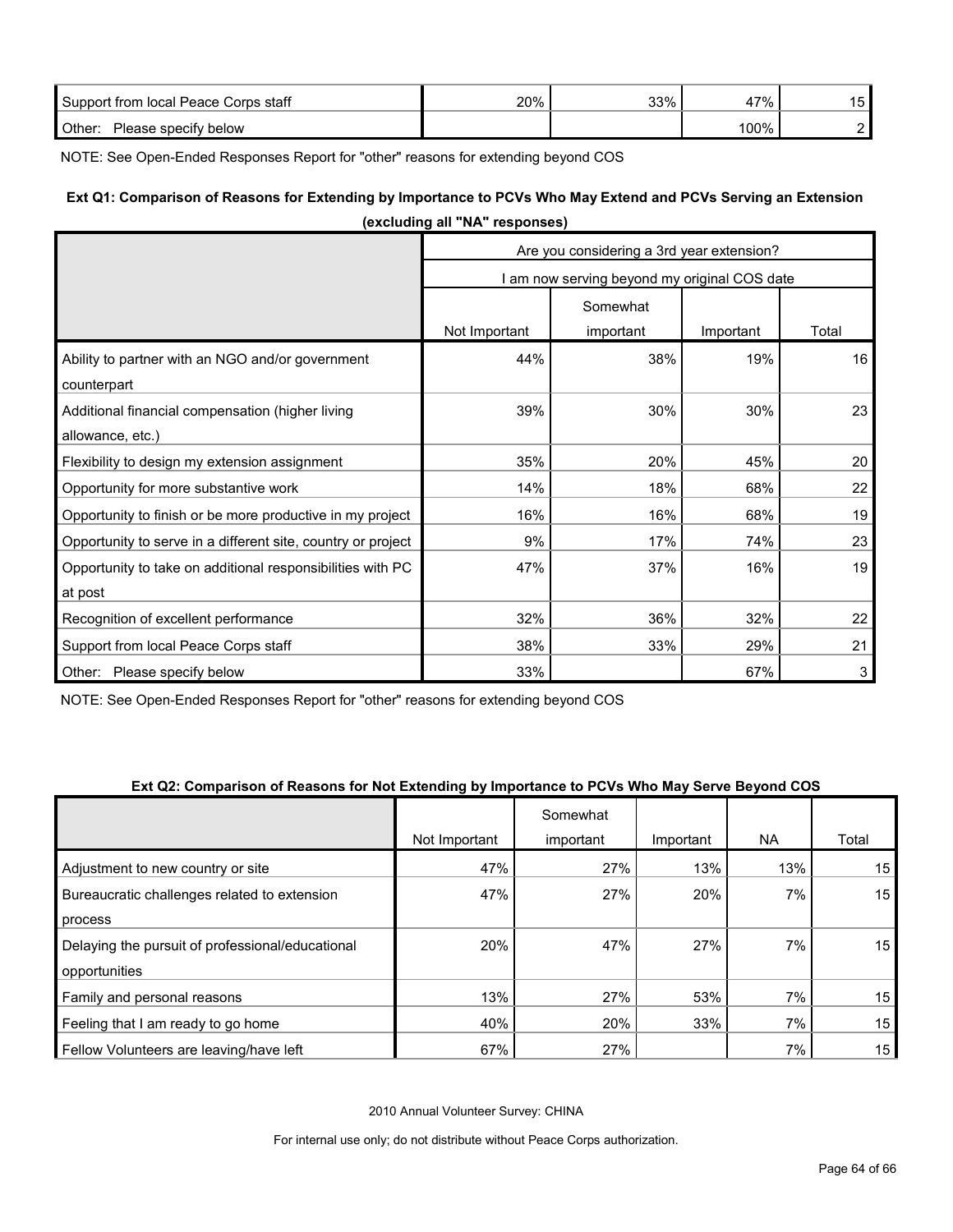| Lack of information about/difficulty defining the 3rd | 47% | 20% | 27% | 7%  | 15              |
|-------------------------------------------------------|-----|-----|-----|-----|-----------------|
| year extension role                                   |     |     |     |     |                 |
| Lack of professional development opportunities        | 47% | 27% | 20% | 7%  | 15 <sup>1</sup> |
| Lack of support from Peace Corps staff                | 40% | 20% | 33% | 7%  | 15              |
| Please specify below<br>Other:                        |     |     | 50% | 50% |                 |

NOTE: This table includes only PCVs who answered K8="May extend beyond my original COS date"

| Ext Q2: Comparison of Reasons for Not Extending by Importance to PCVs Serving Beyond COS |  |
|------------------------------------------------------------------------------------------|--|
|------------------------------------------------------------------------------------------|--|

|                                                       |               | Somewhat  |           |           |       |
|-------------------------------------------------------|---------------|-----------|-----------|-----------|-------|
|                                                       | Not Important | important | Important | <b>NA</b> | Total |
| Adjustment to new country or site                     | 32%           | 18%       | 32%       | 18%       | 22    |
| Bureaucratic challenges related to extension          | 23%           | 36%       | 23%       | 18%       | 22    |
| process                                               |               |           |           |           |       |
| Delaying the pursuit of professional/educational      | 23%           | 18%       | 41%       | 18%       | 22    |
| opportunities                                         |               |           |           |           |       |
| Family and personal reasons                           | 14%           | 36%       | 32%       | 18%       | 22    |
| Feeling that I am ready to go home                    | 18%           | 36%       | 27%       | 18%       | 22    |
| Fellow Volunteers are leaving/have left               | 41%           | 41%       |           | 18%       | 22    |
| Lack of information about/difficulty defining the 3rd | 36%           | 36%       | 5%        | 23%       | 22    |
| year extension role                                   |               |           |           |           |       |
| Lack of professional development opportunities        | 27%           | 32%       | 18%       | 23%       | 22    |
| Lack of support from Peace Corps staff                | 41%           | 27%       | 9%        | 23%       | 22    |
| Please specify below<br>Other:                        |               |           |           | 100%      | 9     |

NOTE: This table includes only PCVs who answered K8="Now serving beyond my original COS date"

|                                                      | Extension (excluding all "NA" responses)  |           |           |       |
|------------------------------------------------------|-------------------------------------------|-----------|-----------|-------|
|                                                      | Are you considering a 3rd year extension? |           |           |       |
|                                                      | May extend beyond my original COS date    |           |           |       |
|                                                      |                                           | Somewhat  |           |       |
|                                                      | Not Important                             | important | Important | Total |
| Adjustment to new country or site                    | 54%                                       | 31%       | 15%       | 13    |
| Bureaucratic challenges related to extension process | 50%                                       | 29%       | 21%       | 14    |
| Delaying the pursuit of professional/educational     | 21%                                       | 50%       | 29%       | 14    |
| opportunities                                        |                                           |           |           |       |

# **Ext Q2: Comparison of Reasons for Not Extending by Importance to PCVs Who May Extend and PCVs Serving an**

2010 Annual Volunteer Survey: CHINA